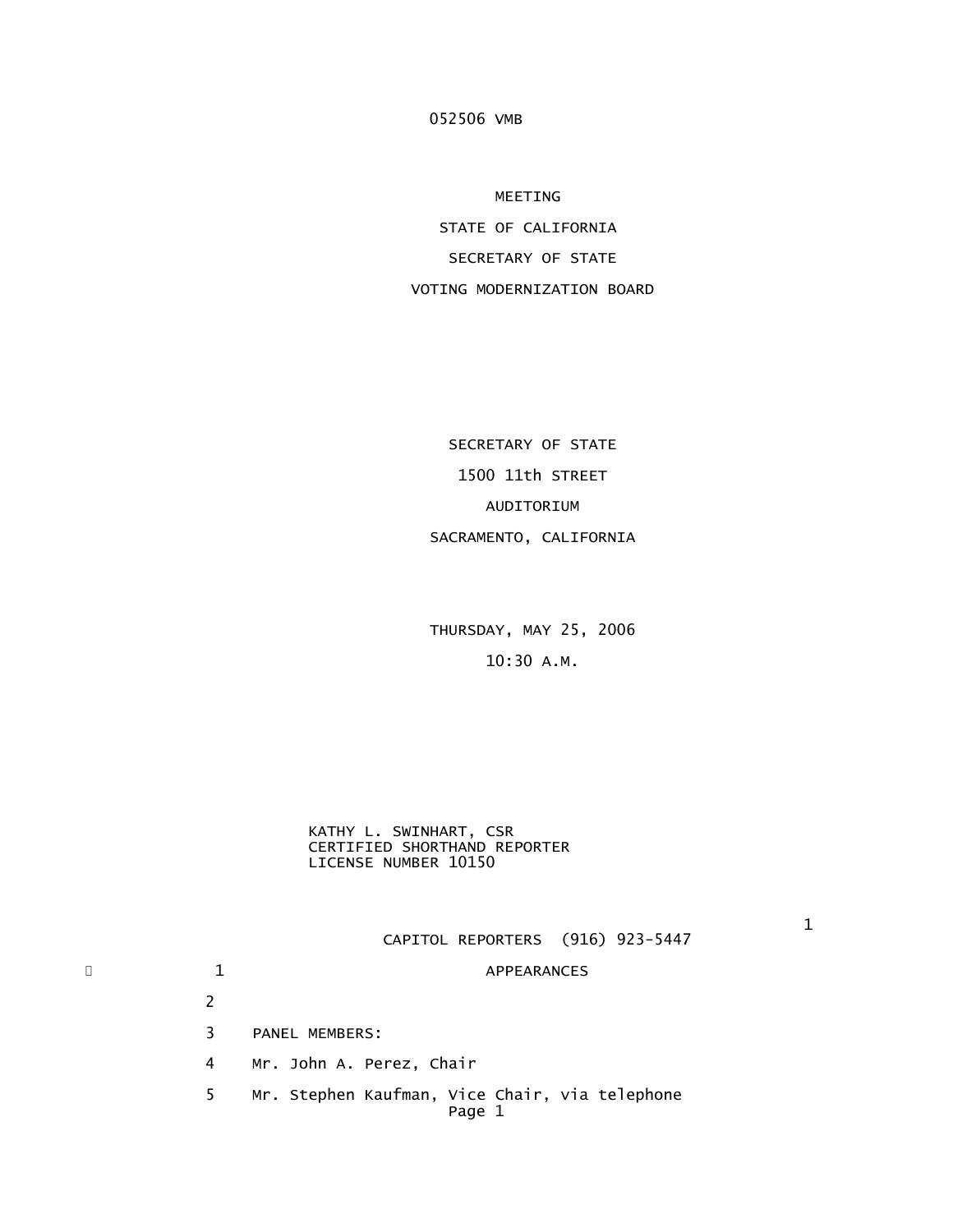6 Mr. Carl Guardino, via telephone 7 8 and 3 and 3 and 3 and 3 and 3 and 3 and 3 and 3 and 3 and 3 and 3 and 3 and 3 and 3 and 3 and 3 and 3 and 3 9 STAFF: 10 Mr. Michael Kanotz, Staff Counsel 11 Ms. Jana Lean, Staff Consultant 12 Ms. Katherine Montgomery, Executive Assistant 13 Mr. Chris Reynolds, HAVA Coordinator 14 15 16 ALSO PRESENT: 17 Ms. Candace Grubbs, Butte County 18 Mr. Steve Weir, Contra Costa County 19 Mr. Victor Salazar, Fresno County 20 Ms. Gail Pellerin, Santa Cruz County 21 Mr. John Arntz, San Francisco County 22 Mr. Lou Deidier, ES&S 23 24 ---o0o--- 25

CAPITOL REPORTERS (916) 923-5447

 $\overline{\phantom{a}}$   $\overline{\phantom{a}}$   $\overline{\phantom{a}}$   $\overline{\phantom{a}}$   $\overline{\phantom{a}}$   $\overline{\phantom{a}}$   $\overline{\phantom{a}}$   $\overline{\phantom{a}}$   $\overline{\phantom{a}}$   $\overline{\phantom{a}}$   $\overline{\phantom{a}}$   $\overline{\phantom{a}}$   $\overline{\phantom{a}}$   $\overline{\phantom{a}}$   $\overline{\phantom{a}}$   $\overline{\phantom{a}}$   $\overline{\phantom{a}}$   $\overline{\phantom{a}}$   $\overline{\$ 

|    |      |                                                                                  | <b>PAGE</b>                            |
|----|------|----------------------------------------------------------------------------------|----------------------------------------|
| 3  | Ι.   | Call to Order                                                                    | 4                                      |
| 4  | II.  | Roll Call and Declaration of Quorum                                              | 8                                      |
| 5. | III. | Public Comment                                                                   | 4                                      |
| 6  | IV.  | Adoption of March 27, 2006 Actions & Meeting<br>Minutes                          | 8                                      |
|    |      |                                                                                  |                                        |
| 8  | ν.   | Project Documentation Plan Review and Funding<br>Award Approval<br>Alpine County |                                        |
| 9  |      | (A)<br>(B)<br><b>Butte County</b><br>Page 2                                      | $\begin{array}{c} 8 \\ 10 \end{array}$ |

2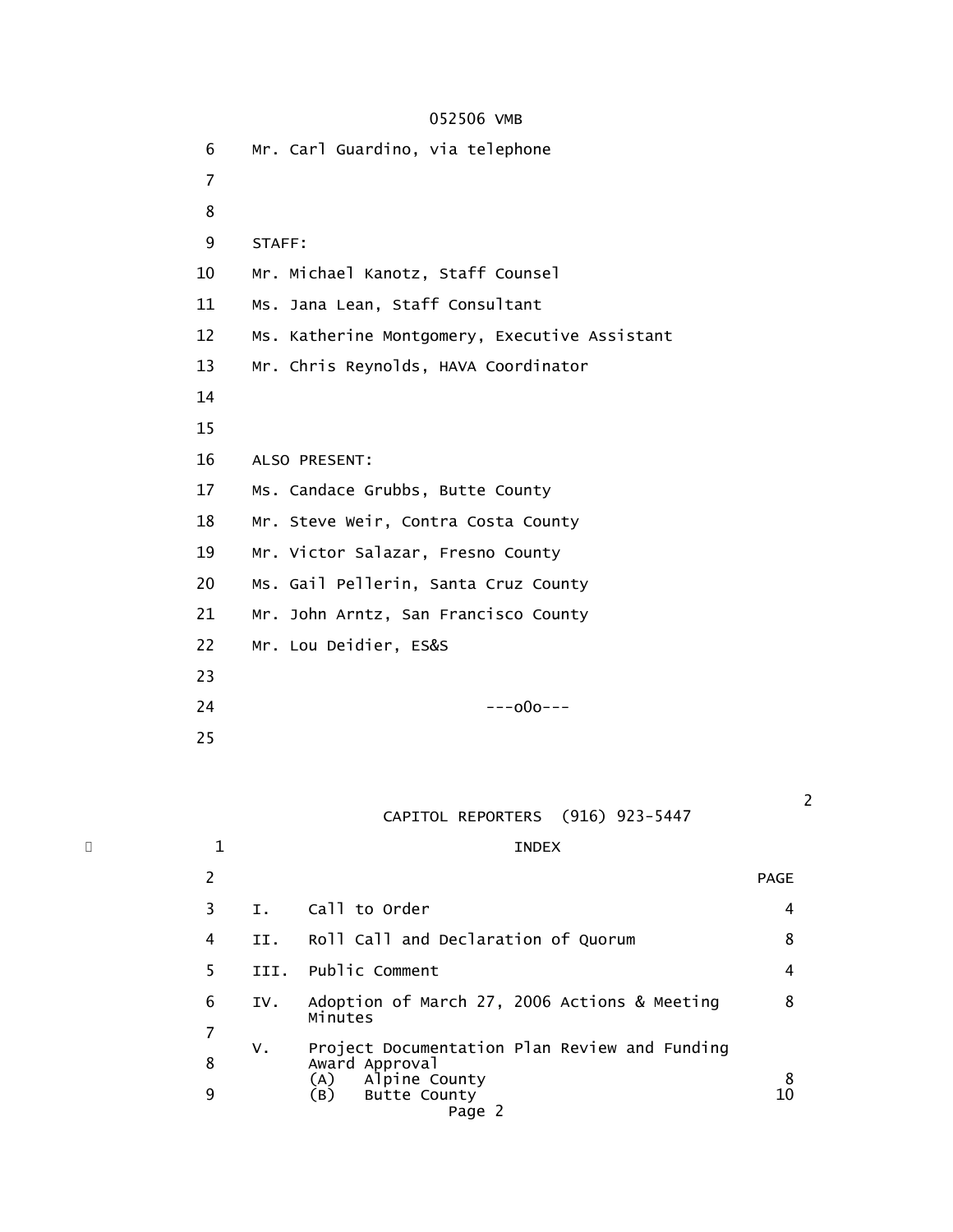| 10<br>11 |      | (C)<br>(D)<br>(E)<br>(F) | 052506 VMB<br>Contra Costa County - Phase 2<br>Fresno County<br>San Francisco County - Phase 2<br>Santa Cruz County | 16<br>20<br>29<br>23 |
|----------|------|--------------------------|---------------------------------------------------------------------------------------------------------------------|----------------------|
| 12       | VI.  |                          | Change to Approved Project Documentation                                                                            |                      |
| 13       |      | Plan:<br>(A)<br>(B)      | San Diego County                                                                                                    | 40<br>44             |
| 14       | VII: |                          | Tulare County<br>Staff Report on Related Issues                                                                     | 46                   |
| 15       |      |                          | VIII: Other Business                                                                                                | 53                   |
| 16       |      |                          |                                                                                                                     | 55                   |
| 17       | IX:  | Adjournment              |                                                                                                                     |                      |
| 18       |      |                          | $---000---$                                                                                                         |                      |
| 19       |      |                          |                                                                                                                     |                      |
| 20       |      |                          |                                                                                                                     |                      |
| 21       |      |                          |                                                                                                                     |                      |
| 22       |      |                          |                                                                                                                     |                      |
| 23       |      |                          |                                                                                                                     |                      |
| 24       |      |                          |                                                                                                                     |                      |
| 25       |      |                          |                                                                                                                     |                      |

|   |              | CAPITOL REPORTERS (916) 923-5447                          |
|---|--------------|-----------------------------------------------------------|
| ¥ | $\mathbf{1}$ | SACRAMENTO, CALIFORNIA                                    |
|   | 2            | THURSDAY, MAY 25, 2006, 10:45 A.M.                        |
|   | 3            | ---000---                                                 |
|   | 4            | CHAIRMAN PEREZ: All right. I'm going to call this         |
|   | 5            | meeting to order. We'll operate on what we can until we   |
|   | 6            | establish a quorum, and then we'll proceed with doing the |
|   | 7            | course of business.                                       |
|   | 8            | I'd like to call to order the May 25th meeting -- the     |
|   | 9            | May 25th, 2006 meeting of the Voting Modernization Board. |
|   | 10           | If you would please do a preliminary roll call,           |
|   | 11           | Katherine.                                                |
|   | 12           | EXECUTIVE ASSISTANT MONTGOMERY:<br>Sure.                  |
|   | 13           | John Perez.<br>Page 3                                     |
|   |              |                                                           |

<u>3</u>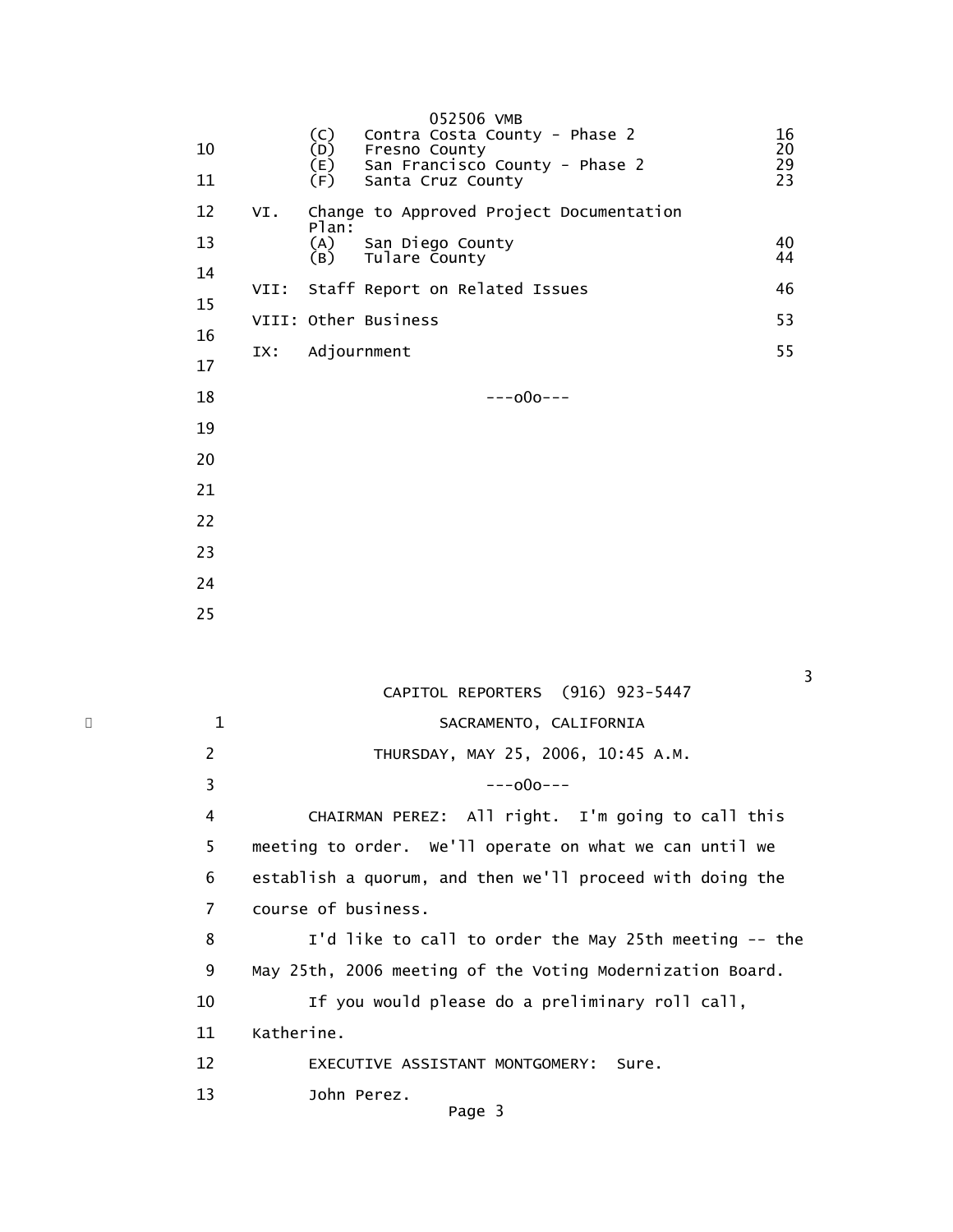14 CHAIRMAN PEREZ: Here.

15 EXECUTIVE ASSISTANT MONTGOMERY: Stephen Kaufman.

16 BOARD MEMBER KAUFMAN: Here.

 17 EXECUTIVE ASSISTANT MONTGOMERY: Okay. Michael 18 Bustamante, Tal Finney and Carl Guardino are not here yet.

 19 CHAIRMAN PEREZ: Okay. As soon as one of the three 20 of them joins us, we will have a quorum and we'll have them 21 go on the record at that point.

 22 The next item before us is public comment. Do we 23 have any public comment cards on your agenda?

24 STAFF CONSULTANT LEAN: No.

25 CHAIRMAN PEREZ: Okay. The next item is Item IV,

CAPITOL REPORTERS (916) 923-5447

4

1 adoption of our March 27th meeting. We'll have to put that 2 over until we establish a quorum.

 3 We can now go to Item V, project documentation plan 4 review and funding. We can receive our staff reports on 5 each of the items, Mr. Kaufman and I can begin asking 6 questions, and then we'll revisit them individually to take 7 approval action once we establish a quorum and take action 8 at that point.

9 So if you would, Jana, please start us off.

10 **Is our first one Alpine or Butte?** 

11 STAFF CONSULTANT LEAN: Alpine.

12 CHAIRMAN PEREZ: Here it is. Very good.

13 Jana, if you would walk us through Alpine, please.

14 STAFF CONSULTANT LEAN: Alpine County is --

15 BOARD MEMBER KAUFMAN: Before you start, was there

16 any report [unitelligible] on this item?

17 CHAIRMAN PEREZ: On this item, no.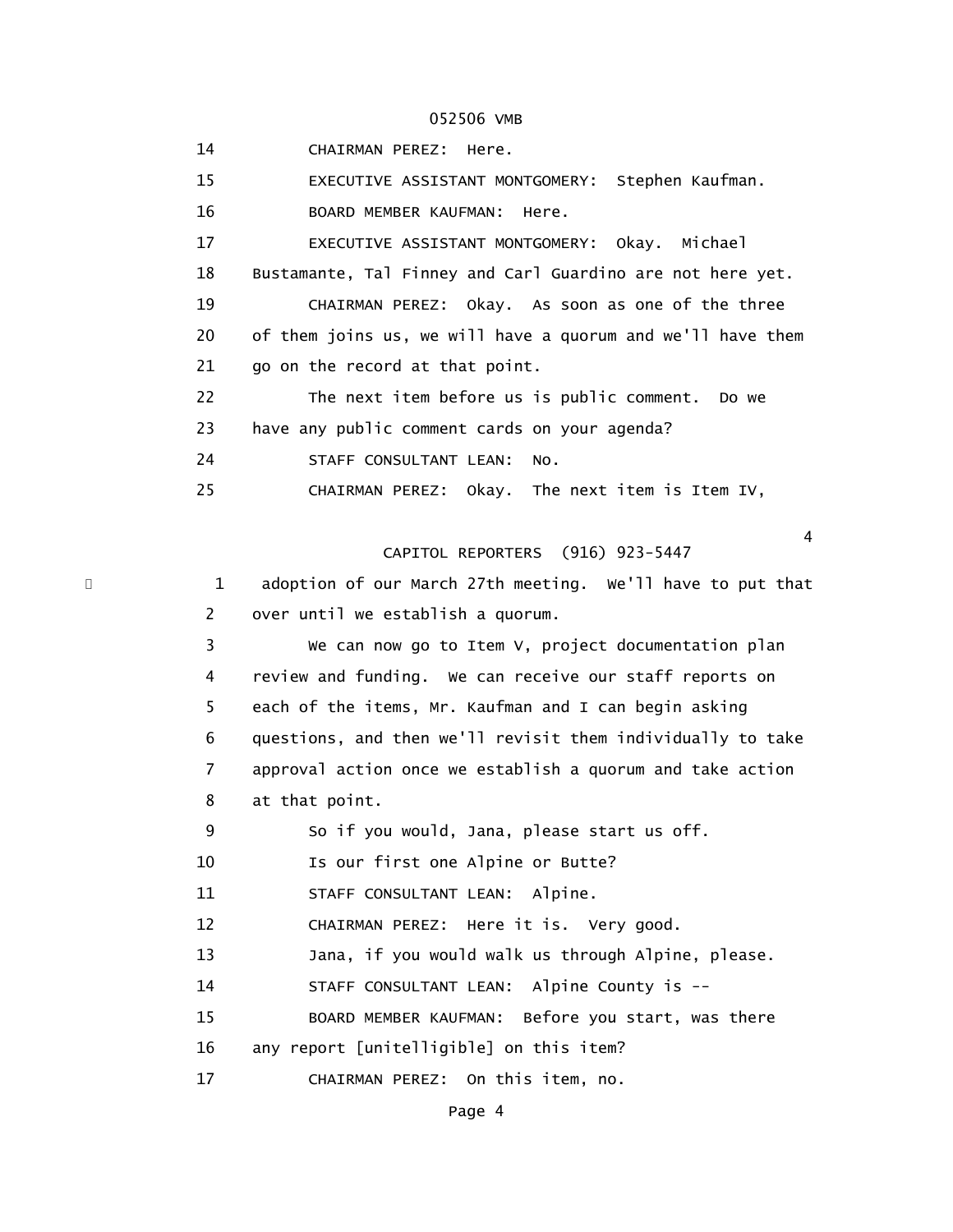18 BOARD MEMBER KAUFMAN: Okay.

 19 CHAIRMAN PEREZ: Matter of fact, other than Item V 20 are there any supplemental documents.

 21 BOARD MEMBER KAUFMAN: Okay. Sorry to interrupt. Go 22 ahead.

 23 STAFF CONSULTANT LEAN: Okay. Alpine County, they're 24 coming forward for their full allocation of \$8,115.19. 25 They're purchasing the Diebold AccuVote optical scan

the contract of the contract of the contract of the contract of the contract of the contract of the contract of the contract of the contract of the contract of the contract of the contract of the contract of the contract o CAPITOL REPORTERS (916) 923-5447

> 1 Central Count, two units, and the Diebold-TSX with the 2 AccuView printer, two units.

 3 Alpine County anticipates receiving its new voting 4 equipment by late April of this year. The county plans to 5 begin using this equipment for the June 6 Primary Election. 6 The AccuVote-TSX units are equipped with the AccuVote 7 printer, which is a VVPAT component, a voter verified paper 8 audit trail component.

 9 Alpine County's project documentation plan meets the 10 requirements for completeless. The Diebold AccuVote 11 optical scan -- central optical scan units and the 12 AccuVote-TSX touch screen units are certified for use in 13 California.

 14 Alpine County will be converting from the Datavote 15 punch card voting system. The county is the smallest 16 county in California with approximately 790 registered 17 voters and has only five voting precincts in the entire 18 county. Since 1993, Alpine County has conducted all 19 countywide elections as all-mail ballot elections and has 20 received good response from its voters.

 21 Alpine chose to purchase the Diebold system because 22 the equipment uses current technology and software, and it Page 5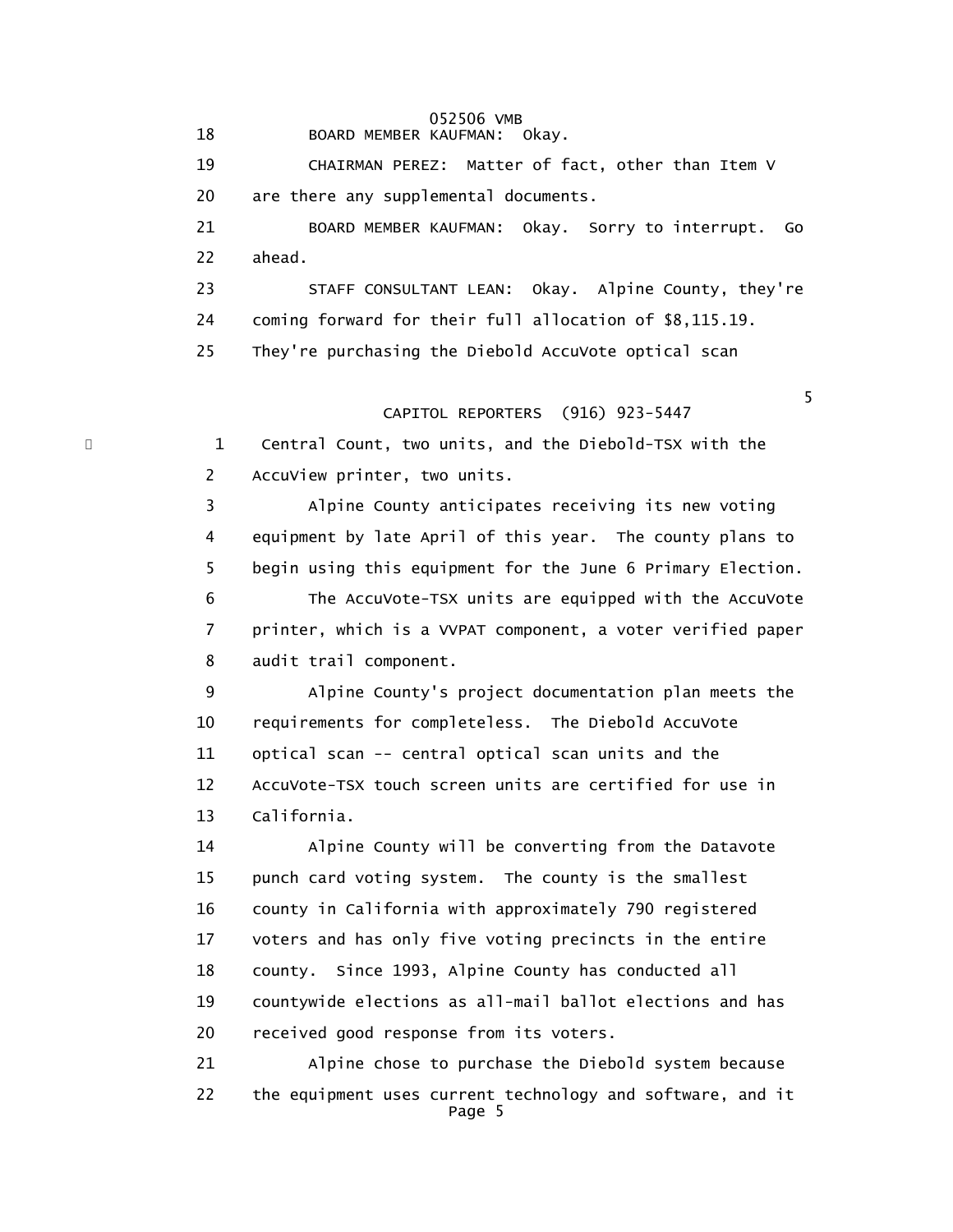|     | has been determined by the county to be the easiest to |
|-----|--------------------------------------------------------|
|     | install and implement in their small-sized county.     |
| 25. | For the June 6, 2006 Primary Election, a touch screen  |

#### $\sim$  6.000  $\sim$  6.000  $\sim$  6.000  $\sim$  6.000  $\sim$  6.000  $\sim$  6.000  $\sim$  6.000  $\sim$  6.000  $\sim$  6.000  $\sim$  6.000  $\sim$  6.000  $\sim$  6.000  $\sim$  6.000  $\sim$  6.000  $\sim$  6.000  $\sim$  6.000  $\sim$  6.000  $\sim$  6.000  $\sim$  6.000  $\sim$  6.000 CAPITOL REPORTERS (916) 923-5447

\* 1 unit will be available for use at the county clerk's office 2 located in the central region of the county. The county is 3 considering placing a touch screen unit at a drop-box 4 location at the western side of the county during the 5 November 2006 General Election.

> 6 Alpine County will only receive VMB payments once it 7 has submitted detailed invoices for its certified voting 8 equipment. Please note that the staff-proposed funding 9 award is based upon allowable reimbursement under 10 Proposition 41 for voting equipment hardware and software 11 only. The support service line items listed in Alpine 12 County's contract with Diebold would not be covered as a 13 reimbursable claim under Proposition 41.

14 Would you like me to do the --

 15 THE REPORTER: I'm sorry, would you like -- I can't 16 hear you.

 17 STAFF CONSULTANT LEAN: I wanted to ask him if he 18 wanted the staff recommendations at this point.

 19 So it is our recommendation that Alpine County's 20 project documentation plan be approved and a funding award 21 letter be issued in the amount of \$8,115.19.

 22 CHAIRMAN PEREZ: Mr. Kaufman, do you have any 23 questions?

 24 BOARD MEMBER KAUFMAN: Not on this one. 25 BOARD MEMBER GUARDINO: And I -- Mr. Chairman, I

<u>7</u> The contract of the contract of the contract of the contract of the contract of the contract of the contract of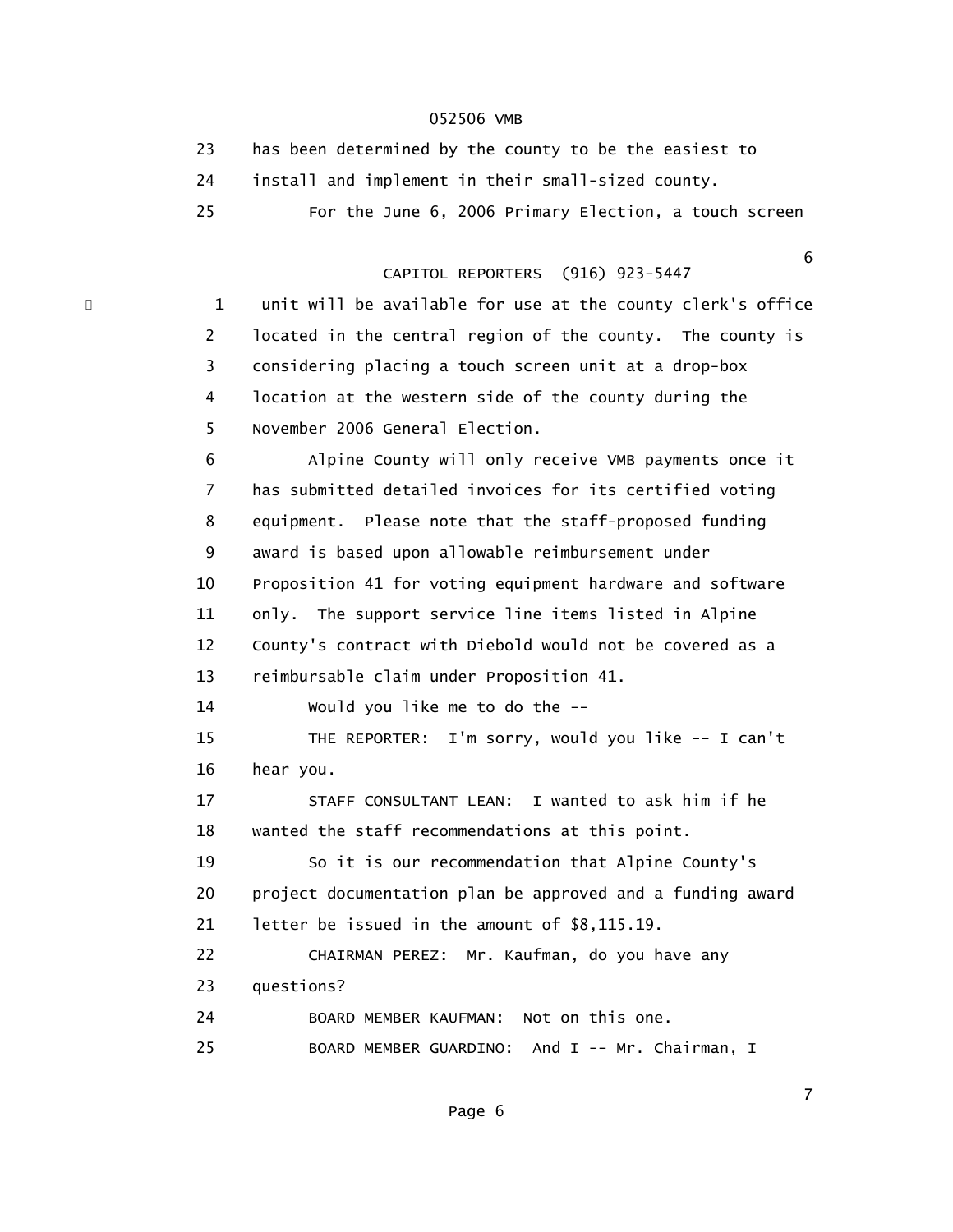#### 052506 VMB CAPITOL REPORTERS (916) 923-5447

\* 1 stepped -- this is Carl Guardino. I stepped away for a 2 moment with apologies, but I am back. 3 CHAIRMAN PEREZ: Very good. Now let's -- let's 4 re-call the roll, please. 5 EXECUTIVE ASSISTANT MONTGOMERY: Okay. John Perez. 6 CHAIRMAN PEREZ: Here. 7 EXECUTIVE ASSISTANT MONTGOMERY: Stephen Kaufman. 8 BOARD MEMBER KAUFMAN: Here. 9 EXECUTIVE ASSISTANT MONTGOMERY: Carl Guardino. 10 BOARD MEMBER GUARDINO: Here. 11 CHAIRMAN PEREZ: We now have a quorum. 12 I'd like to take a break in the item that we're 13 currently in, which is Item V(A), and go back to Item IV 14 for a minute. Item IV is adoption of our March 27th action 15 and meeting minutes. 16 Mr. Guardino, have you had a chance to review those? 17 And would you move approval, please. 18 Carl? 19 BOARD MEMBER GUARDINO: Sorry. I was on -- I had you 20 on mute -- 21 CHAIRMAN PEREZ: No problem. 22 BOARD MEMBER GUARDINO: -- so that my office 23 environment back here wouldn't be disruptive. 24 CHAIRMAN PEREZ: Would you move approval of the 25 minutes. <u>8</u> and the state of the state of the state of the state of the state of the state of the state of the state of the state of the state of the state of the state of the state of the state of the state of the state of the st CAPITOL REPORTERS (916) 923-5447 \* 1 BOARD MEMBER GUARDINO: Yes. I move approval of the 2 minutes of our last meeting. 3 CHAIRMAN PEREZ: Mr. Kaufman? 4 BOARD MEMBER KAUFMAN: I'll second. Page 7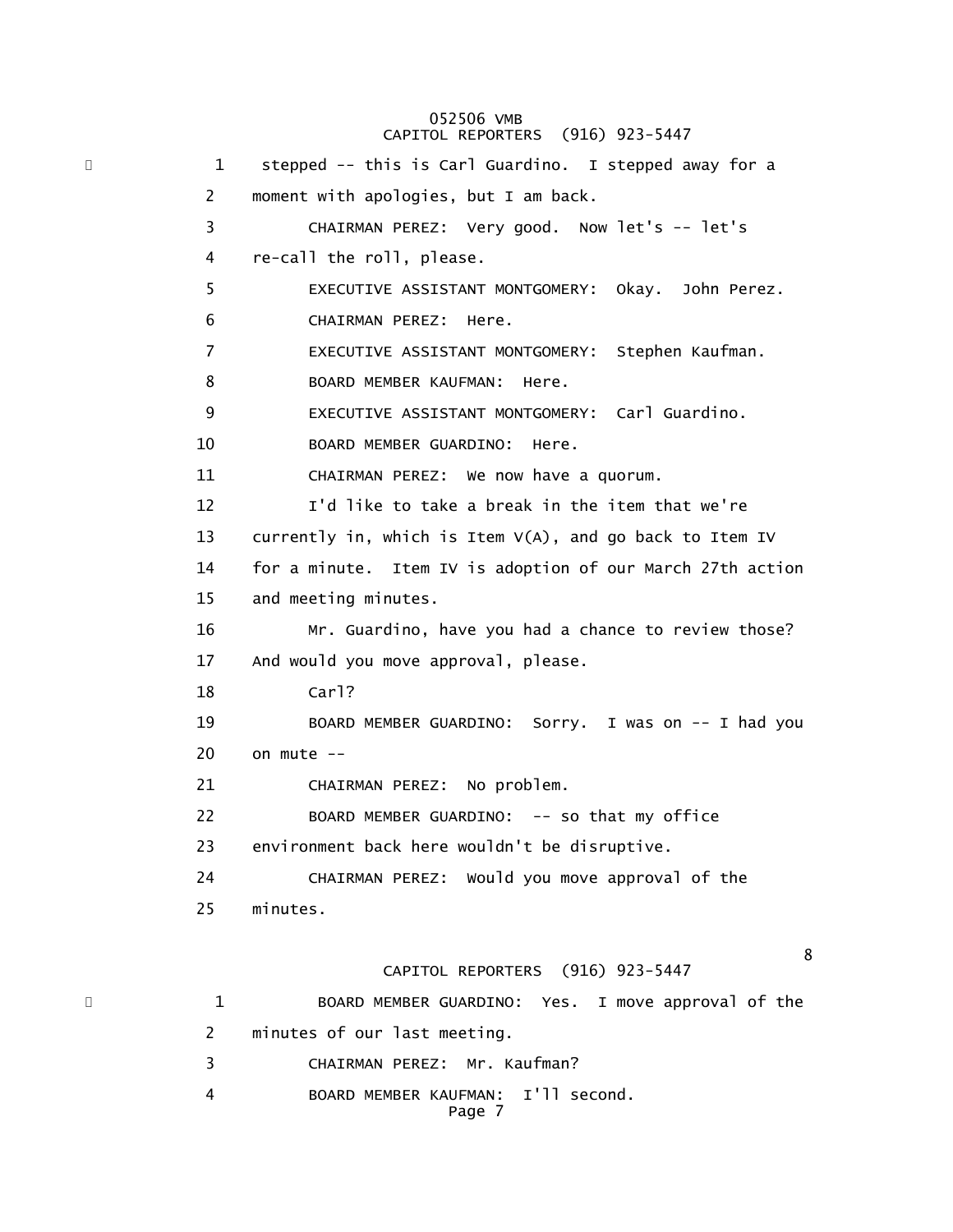5 CHAIRMAN PEREZ: All in favor, aye? 6 THE BOARD MEMBERS: Aye. Aye. 7 CHAIRMAN PEREZ: We have those approved. 8 Back to Item V(A), Alpine County. We've now heard 9 the staff report and the staff recommendation. 10 **Is there a representative from Alpine here?**  11 STAFF CONSULTANT LEAN: No. 12 CHAIRMAN PEREZ: No representative. I just have a 13 quick question. 14 Given that all their countywide elections since '93 15 have been done as all-mail, what they're proposing for June 16 6th, is that for early voting or is that for election day 17 voting at that one or potentially two locations for the 18 DRE? 19 STAFF CONSULTANT LEAN: The touch screen unit will be 20 available out there for election day. 21 CHAIRMAN PEREZ: Election day. Okay. Very good. 22 **Is there a motion on the staff recommendation?**  23 BOARD MEMBER KAUFMAN: I'll move approval of the 24 staff recommendation for issuance of a funding award letter 25 for Alpine County in the amount of \$8,115.19. en de la construction de la construction de la construction de la construction de la construction de la constr<br>1980 : le construction de la construction de la construction de la construction de la construction de la const CAPITOL REPORTERS (916) 923-5447 1 CHAIRMAN PEREZ: Mr. Kaufman moves. 2 BOARD MEMBER GUARDINO: I'll second the 3 recommendation. 4 CHAIRMAN PEREZ: Mr. Guardino seconds. 5 Call the roll, please. 6 EXECUTIVE ASSISTANT MONTGOMERY: Okay. John Perez. 7 CHAIRMAN PEREZ: Aye. 8 EXECUTIVE ASSISTANT MONTGOMERY: Stephen Kaufman.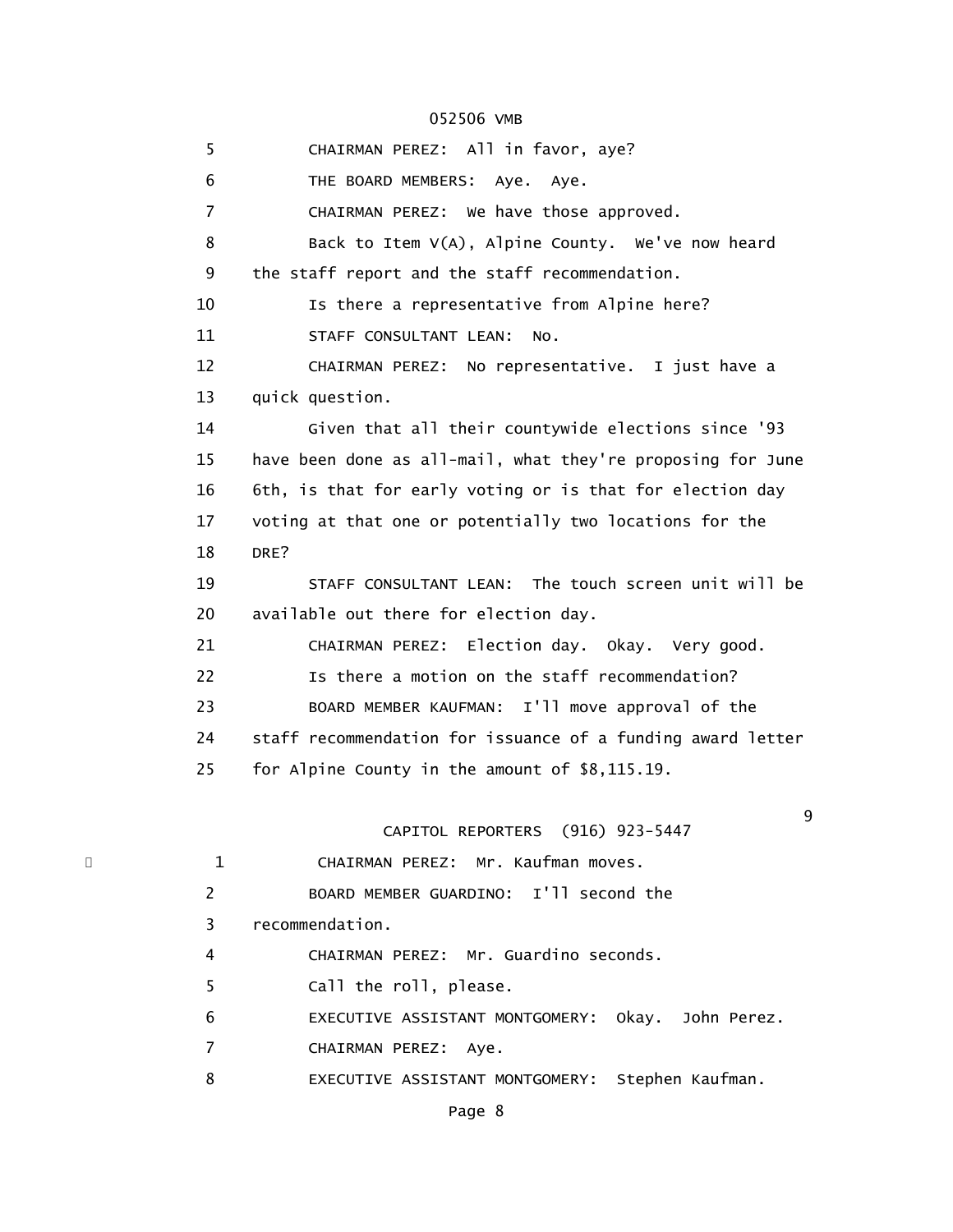9 BOARD MEMBER KAUFMAN: Aye.

10 EXECUTIVE ASSISTANT MONTGOMERY: Carl Guardino.

11 BOARD MEMBER GUARDINO: Aye.

12 CHAIRMAN PEREZ: The item is approved.

 13 Item V(B), Butte County. Jana, if you will walk us 14 through Butte County.

 15 STAFF CONSULTANT LEAN: Butte County is coming 16 forward for their full VMB funding allocation of 17 \$1,469,905.57. They are purchasing the Diebold 18 AccuVote-TSX with AccuView printer, 600 units, and the 19 AccuVote optical scan Central Count scan, four units. 20 Butte County anticipates receiving its new voting 21 equipment by the beginning of this month, May 2006. The 22 county plans to begin using this equipment in the June 6,

23 2006 Primary.

 24 The AccuVote-TSX unit is a compatible component of 25 the voter verified paper audit trail when the printer is

 $10$ 

# CAPITOL REPORTERS (916) 923-5447

\* 1 attached to the DRE.

 2 Butte County's project documentation plan meets the 3 requirements for completeness. The Diebold AccuVote-TSX 4 touch screen units and the AccuVote-OS Central Count 5 optical scan units are certified for use in California. 6 Butte County will be converting from the Mark-A-Vote 7 optical scan voting system. Butte considered only DRE, 8 direct recording electronic units for the polling place and 9 optical scan for absentee and vote-by-mail ballots. Butte 10 County believes that it would be too complicated for poll 11 workers to work with two different systems; therefore, they 12 decided to only provide DRE units at the polling sites. 13 Butte County has begun an extensive outreach program Page 9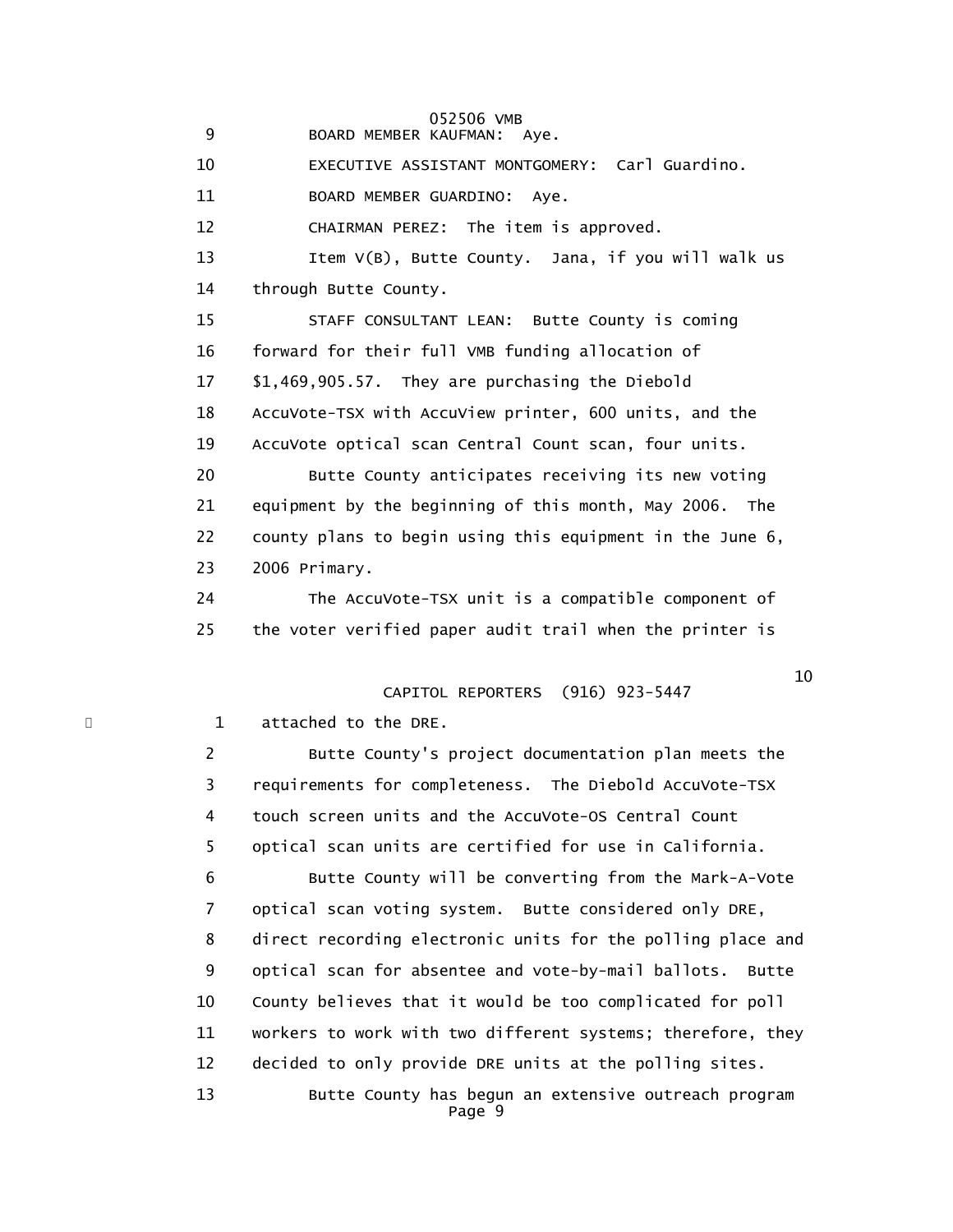14 to educate voters on the new voting system and to allow 15 voters a chance to use the system before the June 6, 2006 16 Primary.

 17 Butte indicated that they also plan to purchase the 18 Express Poll 4000 vote card creation device and associated 19 accessories. This equipment is not yet certified for use 20 in California; therefore, any costs associated with this 21 device would not be eligible for reimbursement under 22 Proposition 41 until this equipment is certified. 23 Butte County will only receive VMB payments once it 24 has submitted detailed invoices for its certified voting

25 equipment. Please note that the staff-proposed funding

 $11$ 

# CAPITOL REPORTERS (916) 923-5447

\* 1 award is based upon allowable reimbursement under 2 Proposition 41 for voting equipment hardware and software 3 only. The support services and extended warranty line 4 items listed in Butte County's contract with Diebold would 5 also not be covered as a reimbursable claim under 6 Proposition 41. 7 It is our staff recommendation that Butte County's 8 project documentation plan be approved and a funding award 9 letter be issued in the amount of \$1,469,905.57. 10 Any questions?

11 CHAIRMAN PEREZ: Mr. Kaufman -- oh, well, actually,

12 first, is there anybody here from Butte?

13 STAFF CONSULTANT LEAN: Yes.

 14 CHAIRMAN PEREZ: Please come forward just to save us 15 time.

 16 Okay. And joining us at the podium is Candace 17 Grubbs, the county clerk registrar of voters for Butte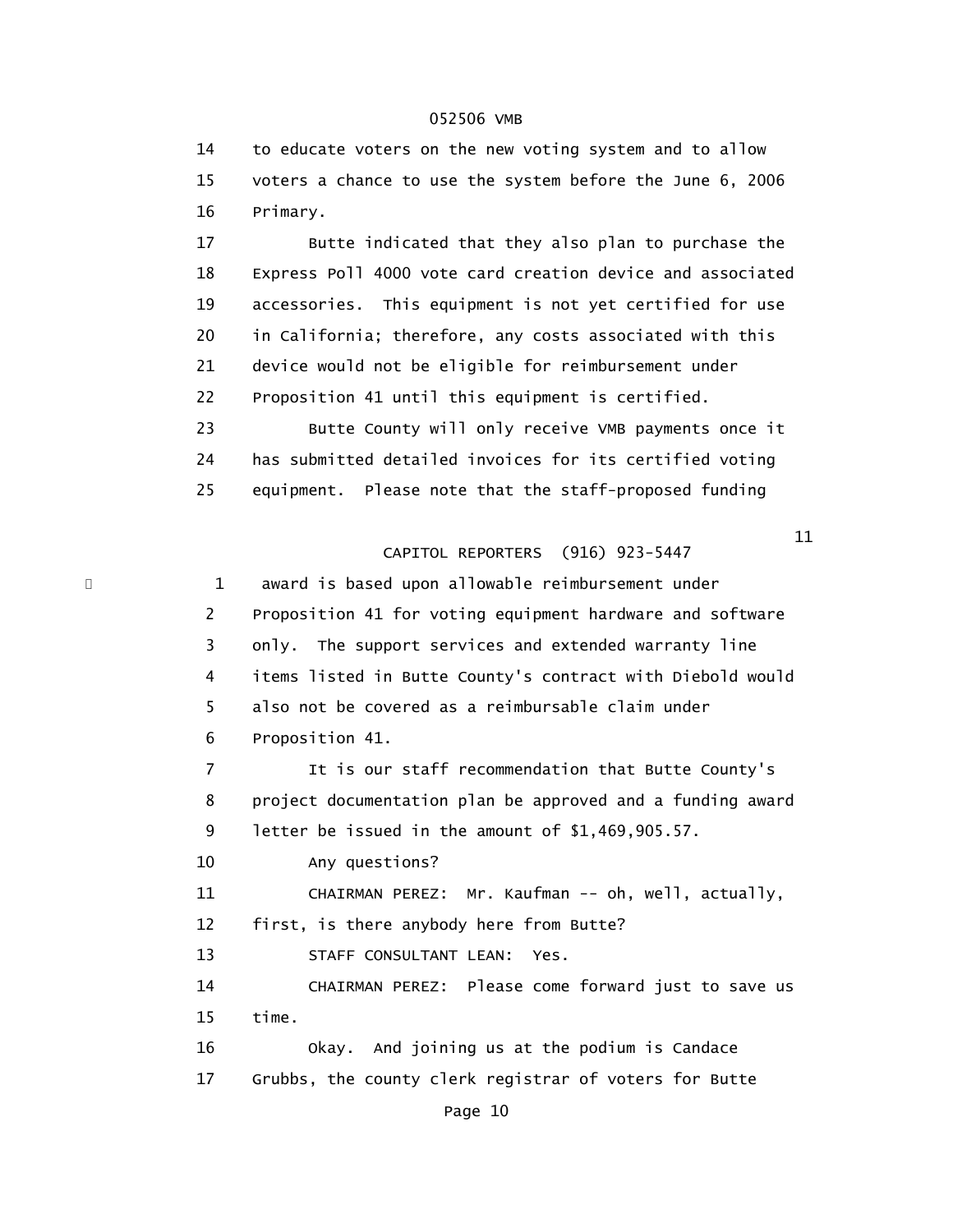052506 VMB 18 County. 19 MS. GRUBBS: Correct. 20 CHAIRMAN PEREZ: Mr. Kaufman, any questions? 21 BOARD MEMBER KAUFMAN: I had -- actually, I just was 22 not clear on what the Express Poll 4000 voter card creation 23 device is -- 24 CHAIRMAN PEREZ: My question -- 25 BOARD MEMBER KAUFMAN: -- and what it does.  $12$  CAPITOL REPORTERS (916) 923-5447 1 CHAIRMAN PEREZ: My question as well. 2 MS. GRUBBS: Well, the Express Poll is an electronic 3 poll book. That will be coming forth for certification. I 4 think a letter is already in on that. 5 BOARD MEMBER KAUFMAN: I'm sorry. I know we're going 6 to go through this again, but you're fading out. Could you 7 speak up a little bit. 8 CHAIRMAN PEREZ: What I'll do is I'll summarize, 9 too -- 10 BOARD MEMBER KAUFMAN: Okay. 11 CHAIRMAN PEREZ: -- just to make sure we cover the 12 main points. 13 MS. GRUBBS: Okay. The Express Poll is essentially 14 an electronic poll book which the whole voter registration 15 roll is -- is uploaded to. And it will also create the 16 voter access card. 17 These have not been approved yet, we -- we know that, 18 but a letter for their certification has been sent to the 19 Secretary of State, and we're assuming that that process 20 will go on right after this election. 21 STAFF CONSULTANT LEAN: That is my understanding as 22 well.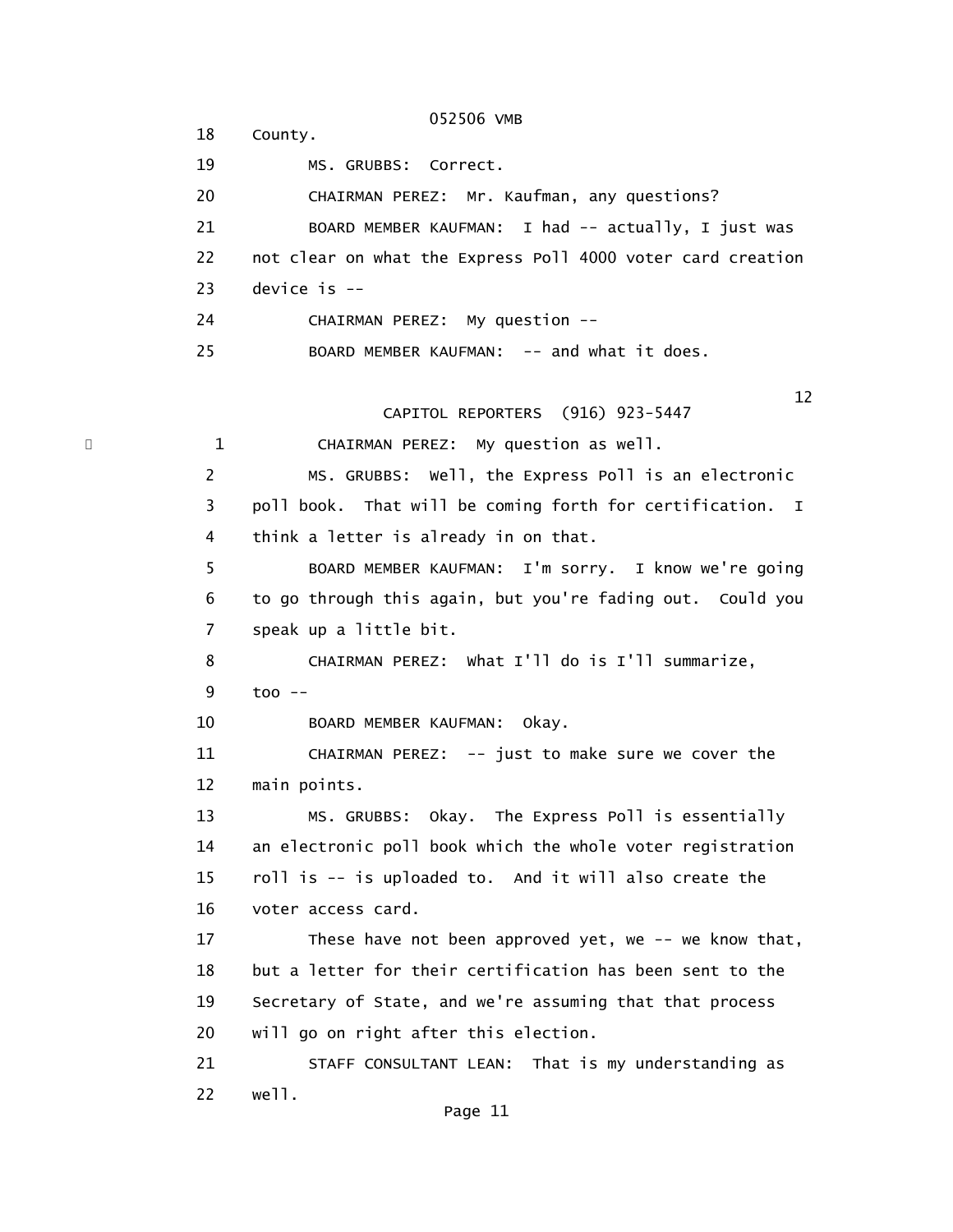| 23. | CHAIRMAN PEREZ: So for you, Carl and Steve -- and I        |
|-----|------------------------------------------------------------|
|     | know, you know, you don't pick this up well with our sound |
|     | system -- in essence it's an electronic poll book that     |

#### $13$ CAPITOL REPORTERS (916) 923-5447

\* 1 captures the entire list of registered eligible voters, and 2 it creates the enabling card, the smart card that activates 3 the system for the voter to be able to vote.

> 4 BOARD MEMBER KAUFMAN: Okay. So it's not -- it's not 5 anything that falls within HAVA requirements. It's just an 6 add-on component that makes the system work even more 7 efficiently.

8 STAFF CONSULTANT LEAN: Correct.

 9 CHAIRMAN PEREZ: Although isn't there a HAVA 10 requirement with respect to the countywide poll book? 11 STAFF CONSULTANT LEAN: That would have to be -- we 12 have Chris Reynolds here, who is our HAVA coordinator for 13 the Secretary of State. I can't really answer the 14 question.

 15 BOARD MEMBER KAUFMAN: I thought it was statewide 16 registration.

17 CHAIRMAN PEREZ: Yeah, so did I.

 18 MR. REYNOLDS: Chris Reynolds, HAVA coordinator for 19 the Secretary of State's office.

 20 No, there's no requirement for a county to have such 21 a device available. But what is required is a statewide 22 voter registration list that contains the name and 23 information of every registered voter in the state.

24 CHAIRMAN PEREZ: You were right, Steve.

25 BOARD MEMBER KAUFMAN: Okay.

 $14$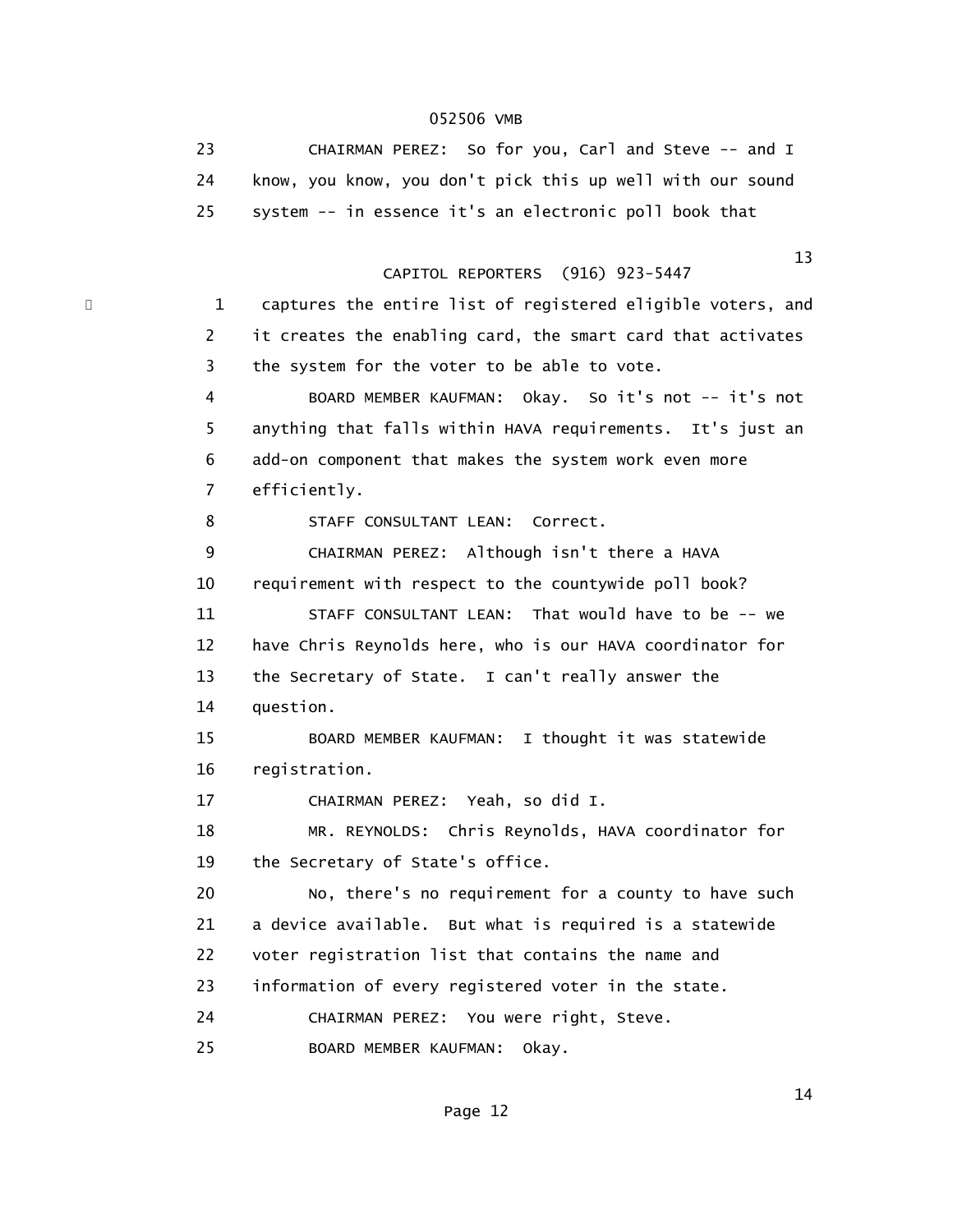#### 052506 VMB CAPITOL REPORTERS (916) 923-5447

\* 1 CHAIRMAN PEREZ: Okay. Any other questions? Carl, 2 do you have any questions for -- for Ms. Grubbs? 3 Hearing none, is there a motion? 4 BOARD MEMBER KAUFMAN: Yeah. I will move to accept 5 the staff recommendation to issue a funding award letter to 6 Butte County in the amount of \$1,469,905.57. 7 CHAIRMAN PEREZ: Okay. And, Mr. Guardino, do you 8 second? 9 BOARD MEMBER GUARDINO: I'll second. 10 CHAIRMAN PEREZ: Would you go ahead and call the 11 roll. 12 EXECUTIVE ASSISTANT MONTGOMERY: John Perez. 13 CHAIRMAN PEREZ: Aye. 14 EXECUTIVE ASSISTANT MONTGOMERY: Stephen Kaufman. 15 BOARD MEMBER KAUFMAN: Aye. 16 EXECUTIVE ASSISTANT MONTGOMERY: Carl Guardino. 17 CHAIRMAN PEREZ: Carl? 18 BOARD MEMBER KAUFMAN: Oh, Carl? 19 BOARD MEMBER GUARDINO: Yeah, sorry. A journalist 20 just stepped in and interrupted me, but I'm here. 21 And are we on the motion or the -- or the second for 22 Butte? 23 CHAIRMAN PEREZ: We've got a motion and a second. 24 Steve and I have voted in favor. We're waiting for your 25 vote.  $15$  CAPITOL REPORTERS (916) 923-5447 \* 1 BOARD MEMBER GUARDINO: I do, too. I heard both the 2 report and then the reporter to speak to me right now, so 3 it's with deep apologies. 4 CHAIRMAN PEREZ: Very good. Page 13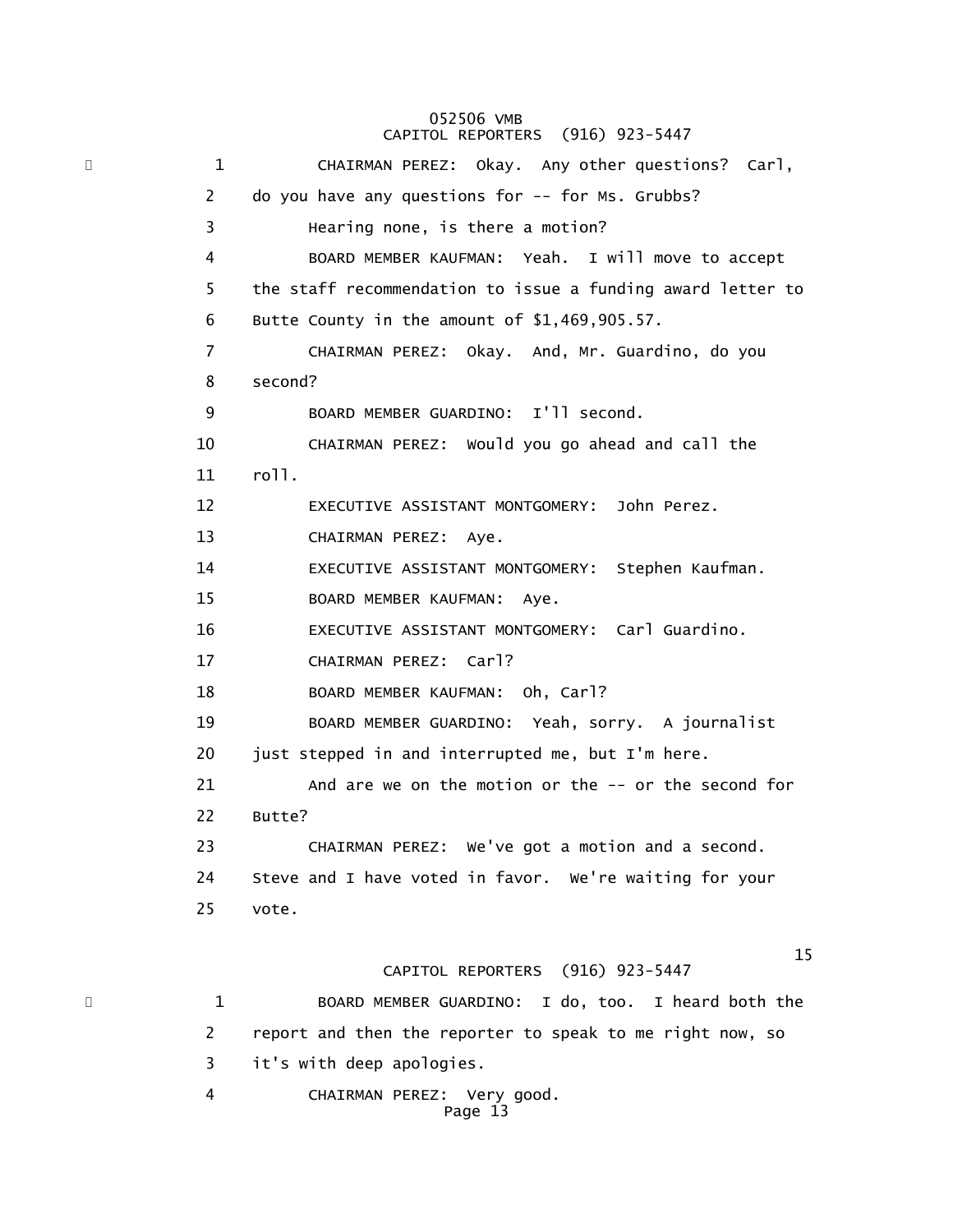5 BOARD MEMBER GUARDINO: It's very busy around here 6 today. 7 CHAIRMAN PEREZ: Mr. Guardino votes aye. So three 8 ayes. We are approved. Thank you very much. 9 MS. GRUBBS: I thank you and Butte County thanks you. 10 CHAIRMAN PEREZ: Thank you. 11 Next item for us is Contra Costa. If you would walk 12 us through the Gunaden [phonetic] report. 13 STAFF CONSULTANT LEAN: Contra Costa County is coming 14 forward with their Phase 2 project documentation plan. 15 Based upon the allowable expenses, the staff is 16 recommending an allocation of \$2,018,156.25. This will 17 leave them a remaining allocation of approximately \$9,000. 18 The county is purchasing the ES&S AutoMARK Voter 19 Assist terminals, the additional terminals that were not 20 being purchased in Phase 1. So they're purchasing 668 21 units. They're also purchasing the Pitney Bowes Relia-Vote 22 system. 23 Contra Costa has secured their Phase 2 voting 24 equipment, and they anticipate using this new additional 25 AutoMARK unit for the first time in the June 6, 2006  $16$  CAPITOL REPORTERS (916) 923-5447 1 Primary. 2 The voter verified paper audit trail requirement does 3 not apply to Contra Costa County's Phase 2 project 4 documentation plan as the system is a paper-based optical 5 scan system. 6 Contra Costa County's Phase 2 project documentation 7 plan meets the requirements for completeness. The ES&S 8 AutoMARK voter assist terminals are certified for use in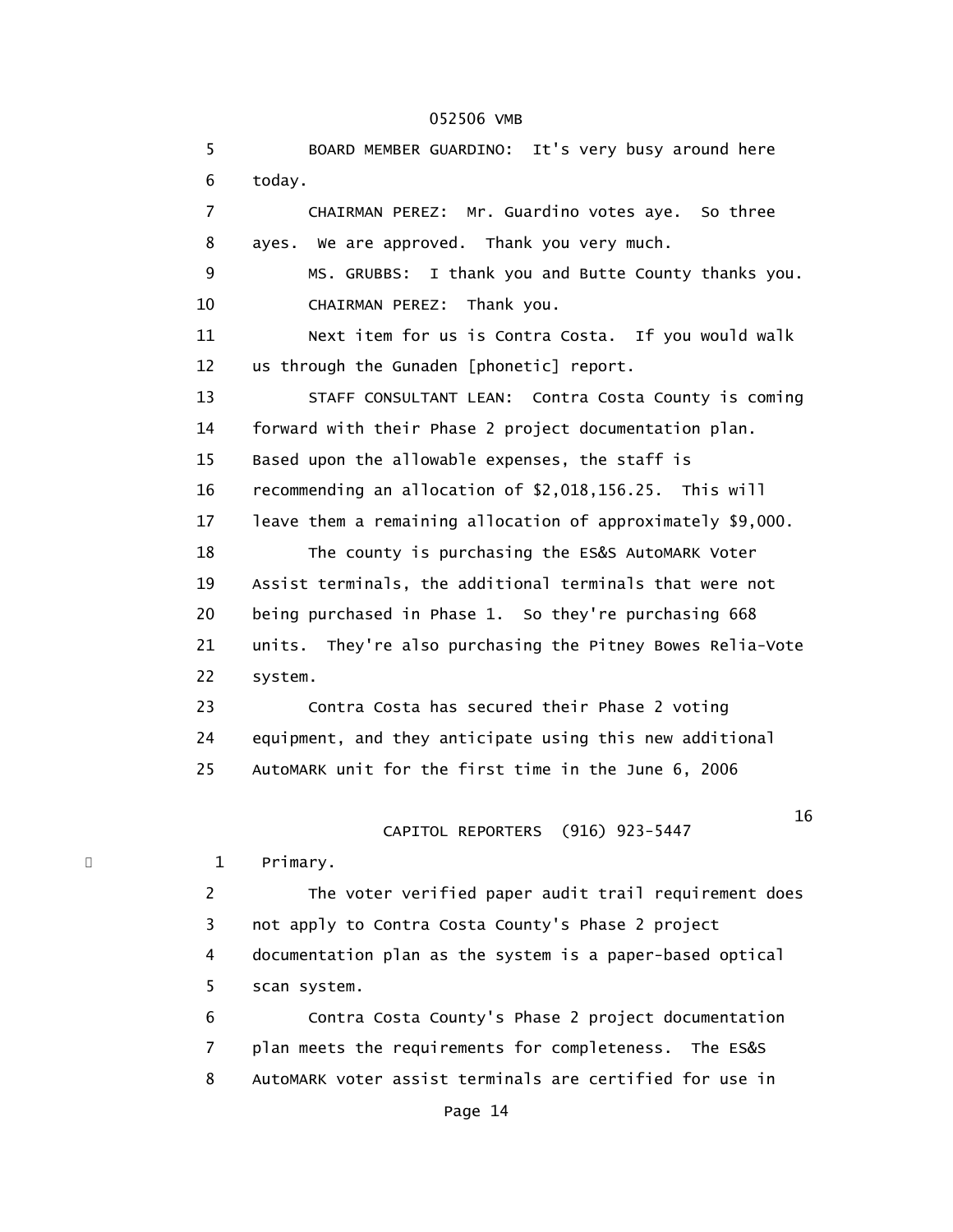9 California.

 10 The deployment of Contra Costa County's Phase 2 11 AutoMARK voting equipment will bring the county into 12 compliance with the Help America Vote Act and the state 13 accessibility requirements.

 14 Contra Costa is planning to purchase the Pitney Bowes 15 Relia-Vote base system for use in conjunction with ES&S 16 ballot counting system for absentee ballots. Contra Costa 17 County asserts that the Relia-Vote system will enable them 18 to increase security of returned absentee ballots, improve 19 the accuracy of sorting the ballots into counting groups 20 and provide a complete audit trail for the ballots from the 21 time the ballot arrives in the election office. The county 22 believes that it is imperative to modernize their 23 processing and preparation for the counting of increasing 24 numbers of absentee ballots. The Relia-Vote system is a 25 third-party combination of hardware and software to support

# CAPITOL REPORTERS (916) 923-5447

 $17$ 

1 the county's voting system and does not itself require 2 certification as a system for use in California. 3 Contra Costa County will only receive VMB payments 4 once they have submitted detailed invoices for their Phase 5 2 voting equipment. Please note that the staff-proposed 6 Phase 2 funding award is based upon allowable reimbursement 7 under Proposition 41 for voting equipment hardware and 8 software only. The election support system -- or sorry -- 9 election support services listed in Contra Costa County's 10 contract with ES&S and the extended price and annual 11 licensing fee items on the Pitney Bowes quotation list 12 would not be covered as a reimbursable claim under 13 Proposition 41.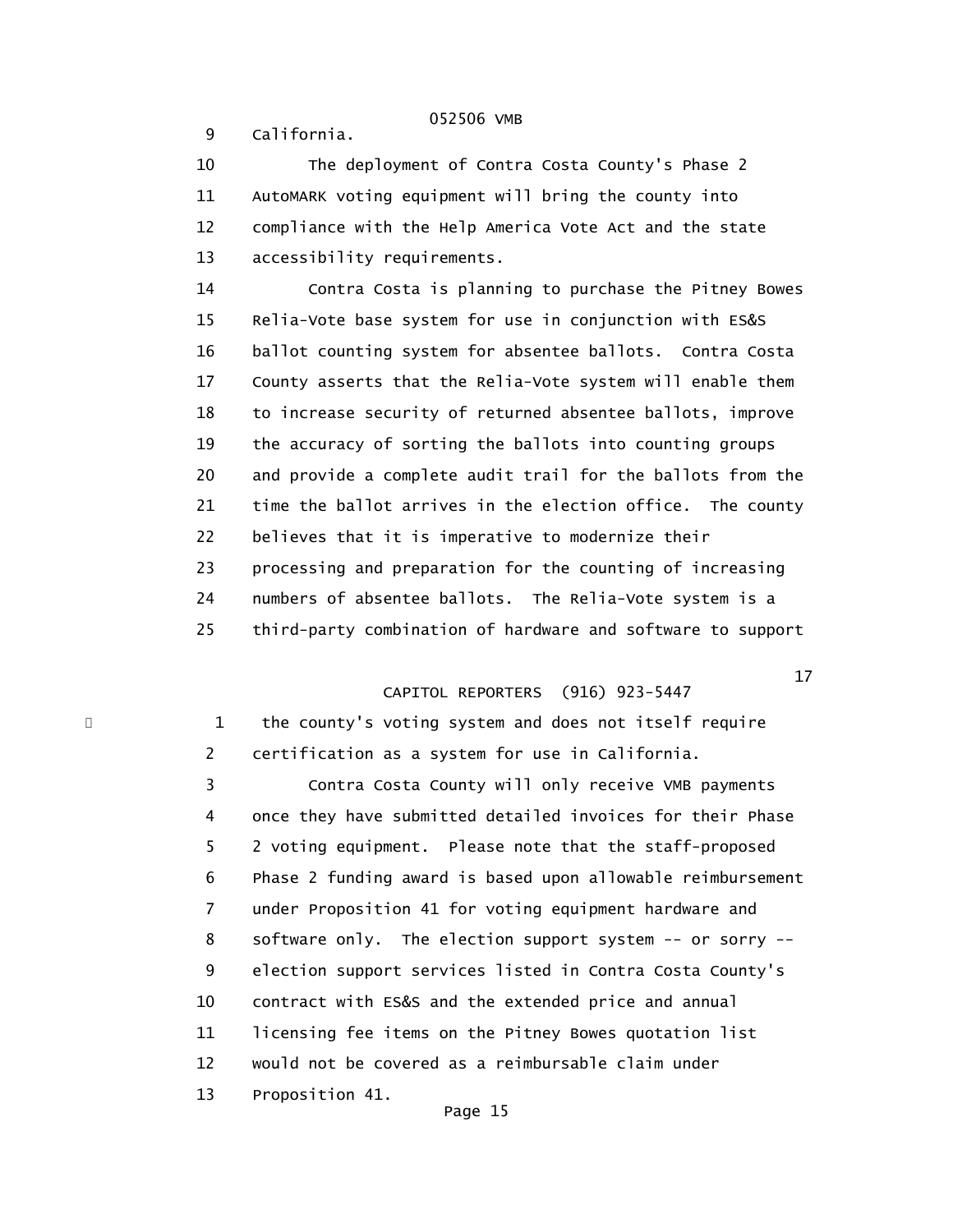14 It is our staff recommendation that Contra Costa 15 County's Phase 2 project documentation plan be approved and 16 a funding award letter be issued in the amount of 17 \$2,018,156.25. 18 Do we have any questions? 19 CHAIRMAN PEREZ: We have Steve Weir with us from -- 20 from Contra Costa, if you'd come forward. 21 1 have -- I quess I just have one question. 22 On the Pitney Bowes system, you're only looking for 23 one. Is that because if there's failure in the system, 24 it's not a voting system, therefore you need -- you don't 25 need backup since it's just a supplemental support?  $18$  CAPITOL REPORTERS (916) 923-5447 \* 1 MR. WEIR: Correct. 2 CHAIRMAN PEREZ: Okay. Mr. Kaufman, any questions? 3 BOARD MEMBER KAUFMAN: Yeah. 4 So I understand what's going on here, it looks to me 5 like your county then purchased a limited number of the 6 optical scan terminals for purposes I guess of a special 7 election held within the county earlier this year. 8 Was that basically attached to the limited amount and 9 now you're purchasing the balance and bringing the number 10 up to the number of polling locations that you have? 11 MR. WEIR: That's -- that's correct. We acquired for 12 the -- excuse me -- November 8, '05 election about a 13 hundred units so that we could roll those out in 20 percent 14 of our precincts. This will bring us up to a full 15 compliment. 16 BOARD MEMBER KAUFMAN: Okay. So both -- essentially 17 both phases of your award here are the same equipment just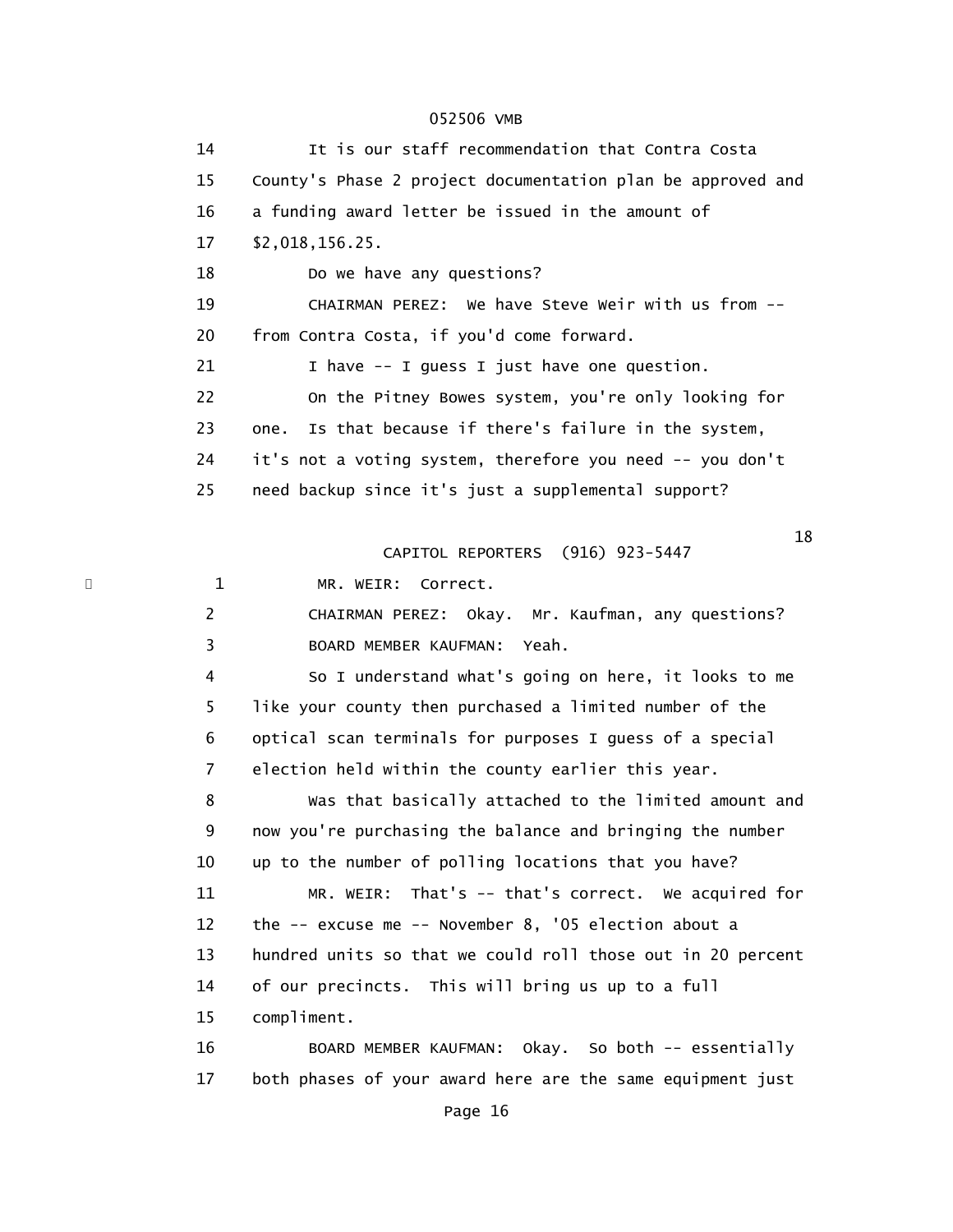052506 VMB 18 in different amounts? 19 MR. WEIR: Right. 20 BOARD MEMBER KAUFMAN: Okay. 21 CHAIRMAN PEREZ: Very good. 22 BOARD MEMBER KAUFMAN: And I assume that based on 23 your initial run-throughs, this is a successful voting 24 system for you. 25 MR. WEIR: Yes, it is.

 $19$ CAPITOL REPORTERS (916) 923-5447

| × | $\mathbf{1}$   | CHAIRMAN PEREZ: Any other questions? Carl?                           |
|---|----------------|----------------------------------------------------------------------|
|   | $\overline{2}$ | Okay. Is there --                                                    |
|   | 3              | BOARD MEMBER GUARDINO: None from me.                                 |
|   | 4              | CHAIRMAN PEREZ: Is there a motion?                                   |
|   | 5              | BOARD MEMBER GUARDINO: I move that we approve Contra                 |
|   | 6              | Costa County's request from the staff recommendation.                |
|   | $\overline{7}$ | CHAIRMAN PEREZ: Carl Guardino moves.                                 |
|   | 8              | BOARD MEMBER KAUFMAN: I'll second.                                   |
|   | 9              | CHAIRMAN PEREZ: Steve Kaufman seconds.                               |
|   | 10             | EXECUTIVE ASSISTANT MONTGOMERY: John Perez.                          |
|   | 11             | CHAIRMAN PEREZ: Aye.                                                 |
|   | 12             | EXECUTIVE ASSISTANT MONTGOMERY: Stephen Kaufman.                     |
|   | 13             | BOARD MEMBER KAUFMAN:<br>Aye.                                        |
|   | 14             | EXECUTIVE ASSISTANT MONTGOMERY: Carl Guardino.                       |
|   | 15             | BOARD MEMBER GUARDINO: Aye.                                          |
|   | 16             | CHAIRMAN PEREZ: Very good. We have approval.                         |
|   | 17             | Next item, V(D), Fresno County.                                      |
|   | 18             | STAFF CONSULTANT LEAN: Fresno County, their staff                    |
|   | 19             | recommended a funding award based upon allowable                     |
|   | 20             | reimbursement. They have approximately \$700,000 remaining           |
|   | 21             | in their allocation. They're purchasing the Diebold                  |
|   | 22             | AccuVote-TSX with the AccuView printer, a thousand units,<br>Page 17 |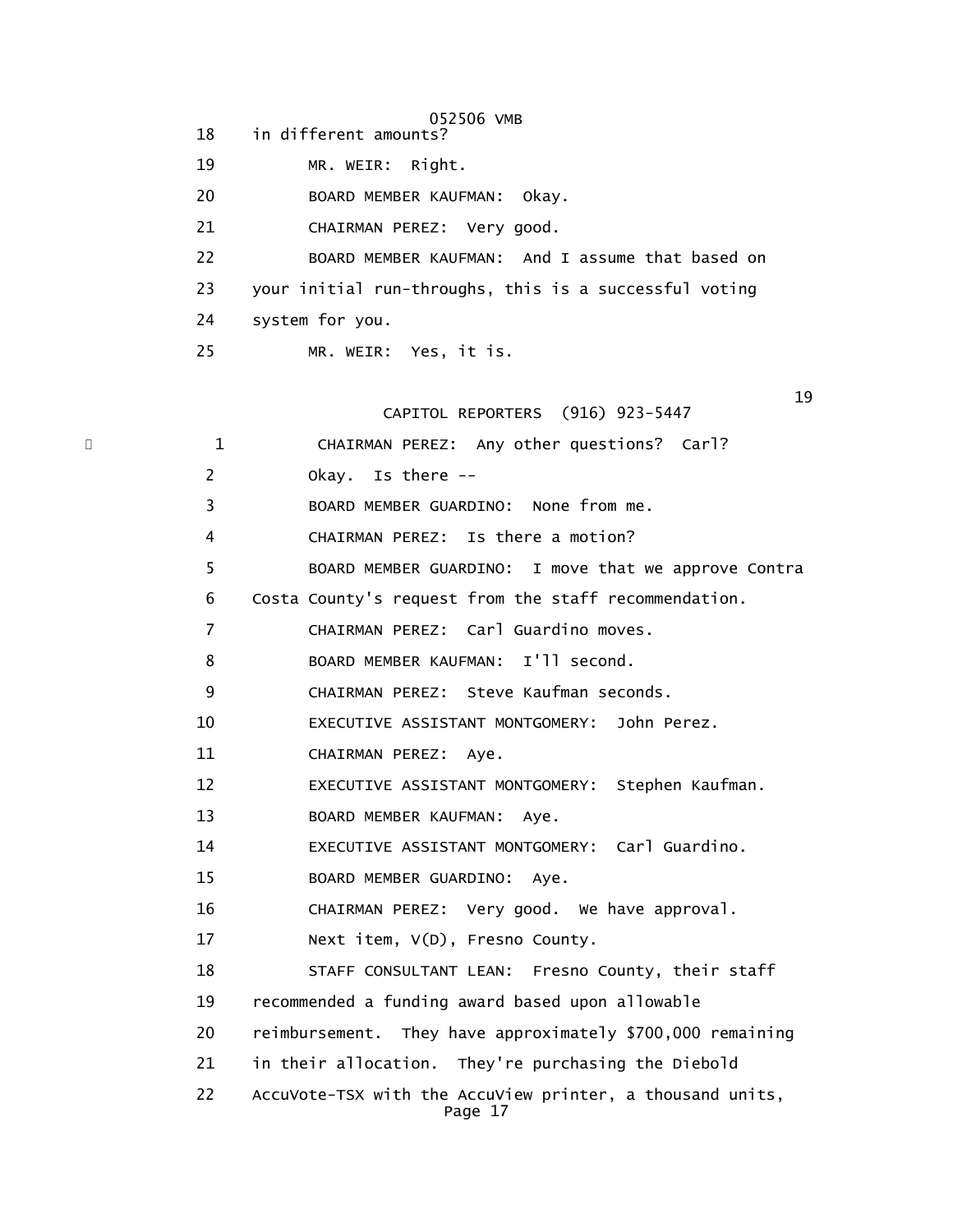23 and the AccuVote-OS optical scan, 80 units. 24 Fresno County anticipates receiving the first 500 of 25 the AccuVote-TSX units by mid May 2006 and plans to begin

# CAPITOL REPORTERS (916) 923-5447

1 using this equipment for the June 6, 2006 Primary. The 2 county anticipates receiving the second 500 AccuVote-TSX 3 units and 80 AccuVote optical scan by mid September 2006 4 and plans to implement this equipment in the November 7th, 5 2006 General Election.

 6 The AccuVote-TSX units possess the voter verified 7 paper audit trail.

 8 Fresno County's project documentation plan meets the 9 requirements for completeness. And the Diebold 10 AccuVote-TSX touch screen units and the AccuVote optical 11 scan units are certified for use in California.

 12 Fresno County will be augmenting their existing 13 Diebold optical scan voting system with the touch screen 14 units and additional optical scan units. Fresno County 15 believes that the deployment of one optical scan unit and 16 one touch screen unit in all of its polling places will 17 bring the county into full compliance with the requirements 18 of the Help America Vote Act.

 19 As stated earlier, Fresno County plans to deploy 500 20 of its TSX units during the June 6 Primary and the other 21 500 units and the 80 additional optical scan units during 22 the November General Election. The county believes that by 23 using this quasi-phased approach, it would provide the 24 county's staff and poll workers an easier transition to the 25 new blended voting system. Fresno County will offer early

 $20$ 

 $21$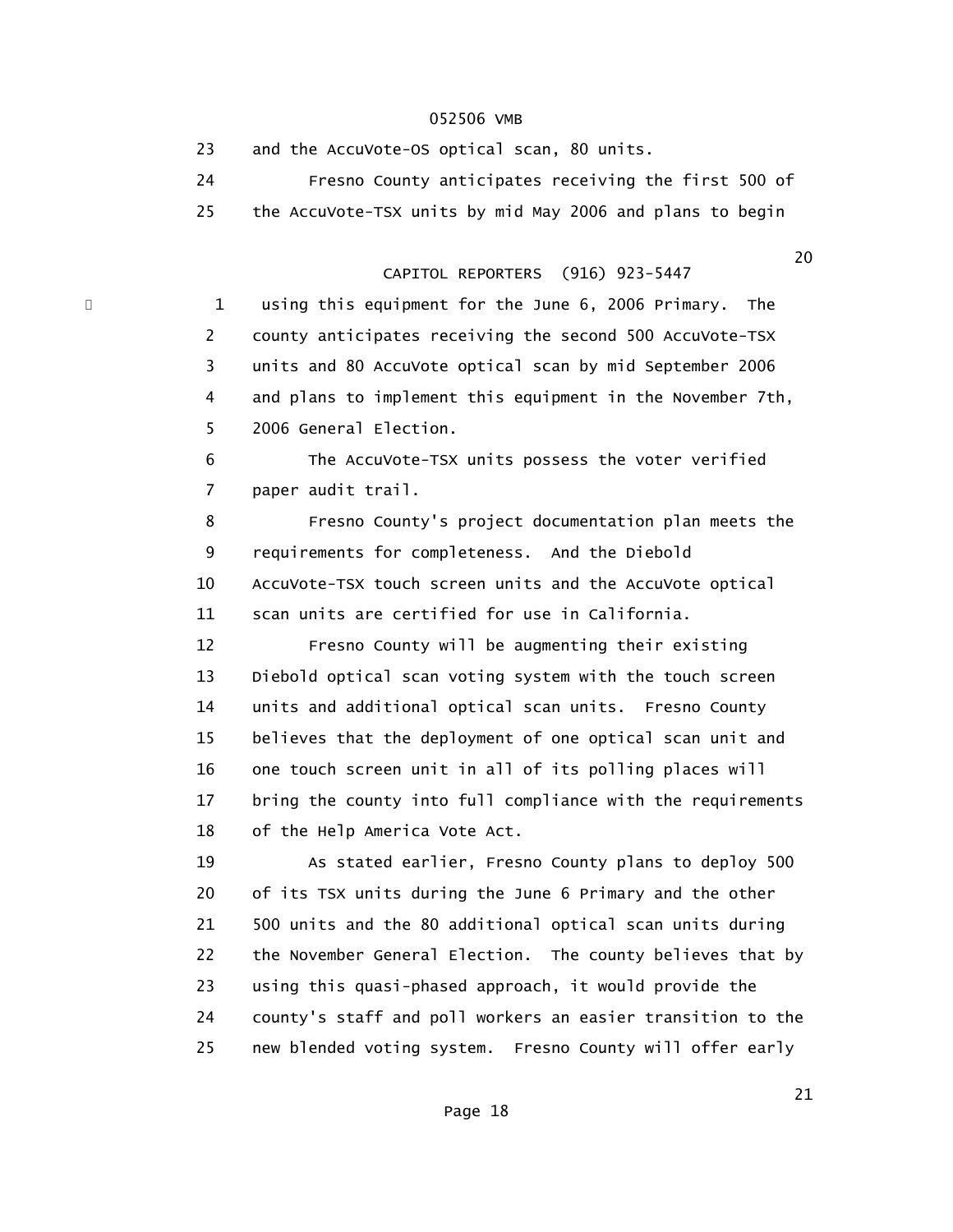### 052506 VMB CAPITOL REPORTERS (916) 923-5447

\* 1 voting in their county offices on AccuVote-TSX touch screen 2 units. 3 Fresno County will only receive VMB payments once it 4 has submitted detailed invoices for its certified voting 5 equipment. Please note that the staff-proposed funding 6 award is based upon allowable reimbursement under 7 Proposition 41 for voting equipment hardware and software 8 only. The support service line item listed in Fresno 9 County's contract with Diebold would not be covered as a 10 reimbursable claim under Proposition 41. 11 It is our staff recommendation that Fresno County's 12 project documentation plan be approved and a funding award 13 letter be issued in the amount of \$3,527,333.19. 14 CHAIRMAN PEREZ: Okay. Joining us is Victor Salazar, 15 the county clerk registrar of voters for Fresno. 16 Any questions, Mr. Kaufman? 17 BOARD MEMBER KAUFMAN: No questions from me. 18 CHAIRMAN PEREZ: Mr. Guardino? 19 BOARD MEMBER GUARDINO: None here. 20 CHAIRMAN PEREZ: I have no questions. 21 1s there a motion? 22 BOARD MEMBER KAUFMAN: I will move to approve the 23 staff recommendation and issue a funding award letter to 24 Fresno County in the amount of \$3,527,333.19. 25 BOARD MEMBER GUARDINO: I second the motion. 22<br>22 CAPITOL REPORTERS (916) 923-5447 \* 1 CHAIRMAN PEREZ: Okay. It's been moved and seconded. 2 Mr. Salazar knows that if we're going to move 3 approval, he's not going to have to speak. Never belate a

- 4 deal that's being sealed.
	- Page 19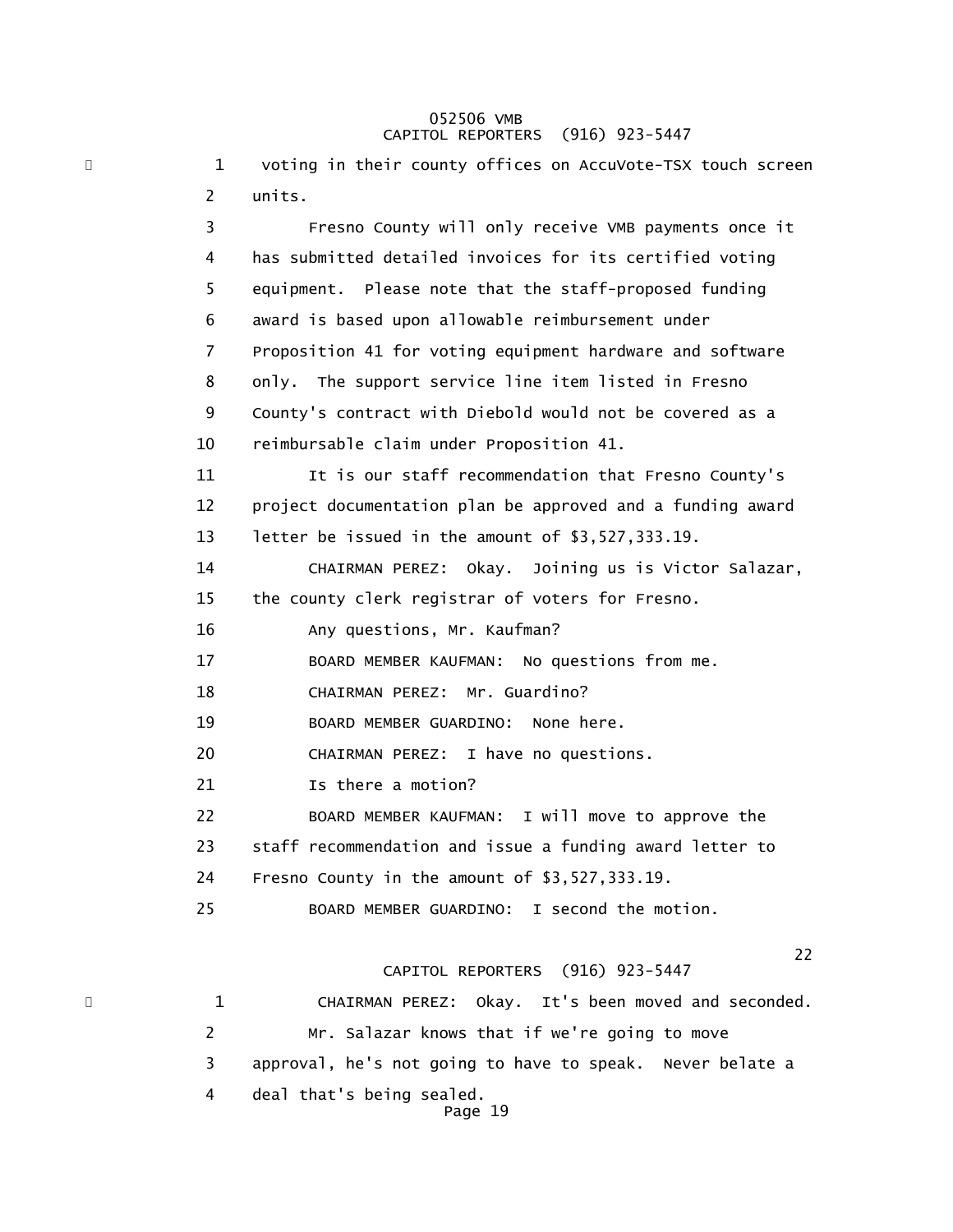5 Call the roll. 6 EXECUTIVE ASSISTANT MONTGOMERY: John Perez. 7 CHAIRMAN PEREZ: Aye. 8 EXECUTIVE ASSISTANT MONTGOMERY: Stephen Kaufman. 9 BOARD MEMBER KAUFMAN: Aye. 10 EXECUTIVE ASSISTANT MONTGOMERY: Carl Guardino. 11 BOARD MEMBER GUARDINO: Aye. 12 CHAIRMAN PEREZ: Okay. We've got approval. 13 If there's no objection, I'd like to move next to 14 Santa Cruz and then come back to San Francisco, just 15 because I have several questions for San Francisco and I'd 16 like to deal with Santa Cruz quickly. 17 STAFF CONSULTANT LEAN: Okay. We'll begin with Santa 18 Cruz County. 19 Staff is recommending the funding award of 20 \$1,661,152.11. This will -- this is not their full 21 allocation. There will be -- have a remaining allocation 22 of approximately \$37,000. 23 Santa Cruz County is purchasing the Sequoia Voting 24 System AVC Edge II touch screen units with the VeriVote 25 printer, 165 units, and the optical -- sorry -- the Optech 23 CAPITOL REPORTERS (916) 923-5447 1 Insight Precinct Ballot Counter optical scan units, 165 2 units, and also the Optech 400-C ballot counters, two 3 units. 4 Santa Cruz County anticipates receiving their new 5 voting equipment by mid July 2006. The county plans to 6 begin using this equipment in the November 7, 2006 General 7 Election. 8 The AVC Edge DRE units being purchased by Santa Cruz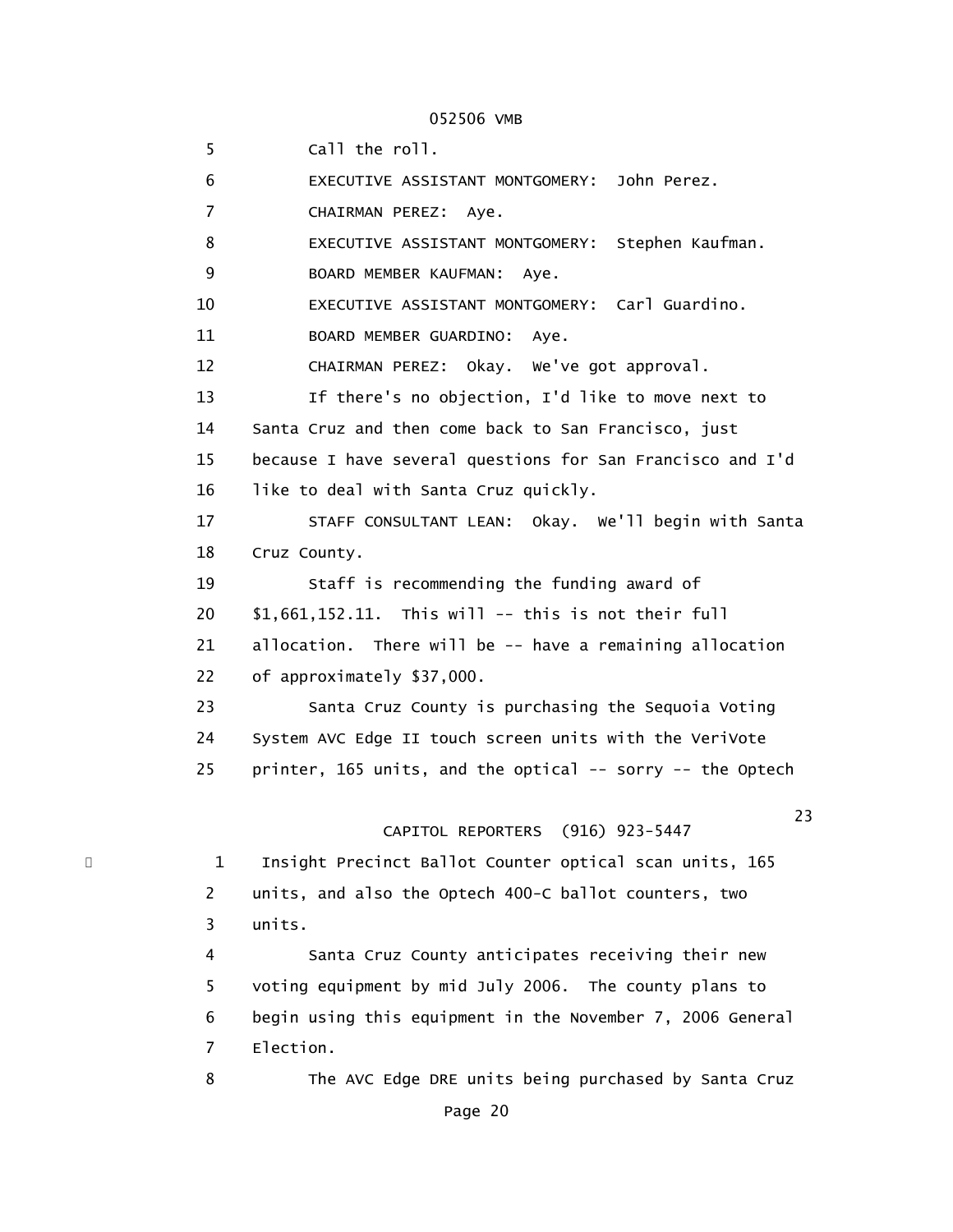9 County includes a VeriVote printer, which is a voter 10 verified paper audit trail component.

 11 Santa Cruz County's project documentation meets all 12 the requirements for completeness. The Sequoia AVC Edge 13 with the VeriVote touch screen units, the Optech Insight 14 units and the Optech 400-C units are certified for use in 15 California.

 16 Santa Cruz County will not be able to convert to 17 their new voting system until the November 7th, 2006 18 General Election due to the vendor's inability to deliver 19 the new equipment before the June 6, 2006 Primary Election. 20 For the June 6, 2006 Primary Election, Santa Cruz 21 County will continue using its existing Mark-A-Vote optical 22 scan units in their polling places and will be borrowing 12 23 AVC Edge touch screen units from Monterey County to be 24 strategically placed around the county on election day. 25 The county also plans to have one screen unit available at

24 and 24

# CAPITOL REPORTERS (916) 923-5447

1 the county clerk's office for early voting and on election 2 day. The deployment of the 12 units during the June 6, 3 2006 Primary Election is an attempt to comply with the Help 4 America Vote Act and state law accessibility requirements. 5 During the November 7, 2006 General Election, Santa 6 Cruz County will be fully converting from their existing 7 Mark-A-Vote optical scan voting system. The county intends 8 to employ one AVC Edge II with VeriVote touch screen unit 9 and one Optech Insight optical scan unit at all their 10 polling places to bring the county into full compliance 11 with the requirements of HAVA and state accessibility 12 requirements. The touch screen units will provide access 13 to those voters with disabilities and also satisfy the Page 21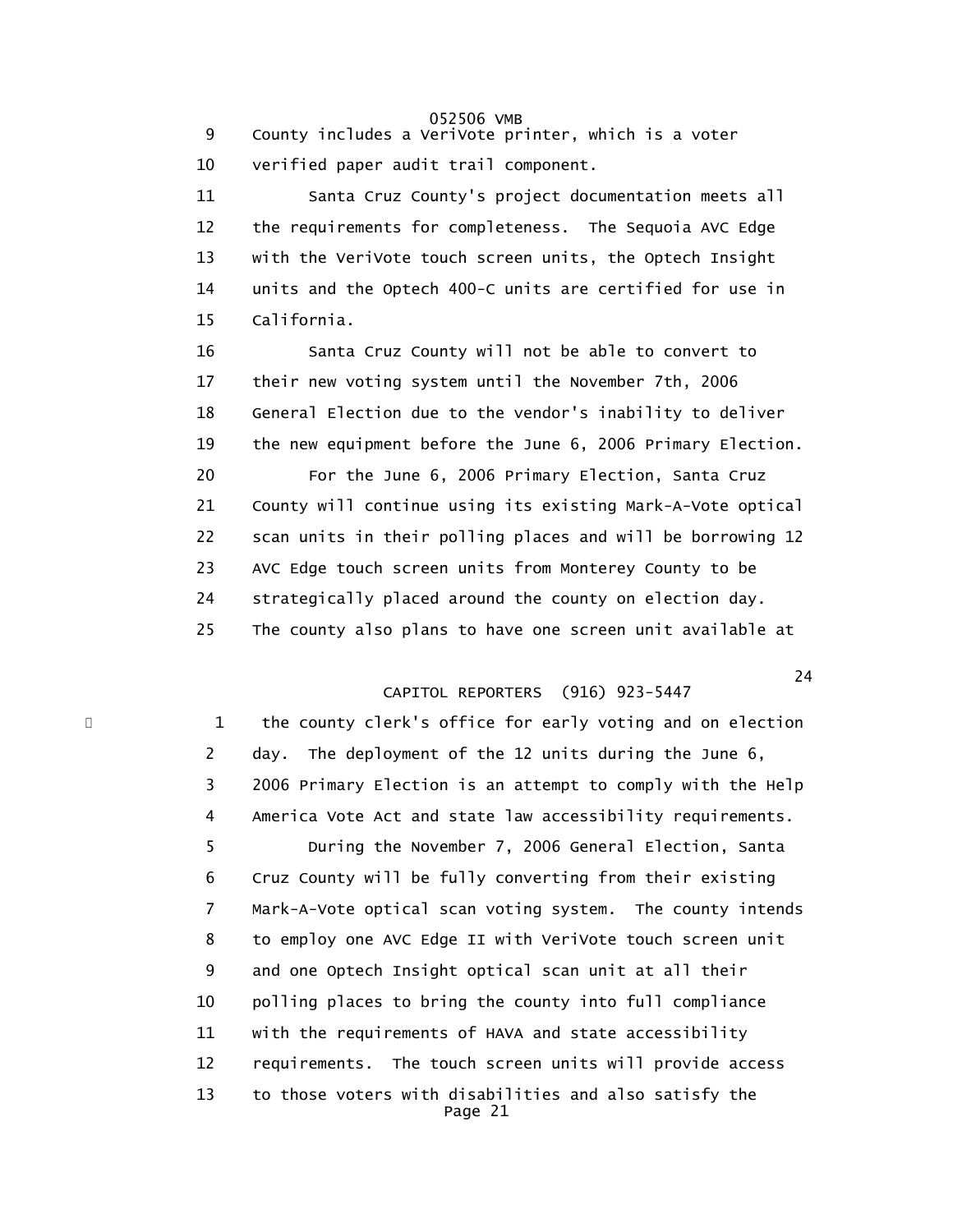14 second-choice voting requirements by allowing over votes -- 15 by not allowing over votes and identifying under votes to 16 each voter.

 17 Santa Cruz County is developing an extensive outreach 18 program to introduce the new voting system to their voters. 19 Santa Cruz County will only receive VMB payments once 20 it has submitted detailed invoices for its certified voting 21 equipment. Please note that the staff-proposed funding 22 award is based upon allowable reimbursement under 23 Proposition 41 for the voting equipment hardware and 24 software only. The installation and training line items 25 listed in Santa Cruz County's contract with Sequoia would

#### 25 and 25 and 25 and 25 and 25 and 25 and 25 and 25 and 25 and 25 and 25 CAPITOL REPORTERS (916) 923-5447

\* 1 not be covered as a reimbursable claim under Proposition 2 41. 3 It is our staff recommendation that Santa Cruz 4 County's project documentation plan be approved and a 5 funding award letter be issued in the amount of 6 \$1,661,152.11. 7 Questions? 8 CHAIRMAN PEREZ: Yeah, I think we're going to have a 9 couple. 10 Joining us is Gail Pellerin, the county clerk. 11 Do you want to go first or shall I, Stephen? 12 BOARD MEMBER KAUFMAN: Why don't you go ahead. 13 CHAIRMAN PEREZ: My big question is with respect to 14 the deployment of the 12 touch screen units. 15 Can you just kind of help us understand how you got 16 to 12. Was it just that was what Monterey was willing to 17 lend or was there some -- was there some thinking, you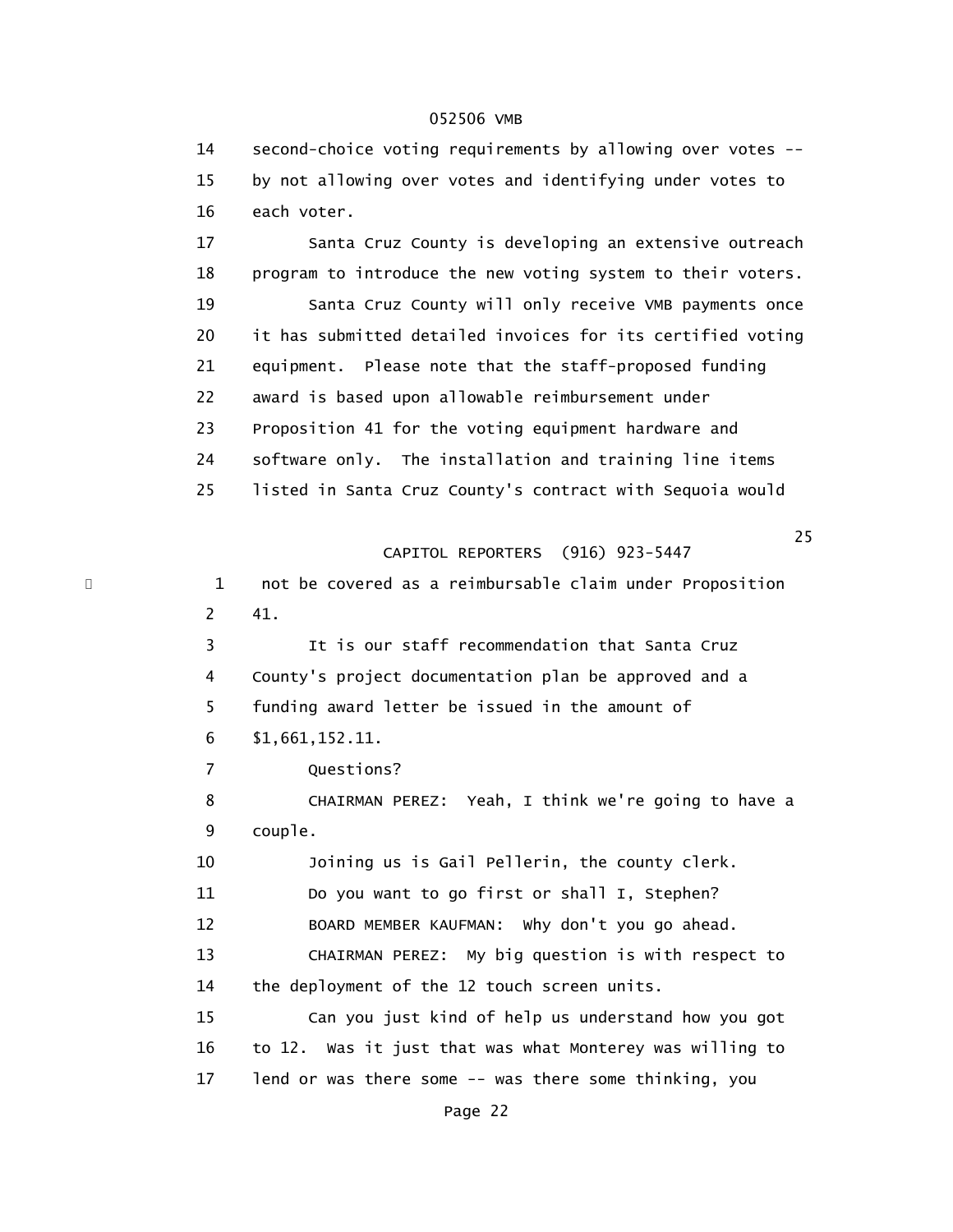18 know, that got you to the number 12, and how is it that you 19 came to the disbursement of the 12 that you came into? 20 MS. PELLERIN: Sure. 21 We definitely tried to get as many touch screen units 22 as we could for June, and they were able to give us 12. 23 And we did ask a number of different counties and the 24 vendor. 25 We have one that's been operating in our office for

 $26$ CAPITOL REPORTERS (916) 923-5447

> 1 early voting and one that's starting in Watsonville at the 2 city clerk's office today. And that will be available for 3 weekend voting as well, from 9:00 to 5:00 on the weekend 4 before the election. And we're doing outreach to each of 5 the disability groups.

 6 As far as the ten other locations, we're training the 7 individual who is going to manage the touch screen at each 8 of those ten locations, and they're pretty much scattered 9 geographically throughout the county in accessible 10 locations. So we just picked the best, most successful 11 sites that we have that meet the requirements of ADA and 12 Title 24 for accessibility.

 13 CHAIRMAN PEREZ: So there wasn't -- for example, the 14 polling location I use when I vote early in Los Angeles is 15 the Braille Institute. So that, you know, obviously makes 16 a tremendous amount of sense for placement of a -- of an 17 audio system unit.

 18 MS. PELLERIN: We have a senior center. We have a 19 local -- a fire station because it meets all the 20 requirements for accessibility. We did pick an area up at 21 the summit for anybody -- so they don't have to drive all 22 the way into town. We selected sites in -- at health Page 23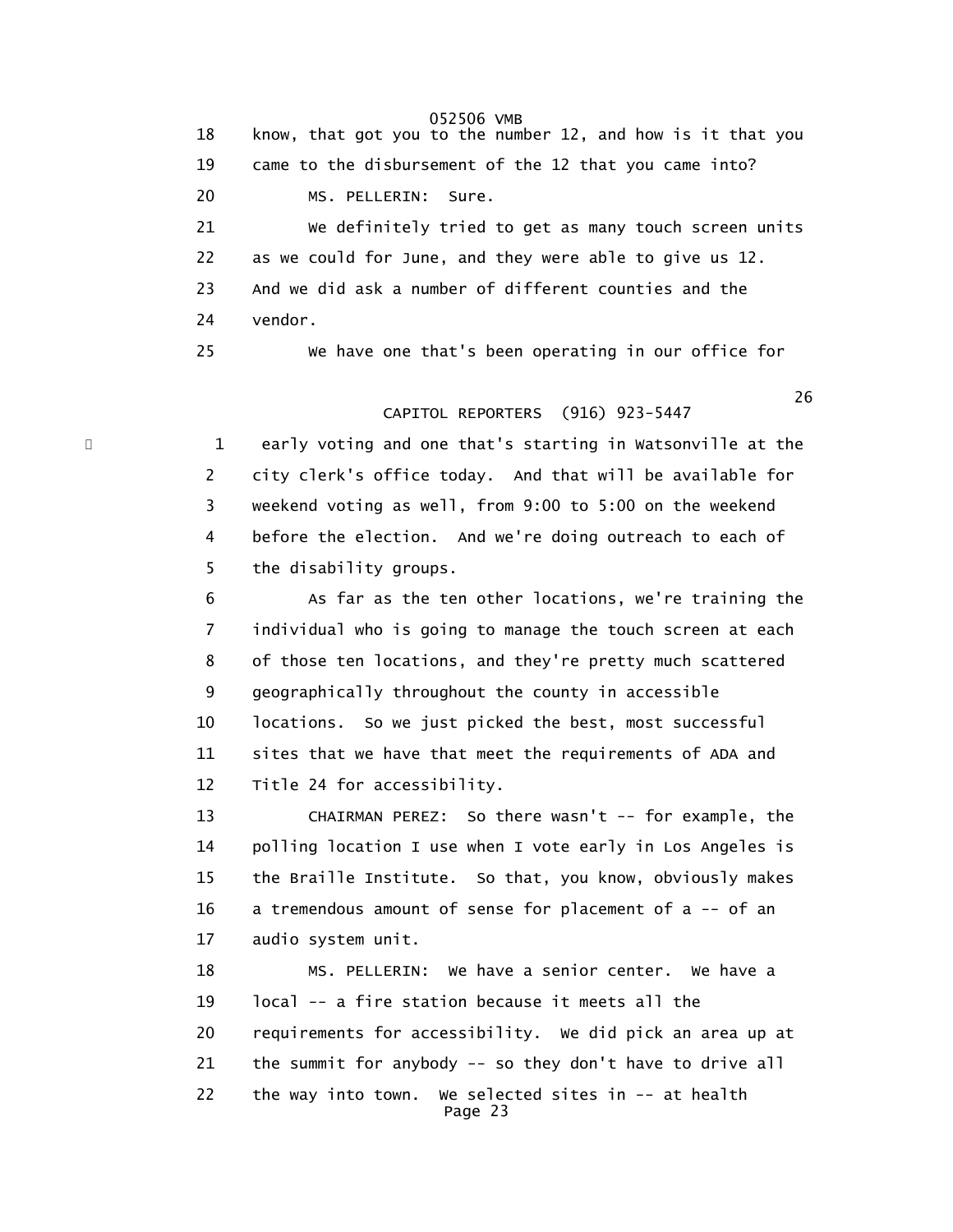23 centers over in Watsonville.

 24 So we did take that into consideration as well as we 25 have six voters who do request the audio cassettes, and we

27 and 27 and 27 and 27 and 27 and 27 and 27 and 27 and 27 and 27 and 27 and 27 CAPITOL REPORTERS (916) 923-5447

\* 1 made sure they were near their home precincts. 2 CHAIRMAN PEREZ: Very good. 3 How many languages do you offer your ballot in? 4 MS. PELLERIN: We only -- we're not covered under the 5 Voting Rights Act, but we do have Spanish on our ballots. 6 I'm sorry. On the DRE, not on the ballots. We provide a 7 written translation of the local measures and the state 8 props. But with the new touch screen, we're able to offer 9 Spanish as well with the instructions and the propositions 10 and local measures translated. 11 CHAIRMAN PEREZ: Very good. 12 Mr. Kaufman, any questions? 13 BOARD MEMBER KAUFMAN: I think you covered it, Mr. 14 Chair. Thank you. 15 CHAIRMAN PEREZ: Mr. Guardino? 16 BOARD MEMBER GUARDINO: No questions, but hello, Gail 17 Pellerin. 18 MS. PELLERIN: Hi. I could have picked you up on the 19 way here, Carl. 20 BOARD MEMBER GUARDINO: Next time. 21 MS. PELLERIN: Okay. 22 CHAIRMAN PEREZ: Is there a motion? 23 BOARD MEMBER KAUFMAN: Carl, do you want the honor or 24 should I do it? 25 BOARD MEMBER GUARDINO: You are so good at it,

28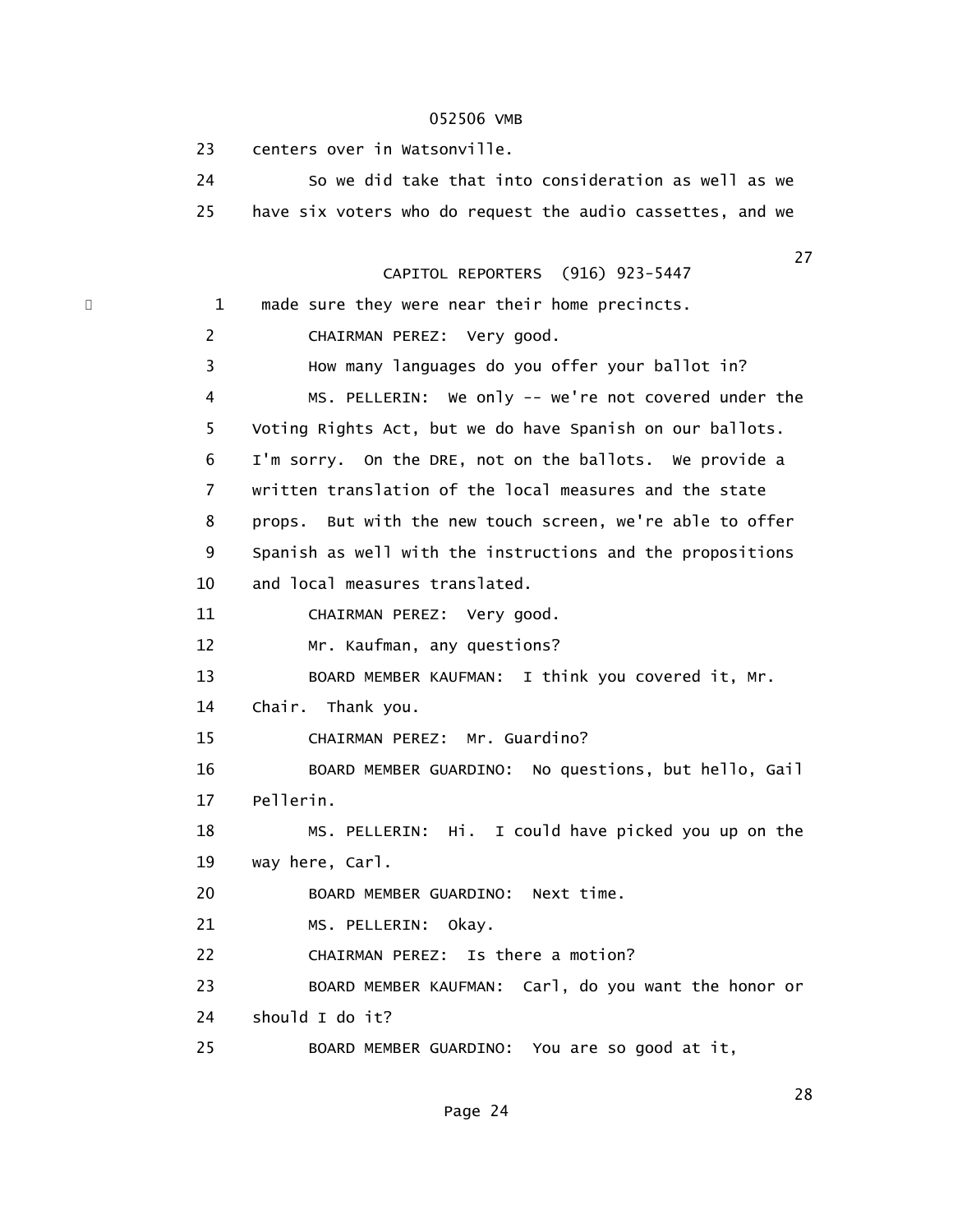#### 052506 VMB CAPITOL REPORTERS (916) 923-5447

\* 1 please, Mr. Kaufman. 2 BOARD MEMBER KAUFMAN: Okay. I will move to accept 3 the staff recommendation and issue a funding award letter 4 to Santa Cruz County in the amount of \$1,661,152.11. 5 BOARD MEMBER GUARDINO: Second. 6 CHAIRMAN PEREZ: Mr. Kaufman moves. Mr. Guardino 7 seconds. 8 Katherine. 9 EXECUTIVE ASSISTANT MONTGOMERY: John Perez. 10 CHAIRMAN PEREZ: Aye. 11 EXECUTIVE ASSISTANT MONTGOMERY: Stephen Kaufman. 12 BOARD MEMBER KAUFMAN: Aye. 13 EXECUTIVE ASSISTANT MONTGOMERY: Carl Guardino. 14 BOARD MEMBER GUARDINO: Aye. 15 CHAIRMAN PEREZ: We have approval. 16 Lastly, 5(E), San Francisco. 17 BOARD MEMBER KAUFMAN: You say that with such an 18 ominous tone. 19 STAFF CONSULTANT LEAN: The City and County of San 20 Francisco is simply -- 21 CHAIRMAN PEREZ: I have to pay particular attention 22 to the three counties I've lived in. So, you know, San 23 Francisco will have to deal with the fact that I used to 24 live there. 25 STAFF CONSULTANT LEAN: They have submitted their  $29$  CAPITOL REPORTERS (916) 923-5447 \* 1 Phase 2 project documentation plan. Staff is recommending 2 a funding award of \$2,392,695.90. 3 They will be purchasing the ES&S AutoMARK voter 4 assist terminals, 565 units. San Francisco anticipates Page 25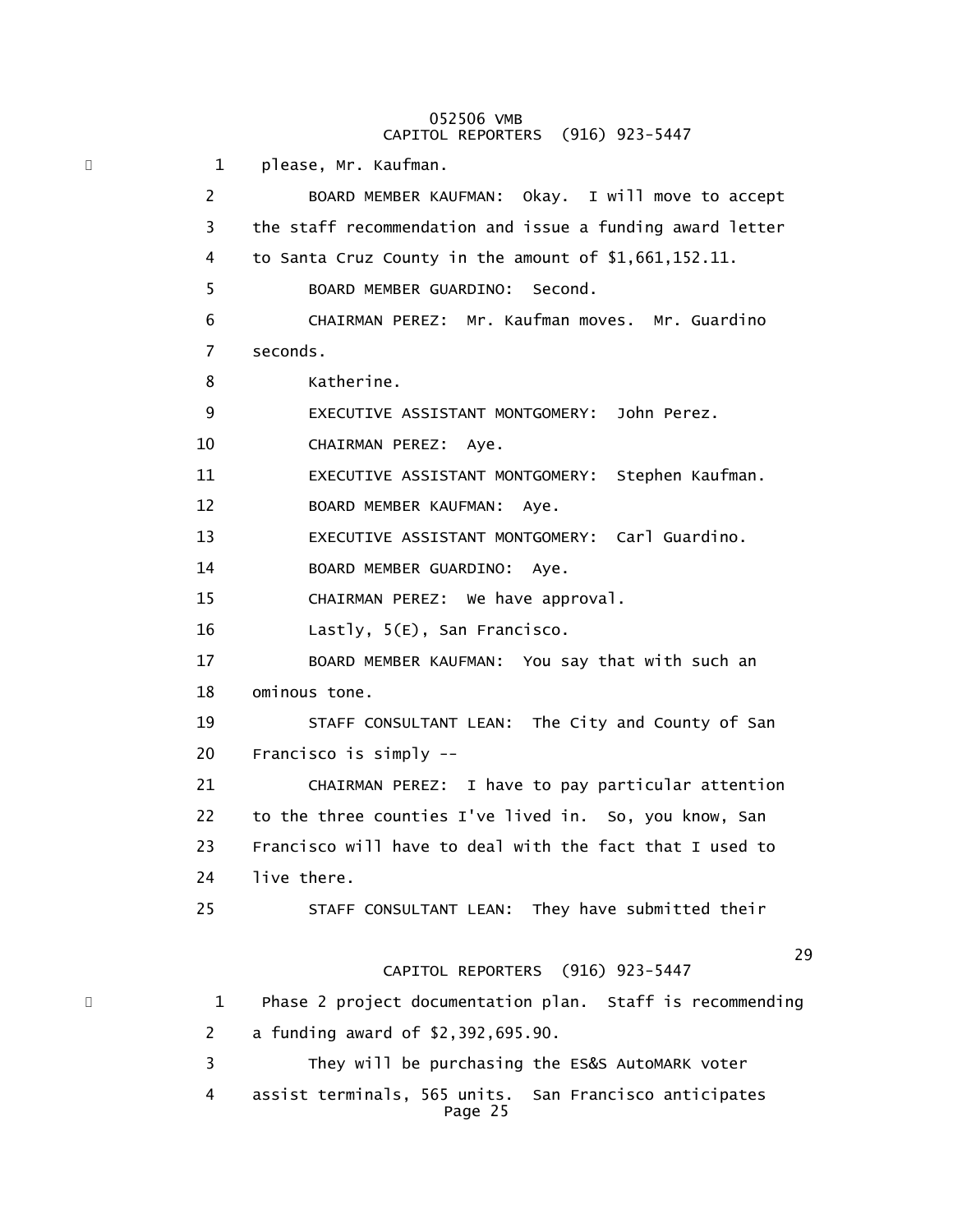5 receiving the AutoMARK units by the beginning of May 2006. 6 The jurisdiction plans to use the AutoMARK units for the 7 first time at the June 6, 2006 Primary.

 8 The voter verified paper audit trail requirement does 9 not apply to San Francisco's Phase 2 project documentation 10 plan as the system is a paper-based optical scan system. 11 San Francisco County's Phase 2 project documentation

 12 plan meets the requirements for completeness. And the ES&S 13 AutoMARK voter assist terminals are certified for use in 14 California.

 15 At the March 19th, 2003 meeting of the Voting 16 Modernization Board, the Board approved San Francisco 17 County's Phase 1 project documentation plan and awarded 18 funding for reimbursement of the county's purchase of 682 19 ES&S Optech III-P Eagle precinct based optical scan units 20 and two Optech central count ballot tabulators.

 21 Fresno [verbatim] County's current optical scan 22 voting system includes the ranked choice voting enhanced 23 system software component mandated by the City and County 24 of San Francisco's charter. The certification of the 25 ranked choice voting component expired in December 2005.

#### $30<sup>1</sup>$ CAPITOL REPORTERS (916) 923-5447

1 The AutoMARK is not certified for use with San Francisco's 2 existing voting system. So currently, if San Francisco 3 uses the AutoMARK with their existing voting system, it 4 must run it separately as an independent voting system with 5 two different versions of the Unity Election Management 6 system, and San Francisco will be required to print two 7 ballot types, two types of ballots for each polling place. 8 Finally, it should be noted that an obstacle to the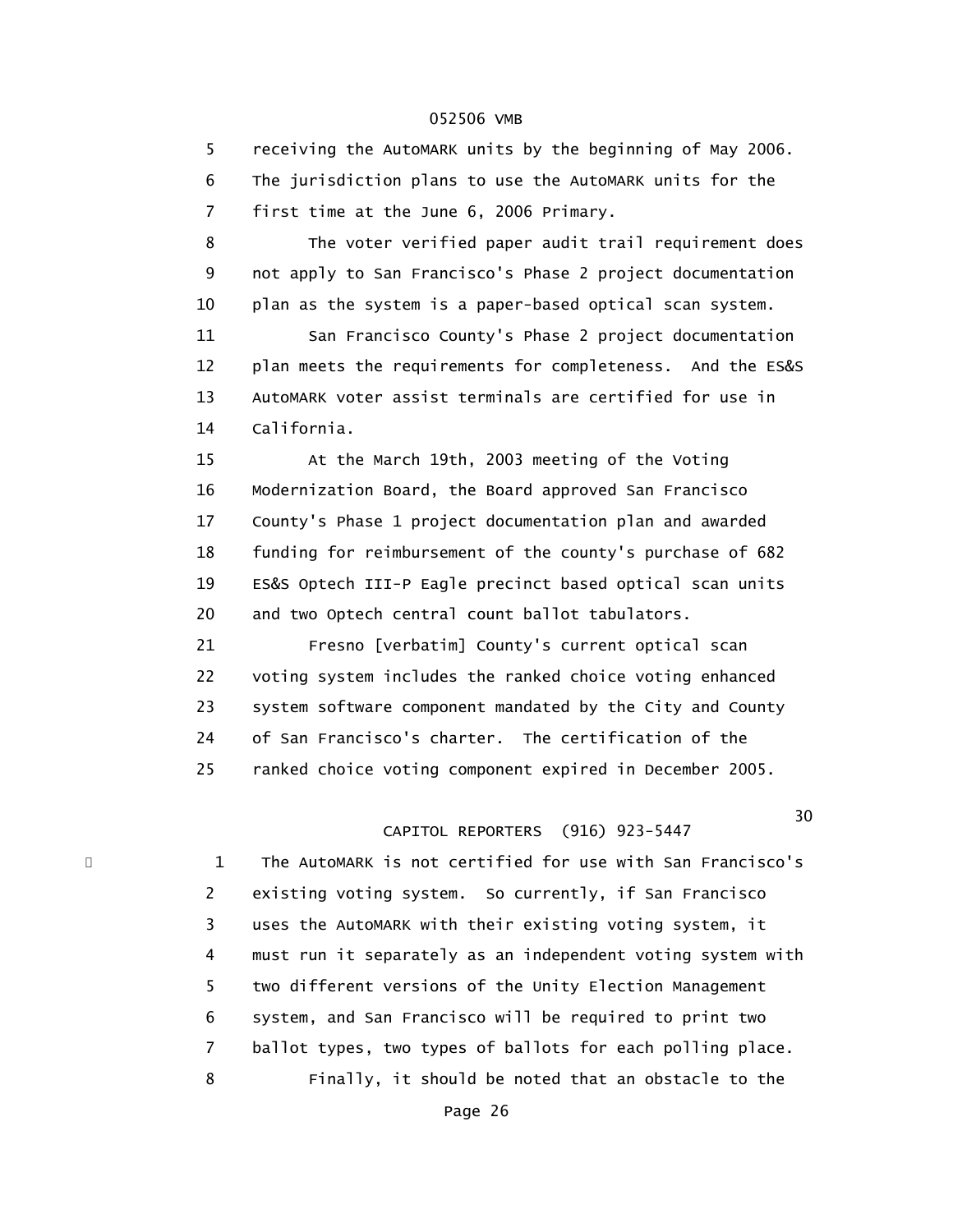9 possible certification of existing Optech III-P Eagle to 10 work with the AutoMARK units and the newer version of Unity 11 is that the Optech III-P Eagle are not compliant with the 12 federal 2002 voting system standards.

 13 Based upon feedback from the public, the 14 certification status of the AutoMARK and the county's 15 existing contract with ES&S, San Francisco extended its 16 existing contract with ES&S to purchase the AutoMARK units 17 to comply with the Help America Vote Act.

18 San Francisco County will only receive VMB payments 19 once it has submitted detailed invoices for the certified 20 voting equipment. Please note that the staff-proposed 21 funding award is based upon allowable reimbursement under 22 Proposition 41 for the voting equipment hardware and 23 software only. The delivery, installation, package 24 removal, battery chargers and related support service line 25 items listed in San Francisco County's contract with ES&S

# CAPITOL REPORTERS (916) 923-5447

\* 1 would not be covered as a reimbursable claim under 2 Proposition 41.

> 3 It is our staff recommendation that San Francisco 4 County's project documentation Phase 2 plan be approved and 5 a funding award -- a funding award letter be issued in the 6 amount of \$2,392,695.90.

7 And I know you have questions.

 8 CHAIRMAN PEREZ: Joining us is John Arntz, the 9 director of elections for the City and County of San 10 Francisco.

 11 Do you have any comments you want to make before we 12 ask questions or do you want to just wait for our 13 questions?

# $31$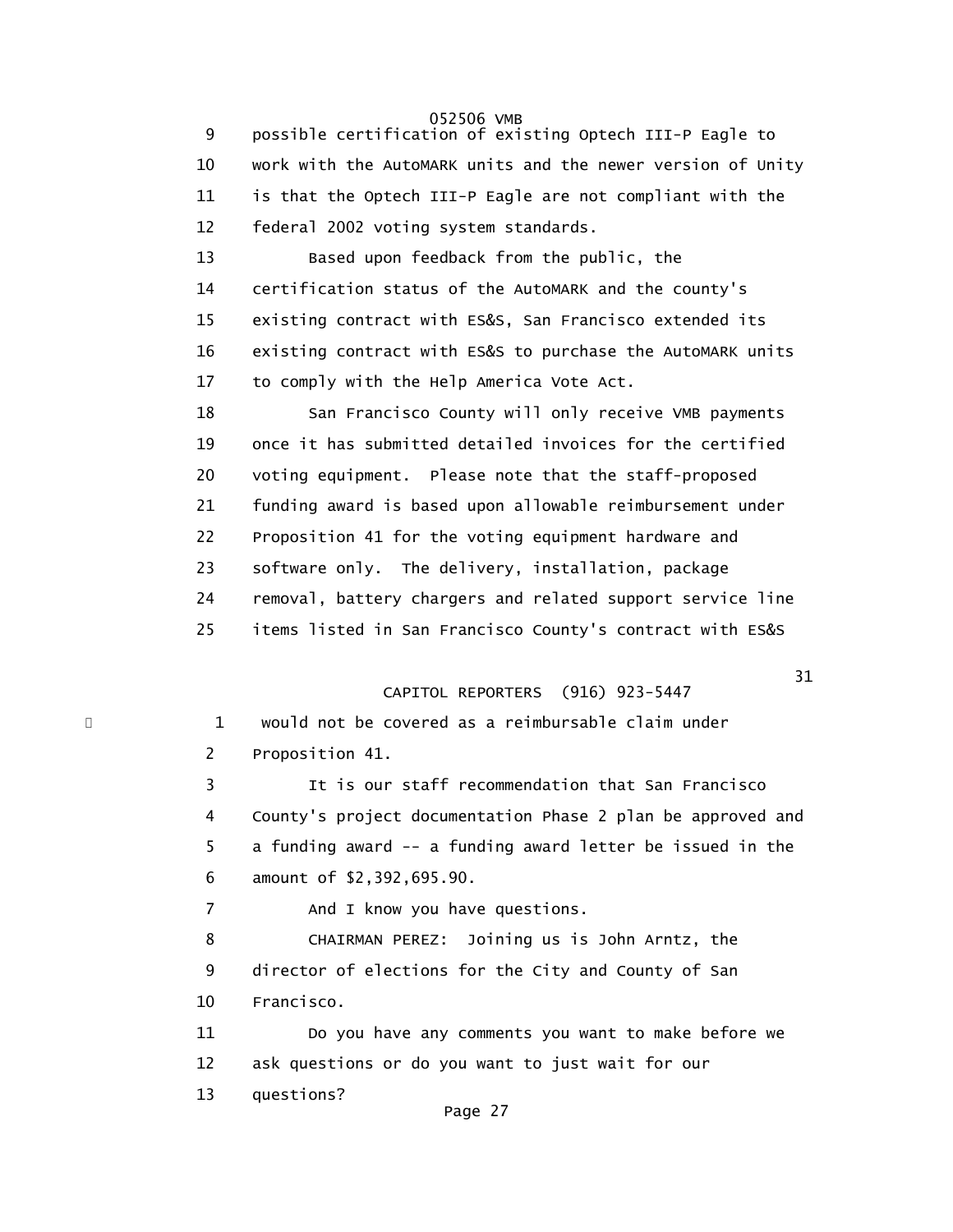14 MR. ARNTZ: No. Well, I mean, not any questions, but 15 I have a comment. 16 When I was stuck in traffic on the way here, I was 17 thinking about this whole process. And I want to thank 18 Jana, and I think the Board ought to be very thankful and 19 acknowledge Jana's work in this whole process. Because I 20 know working with San Francisco, she hasn't had an easy job 21 and she's had many questions come her way and she's fielded 22 them very well. I feel that the application we put 23 forward, a lot of it was because of the structure and the 24 information that Jana provided us, so I want that to go on 25 the record.  $32$  CAPITOL REPORTERS (916) 923-5447 1 But other than that -- 2 CHAIRMAN PEREZ: Thank you. 3 Mr. Kaufman or Mr. Guardino, would either of you like 4 to go further or shall I proceed? 5 BOARD MEMBER KAUFMAN: Well, let me just ask the 6 beginning one -- one question. 7 So is the current plan -- I think the Chair will 8 probably ask you to explain the whole -- how the voting 9 will work, but is the current plan that you're going to 10 have, what, one -- is there going to be one AutoMARK unit 11 in each precinct or what's the allocation, I guess, of

12 what's being sought here in Phase 2?

 13 MR. ARNTZ: Yeah, correct. Well, each polling place 14 will have one AutoMARK. And we have 561 polling places, so 15 an AutoMARK in each of those polling places. But also at 16 City Hall, which is our early voting central voting center, 17 we have two or three AutoMARKs there.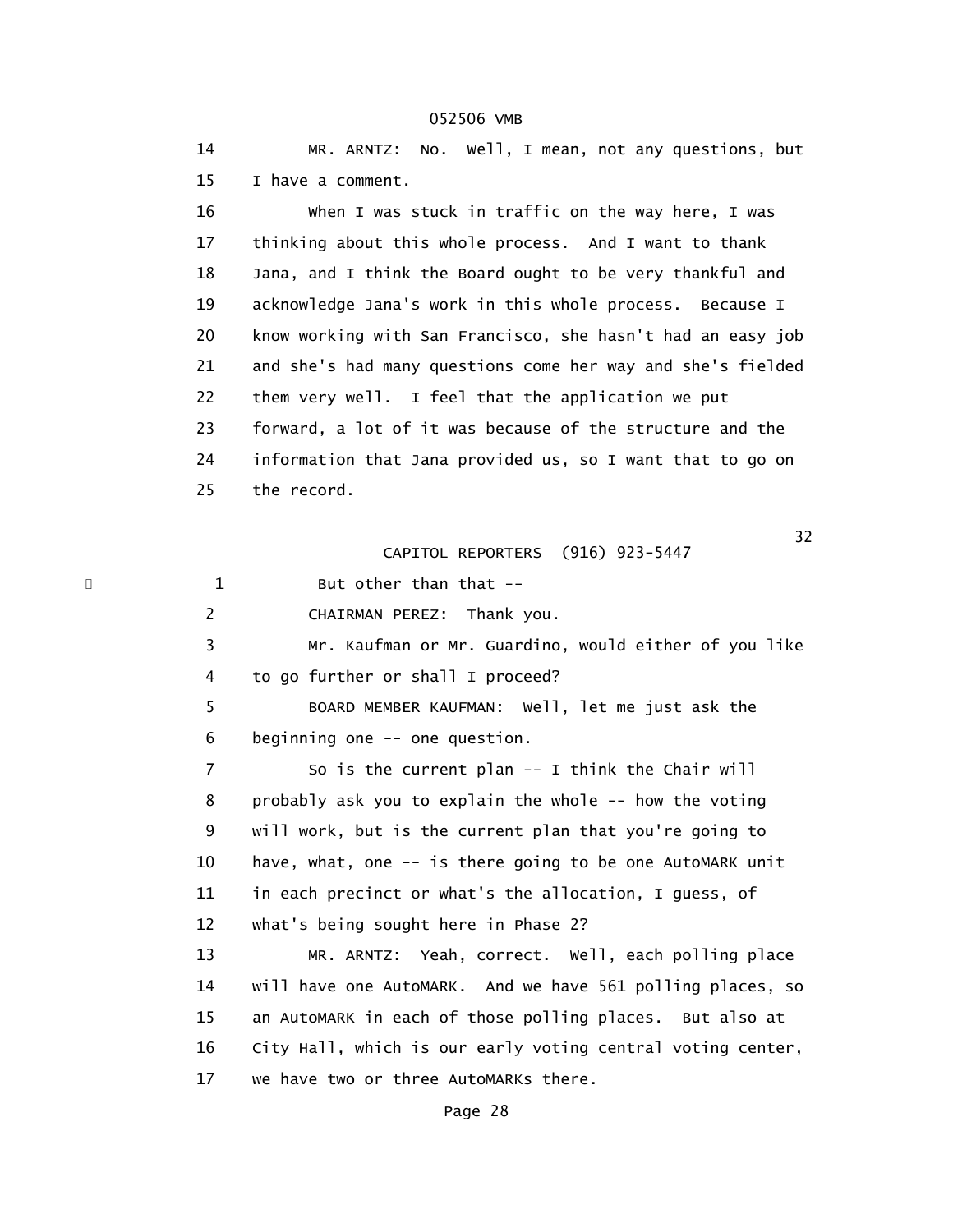052506 VMB 18 CHAIRMAN PEREZ: Did you get that, Stephen? 19 BOARD MEMBER KAUFMAN: Yes. 20 CHAIRMAN PEREZ: Okay. I -- and Mr. Kaufman's 21 correct about my questions. Here -- here are the things 22 that kind of stick out in my mind, and I'm trying to figure 23 out how the pieces fit together. 24 One, that the certification for your ranked choice 25 expired in December 2005, but the people in San Francisco 33 CAPITOL REPORTERS (916) 923-5447 1 are very clear that this is a priority for them; two, the 2 fact that the system is already integrated; and three, that 3 your Optech -- Optech III-P Eagles are not compliant with 4 the 2002 voting system standards. 5 So help me get my head around those three issues as 6 we vote to give you this approval. 7 MR. ARNTZ: Well, one step at a time. So for this 8 election, we'll have the AutoMARKs to be compliant with the 9 HAVA requirements for this election. 10 And the Eagles are -- I don't know of any reason that 11 they would be prohibited from being used in San Francisco 12 for this election. But then -- 13 BOARD MEMBER KAUFMAN: And I'm sorry to interrupt, 14 but is that because there's no -- there's no race that you 15 need to be concerned with? 16 MR. ARNTZ: Correct. There is no ranked choice 17 voting for June, so November is a question for ranked 18 choice voting. 19 The Eagles have been certified for ranked choice 20 voting traditionally in the past by the voting procedures 21 panel. And ES&S has indicated that it will go forward with 22 the certification requests a third time to the O'Connell -- Page 29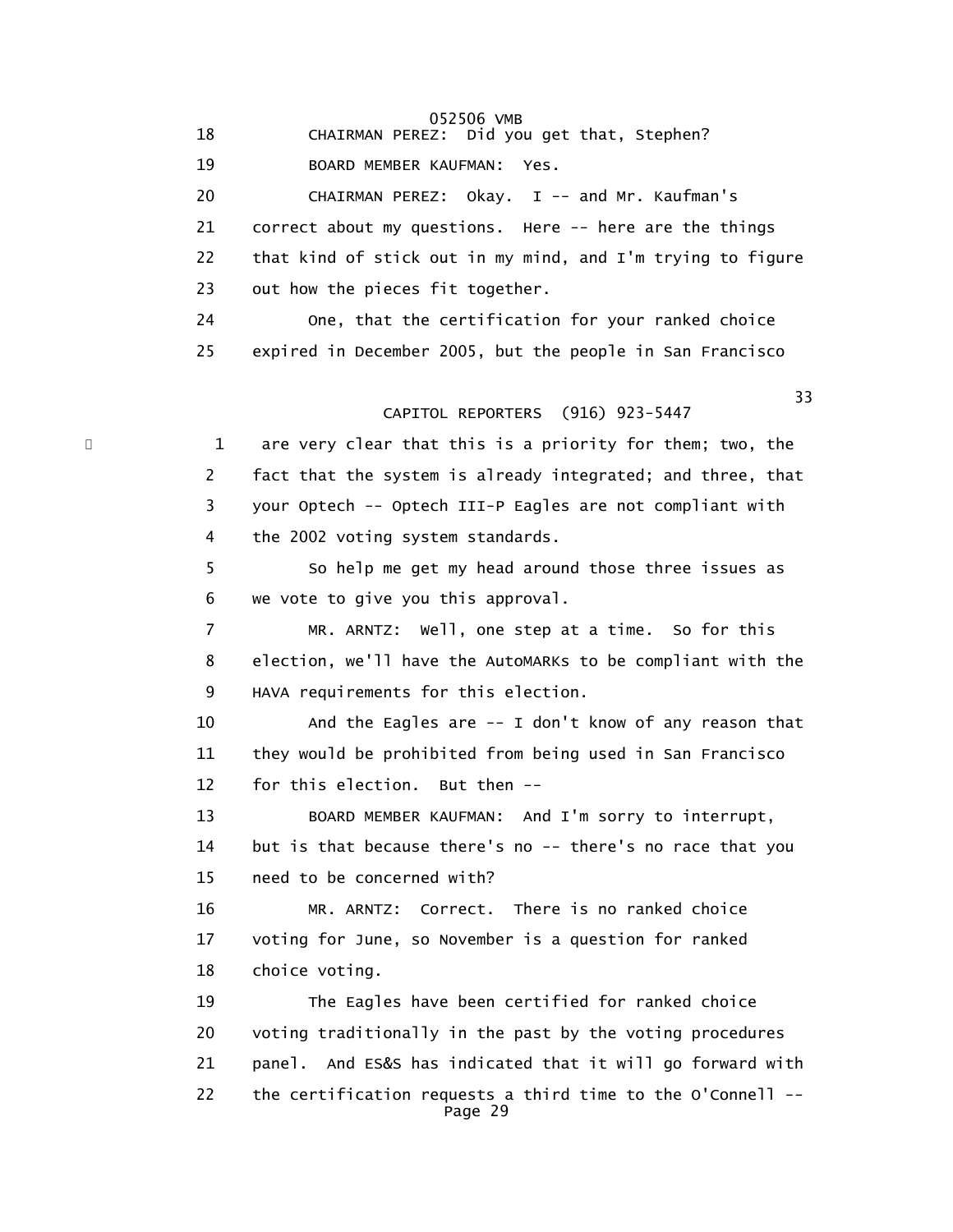23 the Secretary of State's office to have the Eagles and the 24 Unity system certified for ranked choice voting this 25 November.

# CAPITOL REPORTERS (916) 923-5447

1 The AutoMARKs will also have to in some way mark the 2 ranked choice cards. And at this time, ES&S has not gone 3 forward to the Secretary of State's office. Any -- any 4 application of the AutoMARKs will be incorporated not with 5 the Eagles, but with the ranked choice voting.

 6 So, I mean, there will be ranked choice voting in San 7 Francisco this November. I do think that the Eagles can -- 8 can handle the job. I still think they're capable of 9 handling the election. But moving forward into the future, 10 I mean, San Francisco will have to upgrade the technology 11 from the Eagles. It's a lower technology. It probably 12 would not -- would not pass scrutiny under the new 2005 13 standards.

 14 The City as a policy has not yet decided if it's 15 going to move forward with ES&S in the future. Most likely 16 it would at this point. The reason I say this is that San 17 Francisco as of March had a contract with essentially 18 Sequoia Voting Systems. Sequoia indicated by its actions 19 that it could not provide and support San Francisco in the 20 equipment to be ready for the June election. So basically 21 I ended those contract negotiations, and we moved to ES&S.

 22 So even though there's been a decision essentially by 23 the department and also supported by the City, present in 24 the formal recognition is ES&S. But since we're purchasing 25 the AutoMARKs and since ES&S has the ranked choice voting

 $34$ 

<u>35 September 2005 September 2005 September 2005 September 2005 September 2005 September 2005 September 2005 S</u>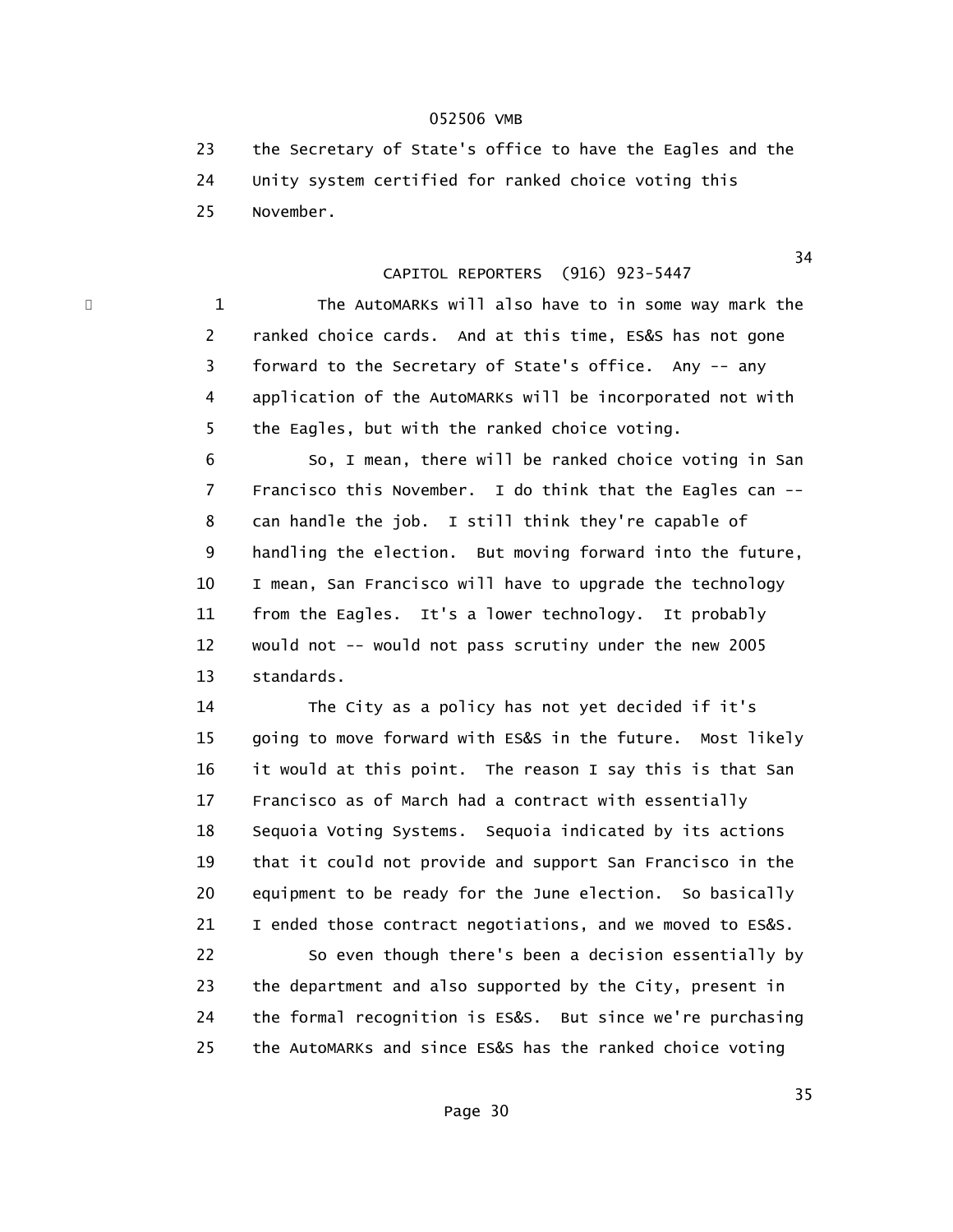#### 052506 VMB CAPITOL REPORTERS (916) 923-5447

| × | 1              | or it developed and certified it conditionally twice, and   |
|---|----------------|-------------------------------------------------------------|
|   | $\overline{c}$ | also ES&S and RP response indicated that the 100 would be   |
|   | 3              | upgraded and put forth in the ranked choice voting, I think |
|   | 4              | that San Francisco does have, you know, a very solid set of |
|   | 5              | options going forward for ranked choice voting and also for |
|   | 6              | future technology that would be more -- more compliant and  |
|   | 7              | meet the stricter standards of the 2005 requirements.       |
|   | 8              | CHAIRMAN PEREZ: Stephen, anything else on that?             |
|   | 9              | BOARD MEMBER KAUFMAN: No. I think -- I think that           |
|   | 10             | covers it.                                                  |
|   | 11             | CHAIRMAN PEREZ: Carl?                                       |
|   | 12             | Oh, Jana $-$                                                |
|   | 13             | No, nothing.<br>BOARD MEMBER GUARDINO:                      |
|   | 14             | I actually do have a<br>STAFF CONSULTANT LEAN:              |
|   | 15             | question.                                                   |
|   | 16             | I do know that an ES&S representative is here in the        |
|   | 17             | audience and perhaps he can come forward and address when   |
|   | 18             | they plan to submit that application to the Secretary of    |
|   | 19             | State so you might feel more comfortable with this funding  |
|   | 20             | award.                                                      |
|   | 21             | CHAIRMAN PEREZ: And you're making your way down.            |
|   | 22             | I -- I'm sure you can understand kind of where my           |
|   | 23             | discomfort lies --                                          |
|   | 24             | MR. DEIDIER: Sure.                                          |
|   | 25             | CHAIRMAN PEREZ: -- with the fact that we have gone          |
|   |                | 36                                                          |
|   |                | CAPITOL REPORTERS (916) 923-5447                            |
|   | 1              | through -- there have been two -- what's the term again?    |
|   | 2              | Not -- two temporary certifications, two conditional        |
|   | 3              | certifications for a finite period of time.                 |
|   | 4              | What I don't want to see us getting into is a<br>Page 31    |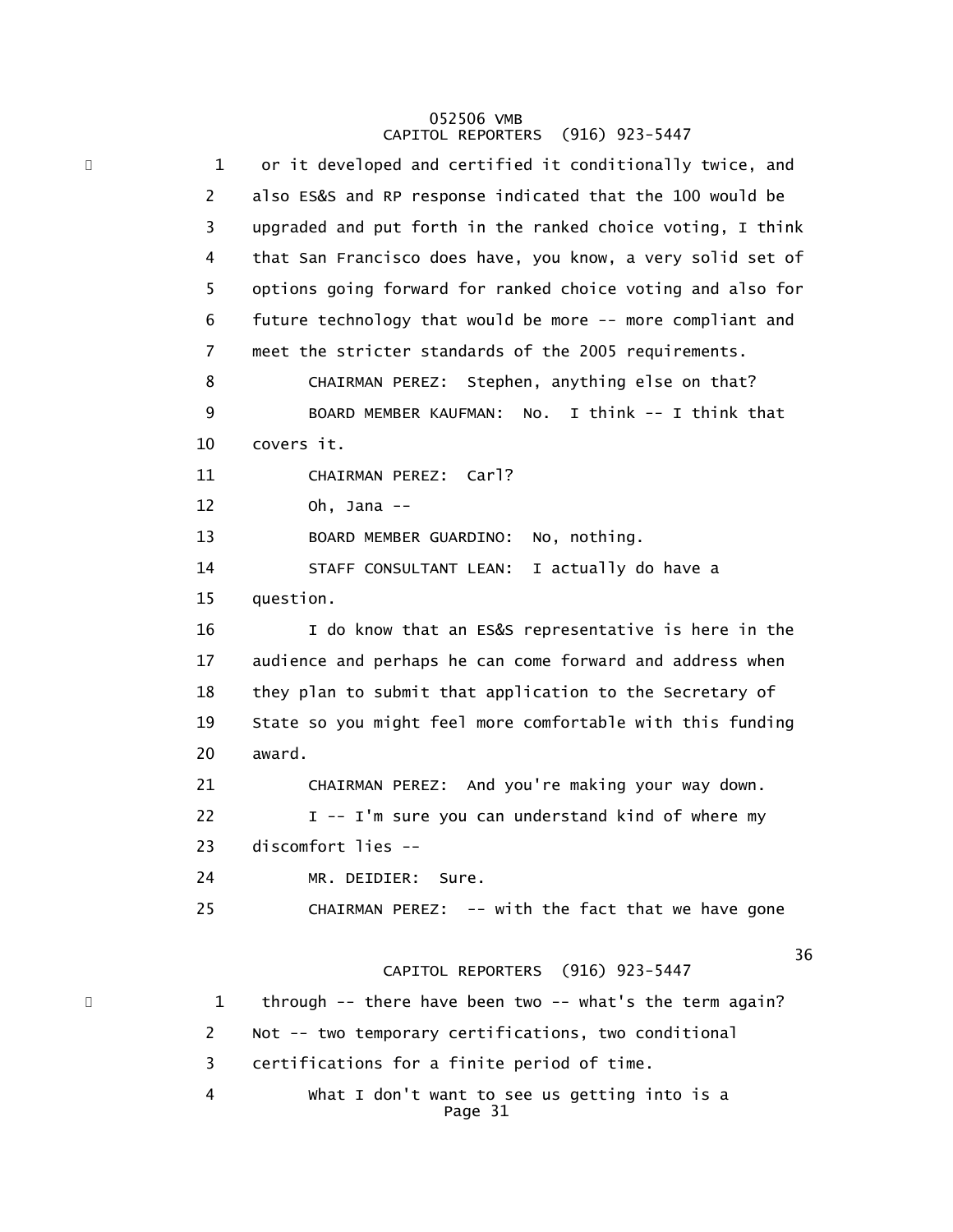5 situation where we come forward and San Francisco's got 6 more money invested with a given vendor anticipating, you 7 know, that -- that the -- another conditional approval and 8 finding ourselves not having that conditional approval and 9 having to go back and being a little hamstrung by how far 10 we are. 11 So -- 12 MR. DEIDIER: Hi. My name is Lou Deidier. I am a 13 vice-president and regional manager for ES&S. 14 To give you a little insight, San Francisco on ranked 15 choice voting is jurisdictionally specific. The AutoMARK 16 is currently ITA-qualified with both the Eagle ballot and 17 the oval [phonetic] ballot. That report is on file with 18 the Secretary of State. We did not take it forward because 19 we did not have a customer at the time. 20 So all we have to do to initiate basically the use of 21 the Eagle, the AutoMARK and Eagle ballot, is bring that 22 back in and go through the certification testing. There 23 would be no changes to the Eagle, no changes to the 24 AutoMARK. The AutoMARK will mark that ballot. 25 CHAIRMAN PEREZ: What timeline do you anticipate? 37 and 37 and 37 and 37 and 37 and 37 and 37 and 37 and 37 and 37 and 37 and 37 CAPITOL REPORTERS (916) 923-5447 1 MR. DEIDIER: We'll submit it after the election. 2 We're looking probably July we'll submit a letter. 3 And basically understand that we will go through 4 whatever requirements the State wants us to. But there 5 will be no ITAs because those are done. They're already on 6 file and here. 7 CHAIRMAN PEREZ: Carl or Stephen? 8 BOARD MEMBER KAUFMAN: No, nothing further.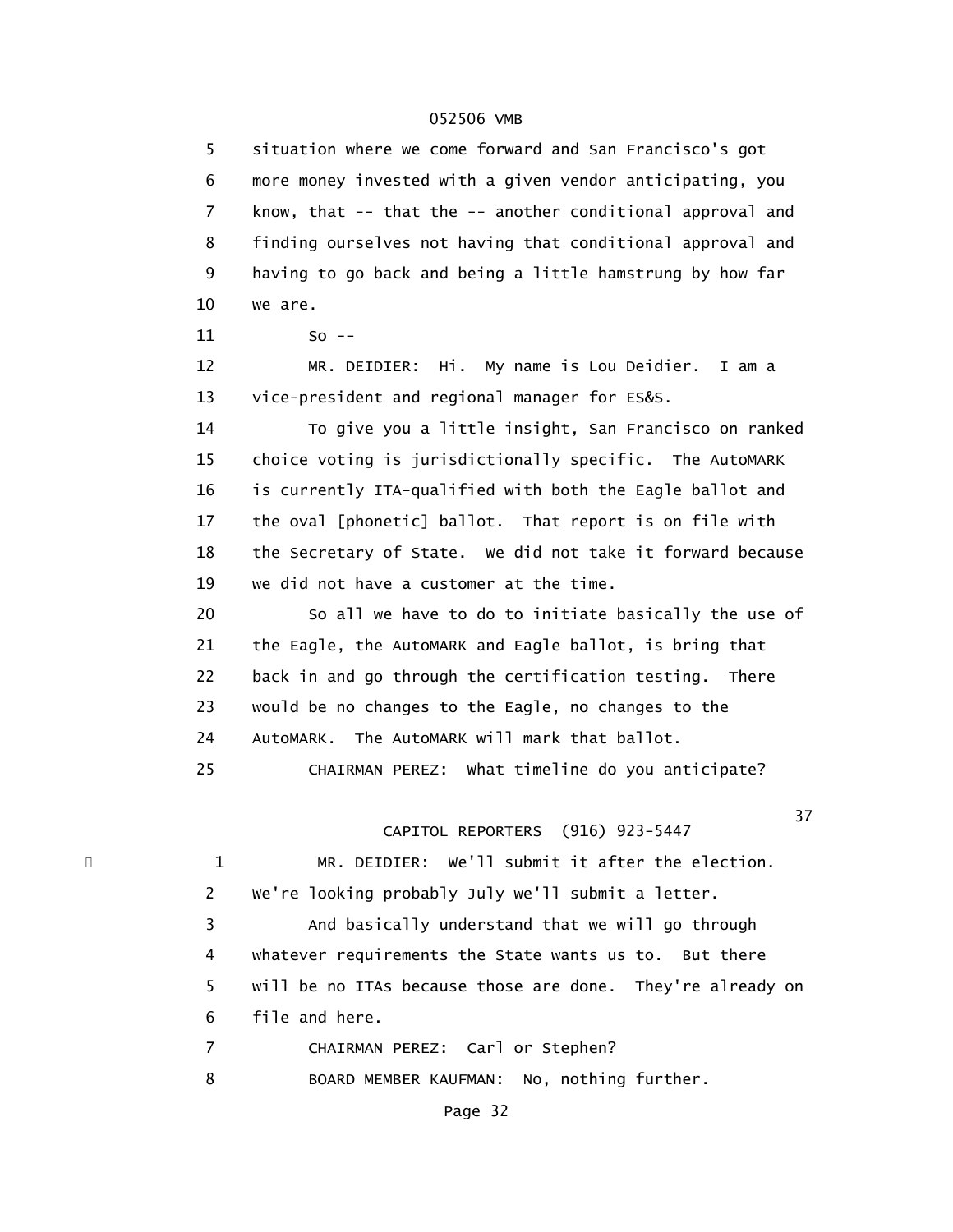052506 VMB 9 BOARD MEMBER GUARDINO: No.

10 CHAIRMAN PEREZ: Is there a motion?

11 BOARD MEMBER KAUFMAN: Yeah.

 12 Well, you know, I -- I understand the predicament 13 that faces San Francisco, and it seems to be an extremely 14 complicated scenario. Having said that, I think the 15 project documentation plan that is before us meets all the 16 requirements that -- that we need to look for in issuing 17 our funding award.

18 So I am going to move that we accept the staff 19 recommendation and issue a funding award letter to San 20 Francisco in the amount of \$2,392,695.90. And add to that 21 that we hope that San Francisco is able to reconcile all of 22 these issues by the November election.

 23 BOARD MEMBER GUARDINO: I will second the motion. 24 CHAIRMAN PEREZ: It's been moved by Mr. Kaufman and 25 seconded by Mr. Guardino on the question.

# CAPITOL REPORTERS (916) 923-5447

\* 1 1 I want to preface my vote by saying I am cautiously 2 optimistic that we get there by November, but I do have 3 some concerns. This is one of several instances where 4 the -- because of the number of moving pieces and the 5 timing and the variety of standards that have to be dealt 6 with, I am very concerned that our approval is helpful to 7 the county but doesn't give the county a false sense of 8 hope of putting all the pieces together. And so I'll leave 9 it at that.

> 10 And you wanted to add something before we vote? 11 MR. ARNTZ: I don't want to interrupt you, but I do. 12 CHAIRMAN PEREZ: Okay. Go ahead.

 13 MR. ARNTZ: I want to say that I appreciate the Page 33

and the state of the state of the state of the state of the state of the state of the state of the state of th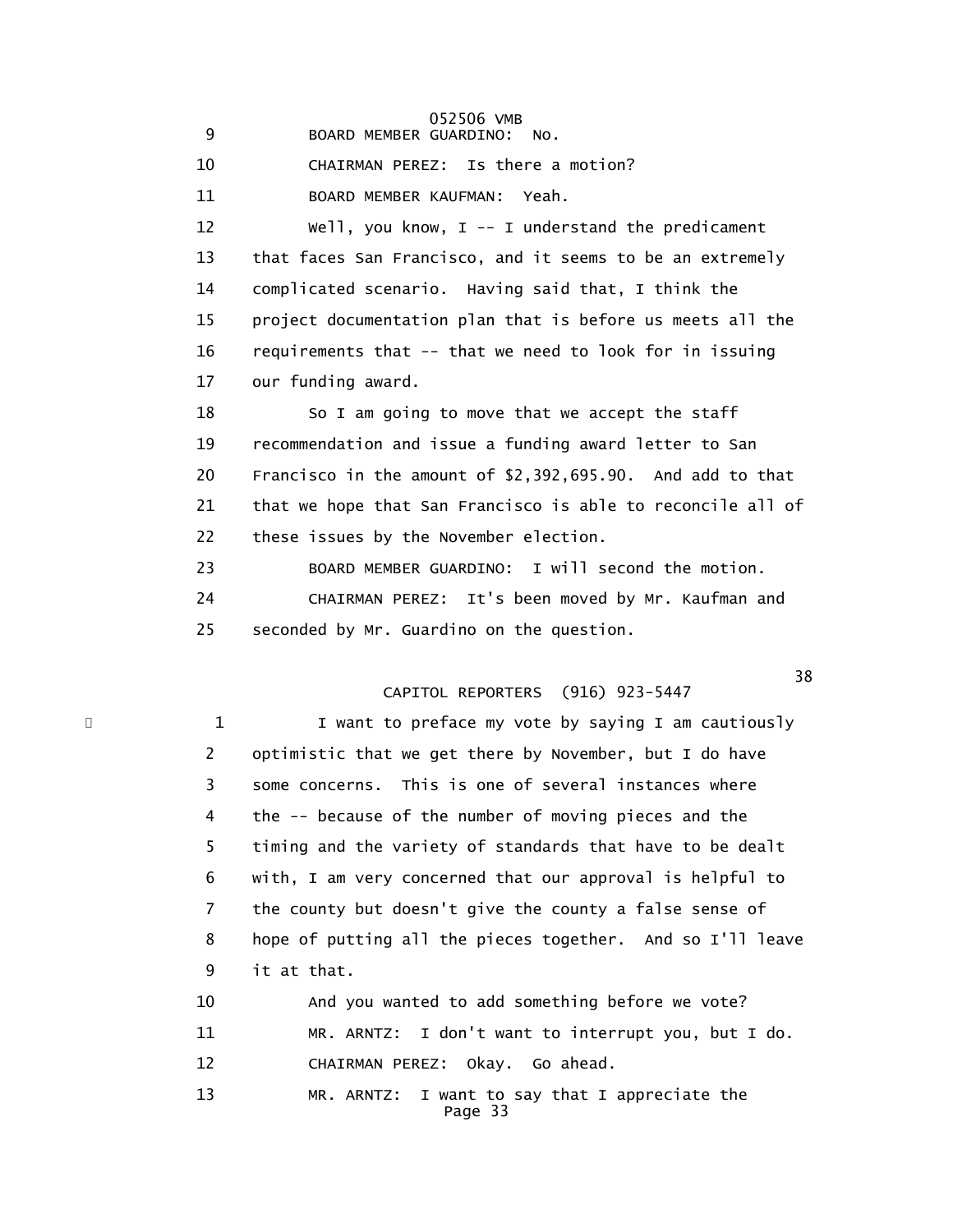| 14           | Board's basically understanding of San Francisco's           |
|--------------|--------------------------------------------------------------|
| 15           | challenge to move forward. Your assessment is correct,       |
| 16           | absolutely. And what $--$ if $--$ I don't know how the Board |
| 17           | operates, but I would be more than happy to keep the Board   |
| 18           | informed of our progress going forward. I can provide        |
| 19           | reports or I could appear before the -- before the Board.    |
| 20           | And I think it's important that, you know, since the         |
| 21           | Board is giving us money, that it does understand or does    |
| 22           | have the comfort to know that the assurances that have been  |
| 23           | provided for various equipment have been met. So I'd be      |
| 24           | happy to do that.                                            |
| 25           | CHAIRMAN PEREZ: We'd appreciate that.                        |
|              | 39                                                           |
|              | CAPITOL REPORTERS (916) 923-5447                             |
| $\mathbf{1}$ | Katherine.                                                   |
| 2            | EXECUTIVE ASSISTANT MONTGOMERY: John Perez.                  |
| 3            | CHAIRMAN PEREZ: Aye.                                         |
| 4            | EXECUTIVE ASSISTANT MONTGOMERY: Stephen Kaufman.             |
| 5            | BOARD MEMBER KAUFMAN:<br>Aye.                                |
| 6            | EXECUTIVE ASSISTANT MONTGOMERY: Carl Guardino.               |
| 7            | BOARD MEMBER GUARDINO: Aye.                                  |
| 8            | CHAIRMAN PEREZ: We have three votes. We have                 |
| 9            | approval. And we are now done with Item V on our agenda,     |
| 10           | move forward to Item VI, change to approved project          |
| 11           | documentation plan.                                          |
| 12           | The first item, $VI(A)$ , is San Diego County.               |
| 13           | STAFF CONSULTANT LEAN: This is the first time that           |
| 14           | the Board has heard any changes to the project               |
| 15           | documentation plan, so it's a little different.              |
| 16           | San Diego County is requesting that their full               |
| 17           | funding award be issued and that the change to their         |
|              |                                                              |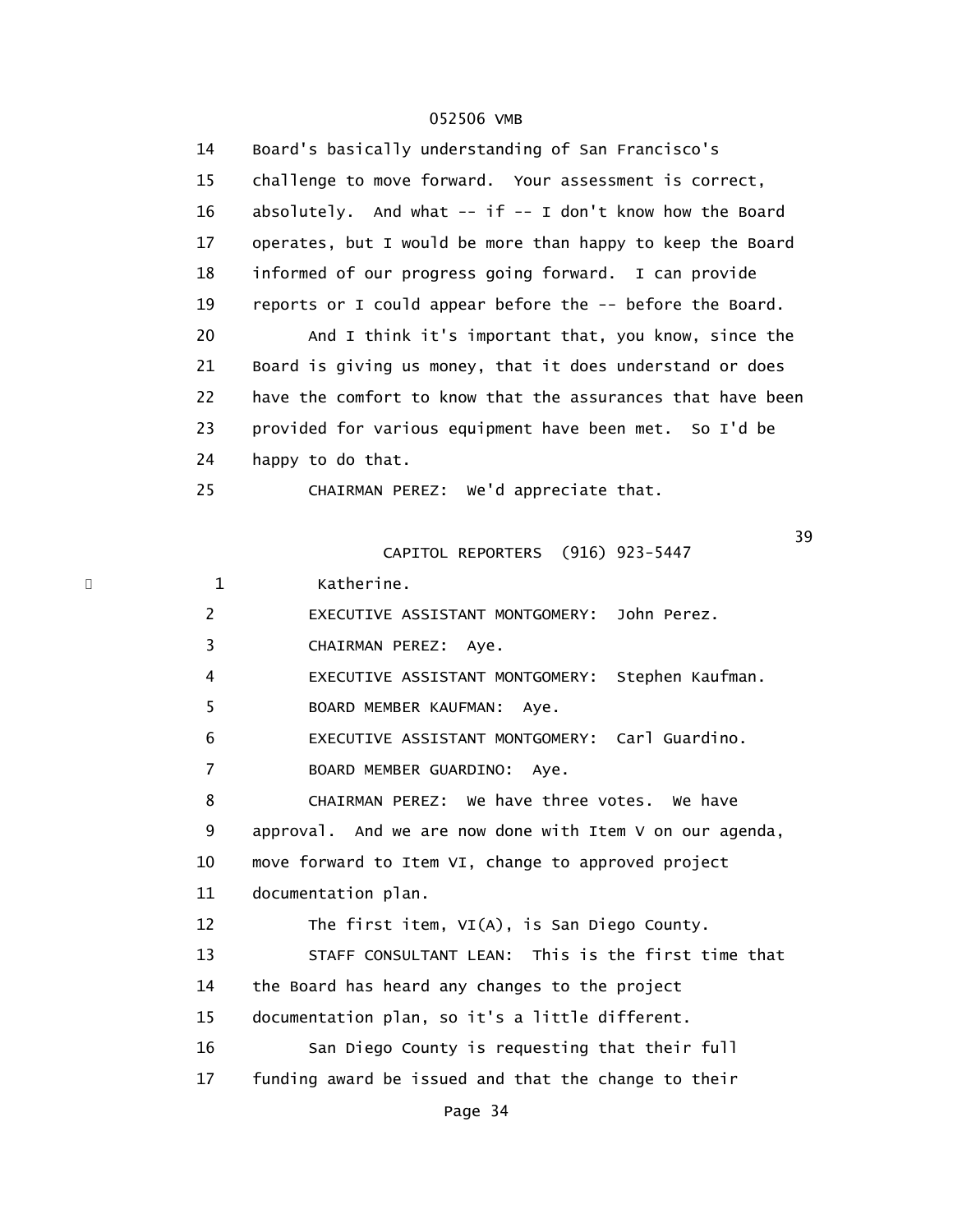18 project documentation plan be approved. They're purchasing 19 the Diebold AccuVote-TSX units, 10,200 units, and the 20 AccuVote optical scan, four units.

 21 At the February 9th, 2004 meeting of the Voting 22 Modernization Board, the Board approved San Diego County's 23 project documentation plan and awarded a funding award for 24 reimbursement of the county's purchase of 10,200 25 AccuVote-TSX units and the four optical scan units. The

 $40<sup>40</sup>$ CAPITOL REPORTERS (916) 923-5447

1 county used this equipment at the March 2nd, 2004 2 Presidental Primary Election.

 3 On April 30th, 2004, the prior Secretary of State 4 issued orders decertifying the use of all DRE voting 5 systems in California and specifically banned the use of 6 the Diebold AccuVote-TSX hardware and firmware voting 7 equipment.

 8 After the decertification of the voting system, San 9 Diego County amended their contract with Diebold to supply 10 the county with non-DRE voting equipment at no cost to the 11 county for all future elections until January 1, 2007, or 12 until new DRE units were recertified.

 13 On February 17th, 2006, the current Secretary of 14 State certified for use in California the Diebold 15 AccuVote-TSX with the AccuVote -- or AccuView printer 16 optical scan central count units, AccuVote-OS and other 17 related voting system components.

 18 San Diego County used these newly certified Diebold 19 AccuVote-TSX units with the printer and optical scan 20 without tabulators for the first time at their April 11, 21 2006 countywide Special Election for the 50th Congressional 22 District.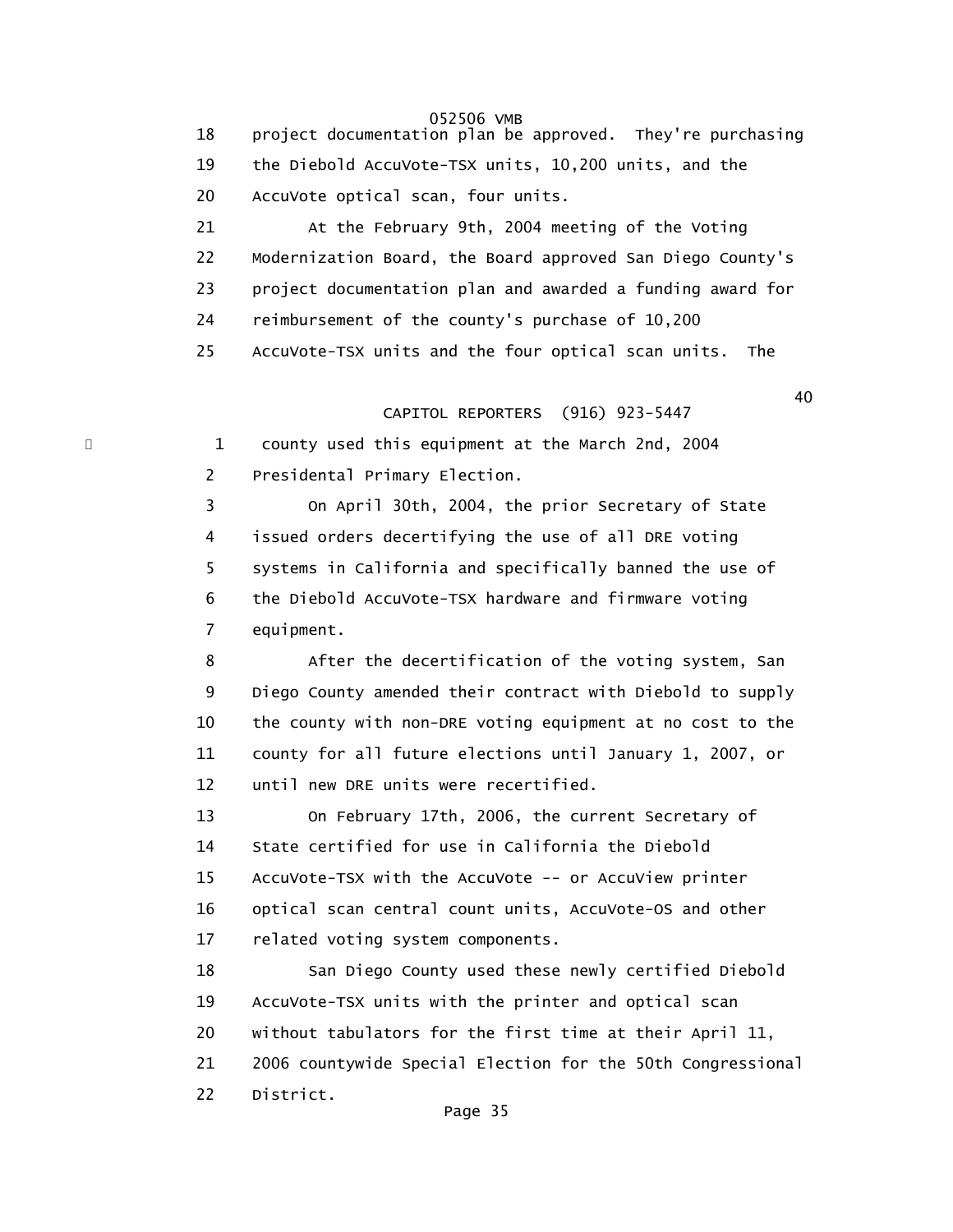23 San Diego County is requesting the Voting 24 Modernization Board approve the change to their existing 25 project documentation plan which incorporated the 41 CAPITOL REPORTERS (916) 923-5447 \* 1 amendments to the contract and the receipt of the newly 2 certified AccuVote-TSX units with the related hardware and 3 software. 4 So it is our staff recommendation that San Diego 5 County's change to their approved project documentation 6 plan be approved and that a new funding award be issued in 7 the amount of \$16,726,146.64. 8 CHAIRMAN PEREZ: Okay. Mikel Haas is with us. 9 STAFF CONSULTANT LEAN: He is not -- he was not able 10 to attend today. If any questions arise that would 11 preclude you from voting on this, we can get him on the 12 line. 13 CHAIRMAN PEREZ: Okay. Mr. Kaufman? 14 BOARD MEMBER KAUFMAN: Yeah, I have one 15 clarification, Jana. 16 So at one point -- well, I guess it was in February 17 9, 2004, we issued an award letter in the same amount? 18 STAFF CONSULTANT LEAN: Correct. 19 BOARD MEMBER KAUFMAN: And the only thing that -- and 20 so the -- but the funds were not released -- 21 STAFF CONSULTANT LEAN: No. 22 BOARD MEMBER KAUFMAN: -- or they were released? 23 STAFF CONSULTANT LEAN: No funds were released 24 because by the time that they would have submitted 25 invoices, the system was decertified.

 $42$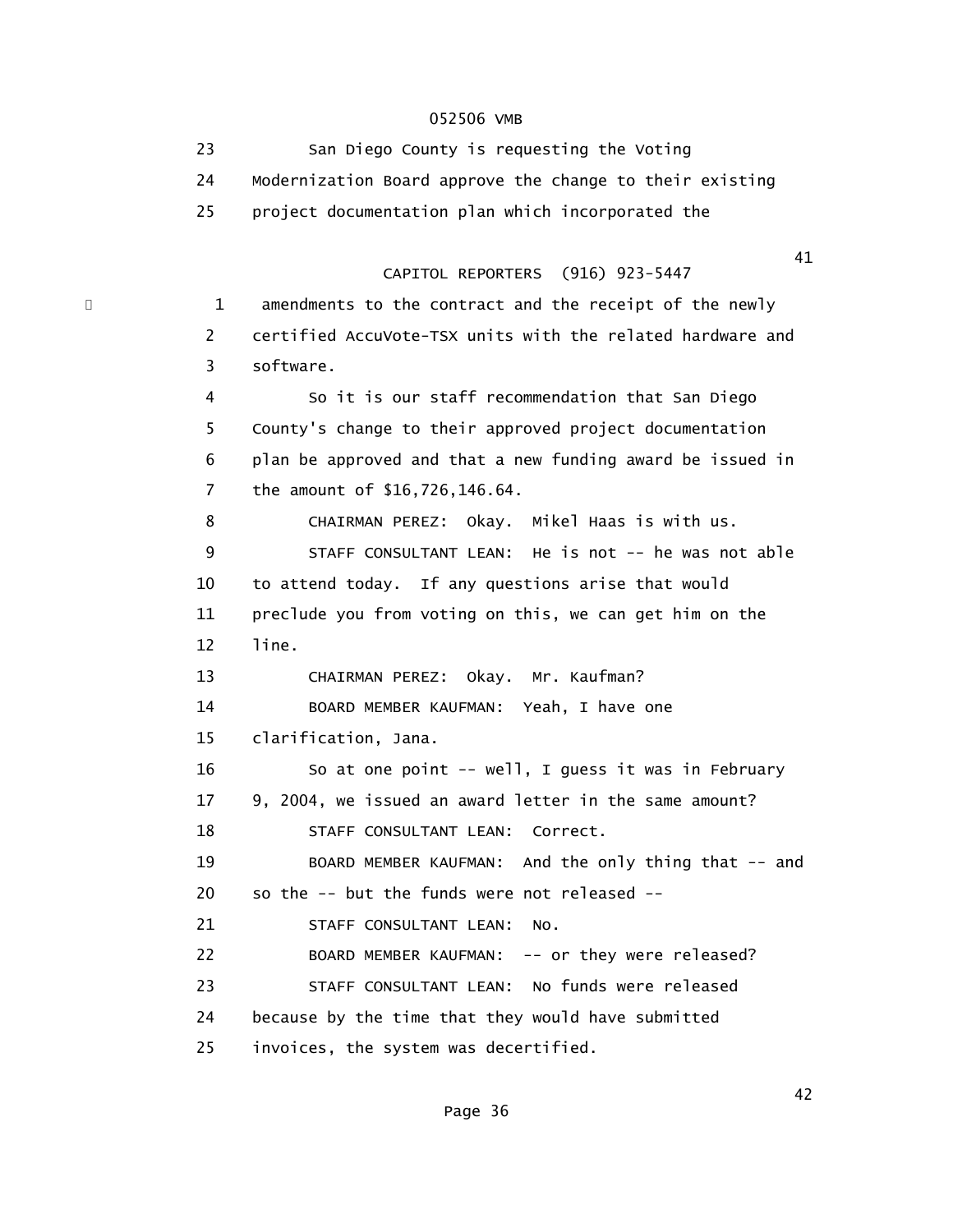## 052506 VMB CAPITOL REPORTERS (916) 923-5447

\* 1 BOARD MEMBER KAUFMAN: Okay. So essentially all 2 we're doing is issuing the same funding amount but based on 3 different documentation and contract to support the 4 payments. 5 STAFF CONSULTANT LEAN: That's correct. 6 BOARD MEMBER KAUFMAN: Okay. 7 CHAIRMAN PEREZ: Mr. Guardino, any questions? 8 BOARD MEMBER GUARDINO: No, sir. 9 CHAIRMAN PEREZ: Okay. Is there a motion? 10 BOARD MEMBER KAUFMAN: I'll move to approve the staff 11 recommendation and I guess issue a new funding award letter 12 to the County of San Diego in the amount of \$16,726,146.64. 13 Do we need to indicate that this supersedes the prior 14 funding award letter? 15 CHAIRMAN PEREZ: I think it would be -- I think it 16 would be wise to do that. 17 BOARD MEMBER KAUFMAN: Okay. So let's add that to 18 the motion, that that letter will supersede the prior 19 letter that I guess was issued following the February 9, 20 2004 meeting. 21 CHAIRMAN PEREZ: Mr. Kaufman moves. 22 BOARD MEMBER GUARDINO: I second. 23 CHAIRMAN PEREZ: Mr. Guardino seconds. 24 Katherine. 25 EXECUTIVE ASSISTANT MONTGOMERY: John Perez. 43 CAPITOL REPORTERS (916) 923-5447 \* 1 CHAIRMAN PEREZ: Aye. 2 EXECUTIVE ASSISTANT MONTGOMERY: Stephen Kaufman. 3 BOARD MEMBER KAUFMAN: Aye. 4 EXECUTIVE ASSISTANT MONTGOMERY: Carl Guardino. Page 37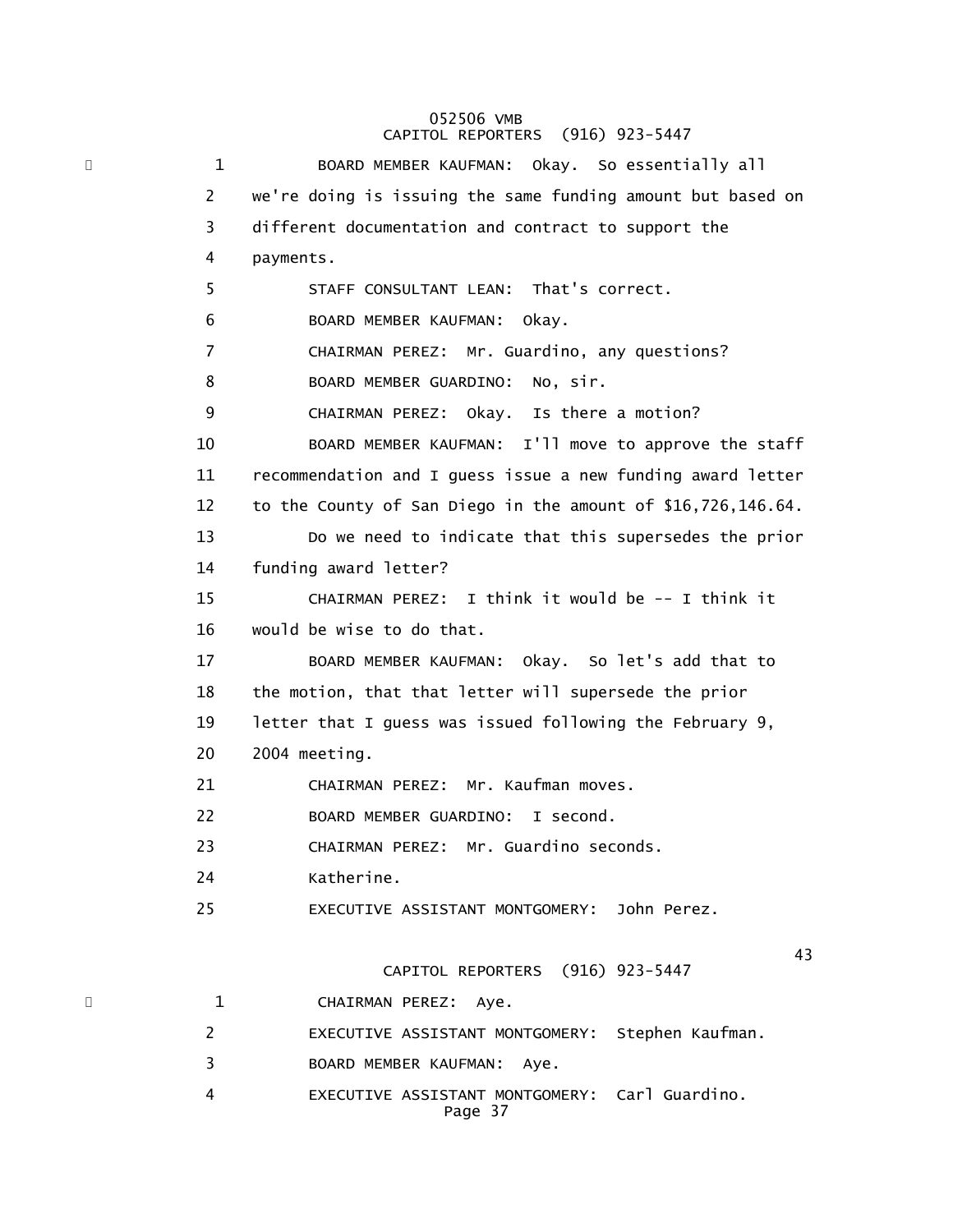5 BOARD MEMBER GUARDINO: Aye.

 6 CHAIRMAN PEREZ: We have three votes. We have 7 approval.

8 Next, Tulare County.

 9 STAFF CONSULTANT LEAN: Tulare County is also moving 10 forward with a change to their project documentation plan, 11 but they're asking for some additional money. At the -- 12 they're purchasing the Optech Insight Plus with the LCD 13 display.

 14 At the January 18, 2006 meeting of the Board, the 15 Board approved Tulare County's project documentation plan 16 and awarded funding for reimbursement of the county's 17 purchase of 115 Optech Insight Ballot Counter optical scan 18 units, 126 AVC Edge touch screen units, and 160 VeriVote 19 printers.

 20 The VMB approval of Tulare's plan extended to 21 equipment currently certified in California as of January 22 18th, 2006. The county was informed by the Board that upon 23 certification of the Optech Insight with the LCD component, 24 the county could submit an amendment to their application 25 for consideration. This is what they're doing.

#### 44 CAPITOL REPORTERS (916) 923-5447

1 On March 20th, 2006, the Secretary of State certified 2 the Optech Insight Plus ballot counter with the LCD 3 display. Tulare County is requesting that the Voting 4 Modernization Board approve the change to their existing 5 project documentation plan which would incorporate the 6 option in their contract to purchase the Optech Insight 7 with the LCD display now certified for use in California. 8 So it is our staff recommendation that Tulare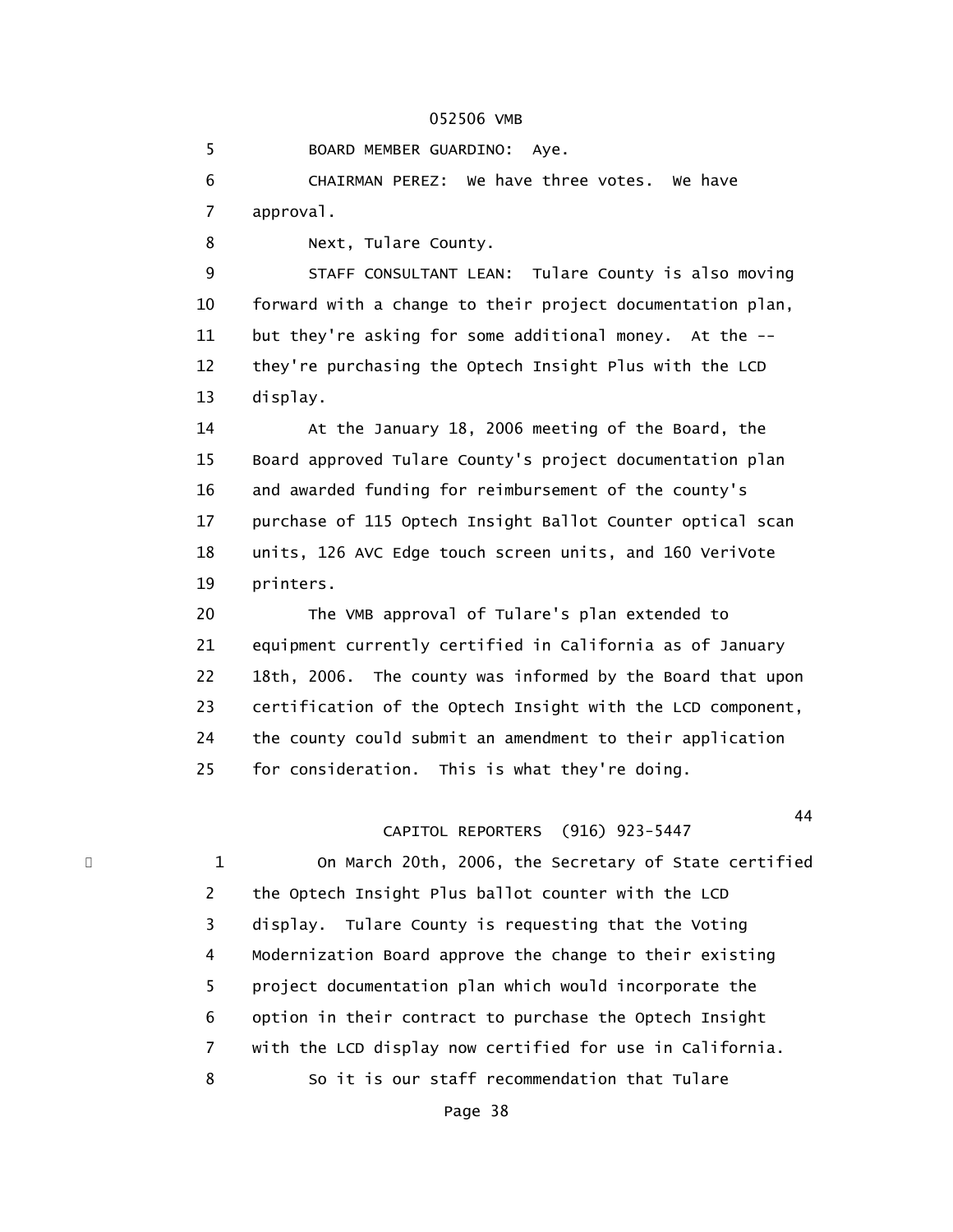052506 VMB 9 County's change be approved and that a new funding award 10 letter be issued in the amount of \$1,407,590.89. It's 11 essentially a new funding award amount. 12 CHAIRMAN PEREZ: How much larger is this amount than 13 the previous one? 14 STAFF CONSULTANT LEAN: About \$30,000. 15 CHAIRMAN PEREZ: Okay. Any questions? 16 BOARD MEMBER KAUFMAN: I have none. 17 CHAIRMAN PEREZ: I have none. 18 Mr. Guardino? 19 BOARD MEMBER GUARDINO: No. 20 CHAIRMAN PEREZ: Okay. Is there a motion? 21 BOARD MEMBER KAUFMAN: I'll do it one more time. 22 I move that we accept the staff recommendation and 23 issue a new funding award letter to Tulare County in the 24 amount of \$1,407,590.89. And that this funding award 25 letter supersede the prior funding award letter issued by  $\overline{45}$  CAPITOL REPORTERS (916) 923-5447 \* 1 this Board following the January 18th, 2006 meeting. 2 BOARD MEMBER GUARDINO: While he seems less 3 enthusiastic than on most motions, I will second the 4 motion. 5 CHAIRMAN PEREZ: It's been moved and seconded. 6 Katherine. 7 EXECUTIVE ASSISTANT MONTGOMERY: John Perez. 8 CHAIRMAN PEREZ: Aye. 9 EXECUTIVE ASSISTANT MONTGOMERY: Stephen Kaufman. 10 BOARD MEMBER KAUFMAN: Aye. 11 EXECUTIVE ASSISTANT MONTGOMERY: Carl Guardino.

12 BOARD MEMBER GUARDINO: Aye.

 13 BOARD MEMBER KAUFMAN: Tulare County, don't take the Page 39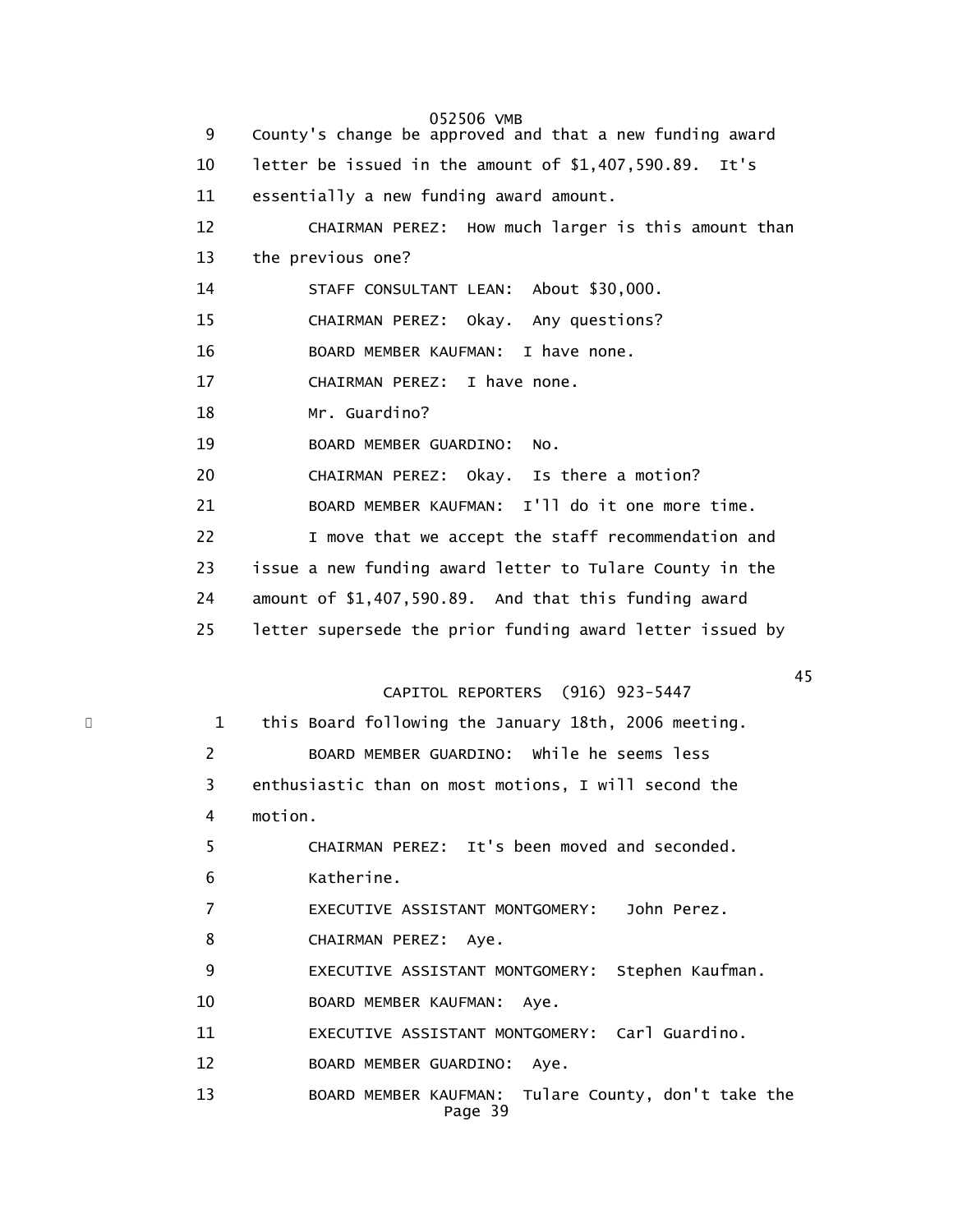14 tone of my voice as anything other than full support. 15 STAFF CONSULTANT LEAN: Well, the good news is 16 there's no one from Tulare County present to hear your 17 tone, sir. 18 CHAIRMAN PEREZ: Okay. What do we have next? 19 Item No. VII, staff report on related issues. First 20 is the report on county second quarterly status for April 21 through June of 2006. 22 STAFF CONSULTANT LEAN: As the Board requested, they 23 have -- you asked that counties who have not begun their 24 project documentation plans and submitted them to the Board 25 or any counties who are in a phased approach submit  $\sim$  46 CAPITOL REPORTERS (916) 923-5447 \* 1 annual -- sorry -- quarterly reports to the Board on the 2 status of where they are. 3 I'm sorry, Stephen and Carl, they were not in your 4 original packet. I have packets here for you, but they can 5 be accessed on the Prop 41 site. I did not e-mail you the 6 reports. My apologies. 7 CHAIRMAN PEREZ: Let's accept these and discuss them 8 at our next meeting, if that's okay with everyone. 9 BOARD MEMBER KAUFMAN: That's fine. 10 Can we get the e-mails, though, Jana? 11 STAFF CONSULTANT LEAN: I will mail you the packet 12 because it's a big packet, but I will e-mail you the 13 report. 14 BOARD MEMBER KAUFMAN: Okay. 15 CHAIRMAN PEREZ: Okay. Next -- well, Item VII(B), 16 the VV -- 17 BOARD MEMBER KAUFMAN: One second before we jump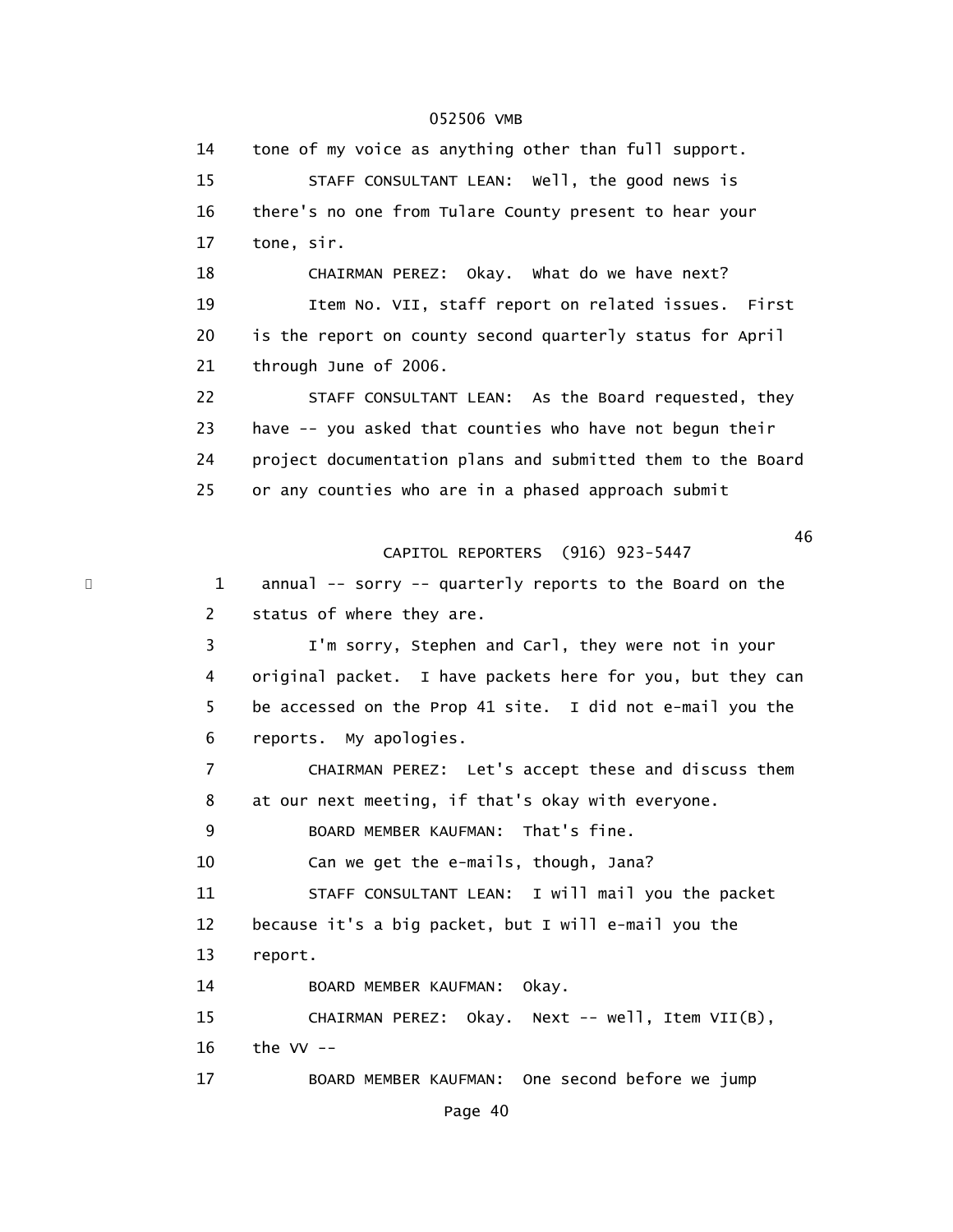052506 VMB 18 ahead. 19 Are there any -- just one overall question. Are 20 there any counties we should be concerned about in terms of 21 responsiveness, timing? 22 STAFF CONSULTANT LEAN: There's one county who I did 23 not get a report from, but I will by the next meeting. 24 BOARD MEMBER KAUFMAN: Okay. 25 CHAIRMAN PEREZ: Okay. Item VII(B), VVPAT retrofit  $47$  CAPITOL REPORTERS (916) 923-5447 \* 1 funding. 2 STAFF CONSULTANT LEAN: I would like to turn this 3 over to Chris to come up on the stage and address you -- 4 come up here. 5 CHAIRMAN PEREZ: Yeah, come up here so they can hear 6 you. 7 STAFF CONSULTANT LEAN: Chris Reynolds from our 8 executive office. He's the HAVA coordinator. And he is 9 bringing forward a proposal for the Board just to discuss 10 and review. 11 MR. REYNOLDS: Hi. For the record, this is Chris 12 Reynolds, the HAVA coordinator with the Secretary of 13 State's office. 14 The staff report and background materials that the 15 committee has -- the Board has received lay out the issues 16 succinctly. I guess I would only add that the concept or 17 the proposal that the Board is considering or reviewing 18 today is simply a wait and make sure that the right source 19 of funding is used for the right purpose. 20 Specifically, we're talking about funding for 21 retrofitting existing voting systems with the voter 22 verified paper audit trail to meet state requirement. Page 41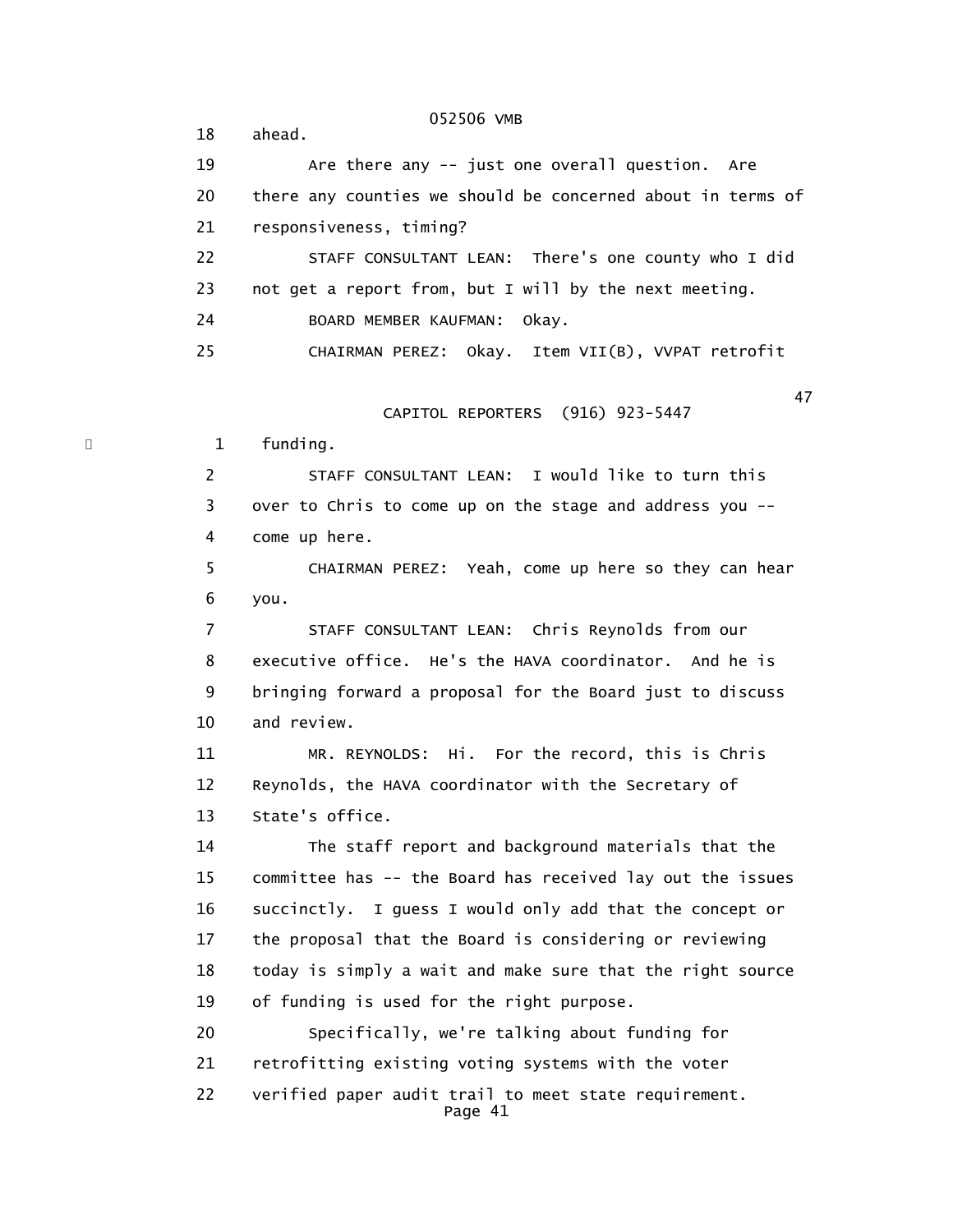23 The state law that created the requirement for a 24 VVPAT, voter verified paper audit trail, stipulates that 25 equipment voting systems with a VVPAT will be paid for with

 48 CAPITOL REPORTERS (916) 923-5447

> 1 federal funds; in other words, the Help America Vote Act of 2 2002 funds, HAVA funds or VMB funds.

 3 However, the Secretary of State was informed by the 4 federal oversight agency, an authorizing body for HAVA, the 5 Election Assistance Commission, that a retrofit of an 6 otherwise HAVA-compliant voting system is a state 7 requirement and not a federal mandate and, therefore, was 8 not an allowable HAVA cost.

 9 This would leave VMB as the legislatively identified 10 source of funding. However, some counties have used those 11 funds already to meet the federal requirements.

 12 HAVA has a provision that addresses this situation, 13 however. Section 251(c)(1) allows for retroactive payments 14 to states to reimburse the cost for purchasing compliant 15 voting systems so long as the purchase occurs after 16 November of 2000. And I can explain the rationale for this 17 if the Board desires to hear it.

 18 But what appears to complicate this matter to some 19 extent is that the state funding has been provided to the 20 counties just like HAVA funds will be provided to the 21 counties to actually purchase voting systems.

 22 So we sought clarification from the EAC, the Election 23 Assistance Commission on this matter, and we were told that 24 a county remittance of VMB funds and a subsequent 25 reimbursement of those now unreimbursed costs for purchase

 $\overline{49}$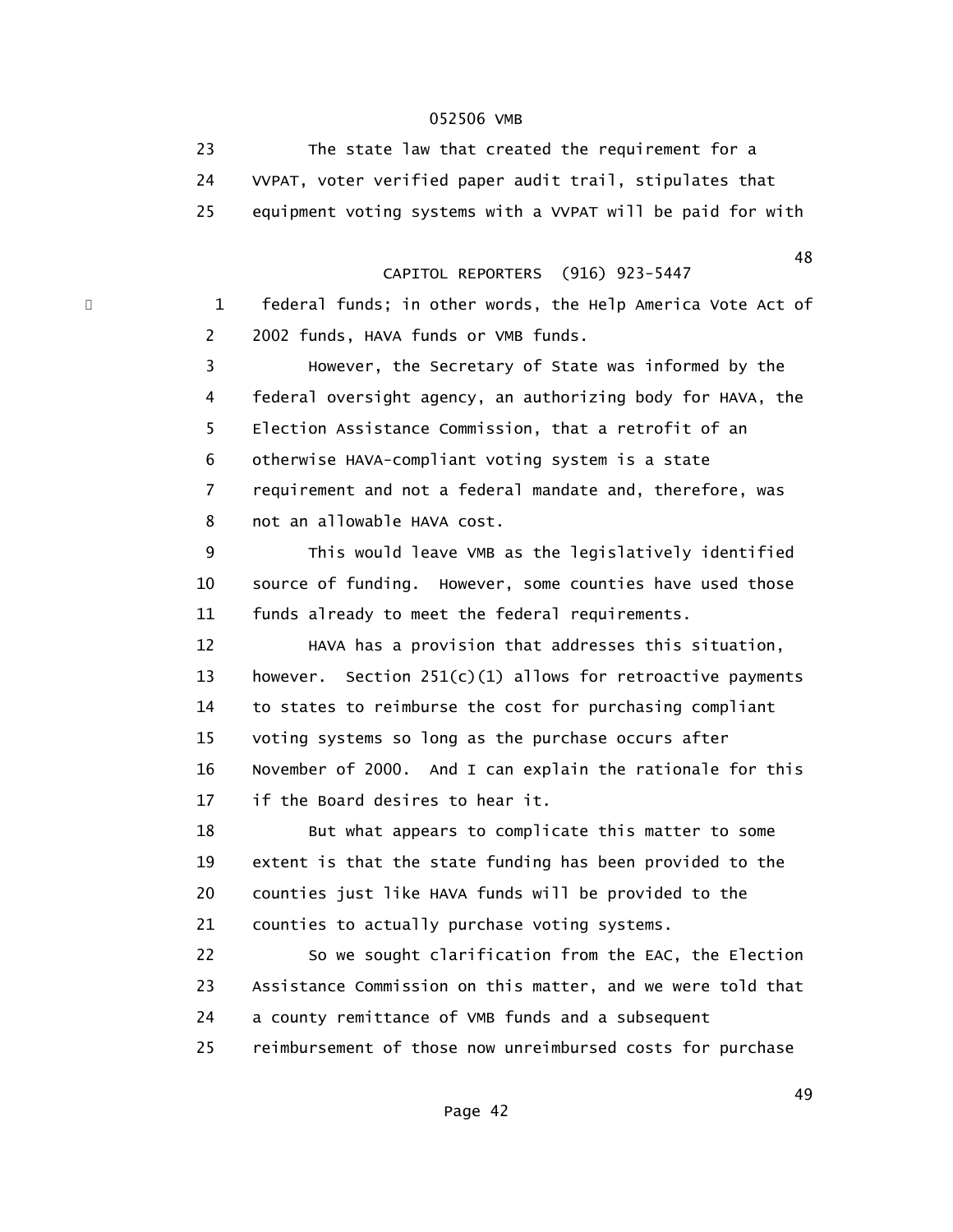# 052506 VMB CAPITOL REPORTERS (916) 923-5447

\* 1 of a HAVA-compliant voting system is consistent with the 2 provisions of HAVA Section  $251(c)(1)$  that I mentioned. 3 And we know that there are counties that are 4 interested in availing themselves of this mechanism to 5 realize full cost recovery for voting system upgrades that 6 are required by the state and federal law. And because the 7 Secretary of State administers HAVA, and because for lack 8 of a better way to express it we came up with this 9 mechanism, we're presenting it to the VMB for 10 consideration. 11 You are the policymakers as it relates to all things 12 involving Prop 41. We would only say that we believe this 13 would be of great benefit to some counties, those that are 14 in this situation, and it is a viable policy option. 15 With that, I'm available to answer any questions. 16 CHAIRMAN PEREZ: I'll defer to the only lawyer on the 17 call first. 18 BOARD MEMBER KAUFMAN: Gee, thanks. 19 Well, as I recall this discussion, myself and Mr. 20 Phinney, the other lawyer on the committee, I mean, our 21 main concern is less about policy and more about whether 22 legally we could do this. And we asked staff to seek this 23 opinion from the Election Assistance Commission. 24 Now that we have the remand in which they seem to 25 give the go-ahead, I would think that there are no -- no  $50<sub>50</sub>$  CAPITOL REPORTERS (916) 923-5447 1 further issues as Chris says. 2 It seems to me it's something that can only help the 3 counties, to meet obligations that may have come into play 4 after they purchased their original equipment.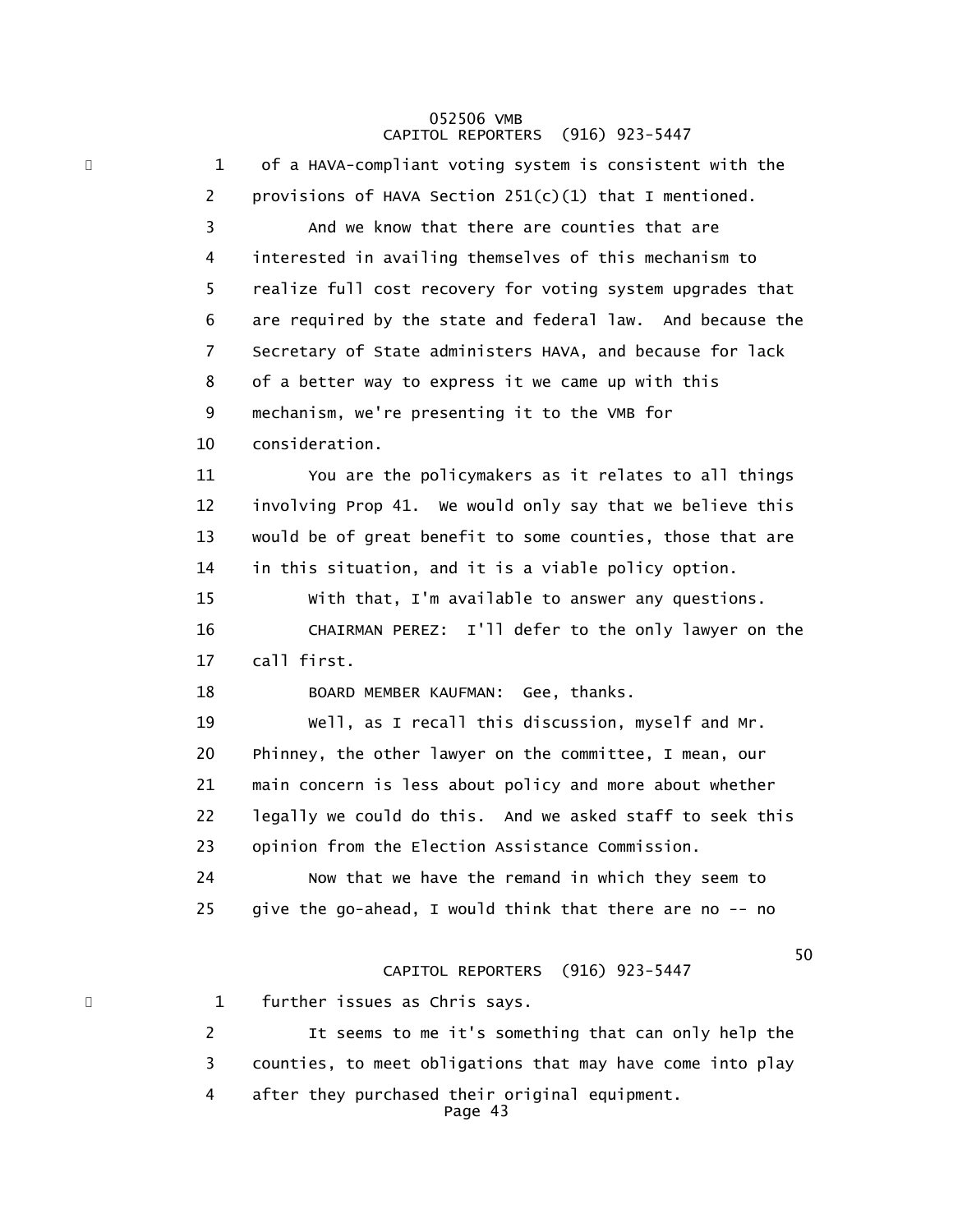5 So, Chris, is that kind of your recollection of how 6 we got there and your opinion of where we are now? 7 HAVA COORDINATOR REYNOLDS: Exactly so. 8 CHAIRMAN PEREZ: And I would only add that I shared 9 yours and Tal's concerns and am feeling much more 10 comfortable with this issue looking at the EAC's response. 11 HAVE COORDINATOR REYNOLDS: And we appreciate the -- 12 the early direction that we had received from members about 13 seeking EAC concurrence and verification that this was a 14 viable policy option. 15 CHAIRMAN PEREZ: Michael, procedurally what's before 16 us? 17 STAFF COUNSEL KANOTZ: Mr. Chair, Michael -- Mr. 18 Chair, Michael Kanotz. 19 Procedurally what is before us is an outline of how a 20 county would come forward with a request like this for, in 21 my mind, the Board's input into the procedure. In terms of 22 actually considering this concept and approving these kind 23 of changes for the counties, the Board would have to do 24 that on a county by county basis. 25 But I -- I can say that this is something that  $I$  -- $51$  CAPITOL REPORTERS (916) 923-5447 1 I've considered in terms of the use of voting modernization 2 funds and in terms of the eligibility provisions of the 3 Voting Modernization Act. I don't see an issue. What 4 we're talking about here is -- is using these funds for 5 voting equipment, namely the voter verified paper audit 6 trails. 7 CHAIRMAN PEREZ: So -- so essentially what we have 8 before us is additional information that will help us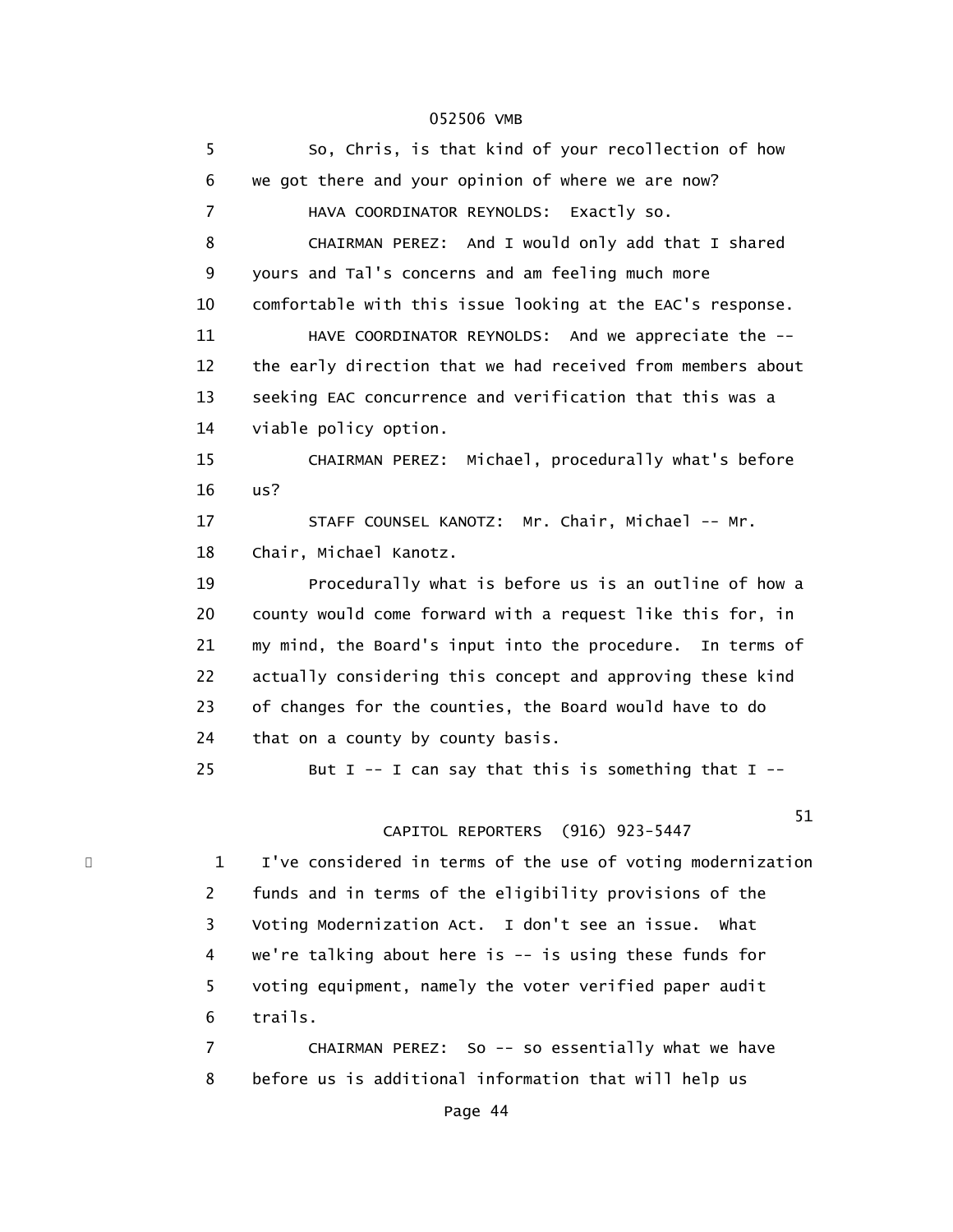| 9  | 052506 VMB<br>evaluate county by county requests that come forward in -- |
|----|--------------------------------------------------------------------------|
| 10 | not a policy decision as such today.                                     |
| 11 | STAFF COUNSEL KANOTZ: That's correct.                                    |
| 12 | And in -- and in addition, the report gives counties                     |
| 13 | some guidance -- because this is a little bit of a unique                |
| 14 | situation, gives counties some guidance in constructing and              |
| 15 | submitting their amended project documentation plans.                    |
| 16 | CHAIRMAN PEREZ: Very good.                                               |
| 17 | Mr. Kaufman, any other questions?                                        |
| 18 | BOARD MEMBER KAUFMAN: Nothing further.                                   |
| 19 | CHAIRMAN PEREZ: Mr. Guardino?                                            |
| 20 | BOARD MEMBER GUARDINO: No, sir.                                          |
| 21 | CHAIRMAN PEREZ: Very good.                                               |
| 22 | Then I think we're $-$                                                   |
| 23 | STAFF CONSULTANT LEAN: I'd like to make one --                           |
| 24 | CHAIRMAN PEREZ: Yes, Jana, please.                                       |
| 25 | STAFF CONSULTANT LEAN: -- one quick comment.                             |
|    |                                                                          |

CAPITOL REPORTERS (916) 923-5447

\* 1 So this is the staff's proposal. If a county 2 would -- chooses to do this process, this is what the staff 3 would propose us telling the counties, that they would have 4 to at a minimum supply this information one through eight, 5 and it's all in a case by case basis.

> 6 The only reservation that we would have is to just 7 make sure that we could accounting wise, just number to 8 number, make sure that we know where the funds are coming 9 from and how to account for the money. But staff is very 10 much behind this concept.

11 CHAIRMAN PEREZ: Very good. Thank you.

 12 With that, I will move on from Item VII to Item VIII. 13 And Item VIII is other business, the voting modernization Page 45

 $52$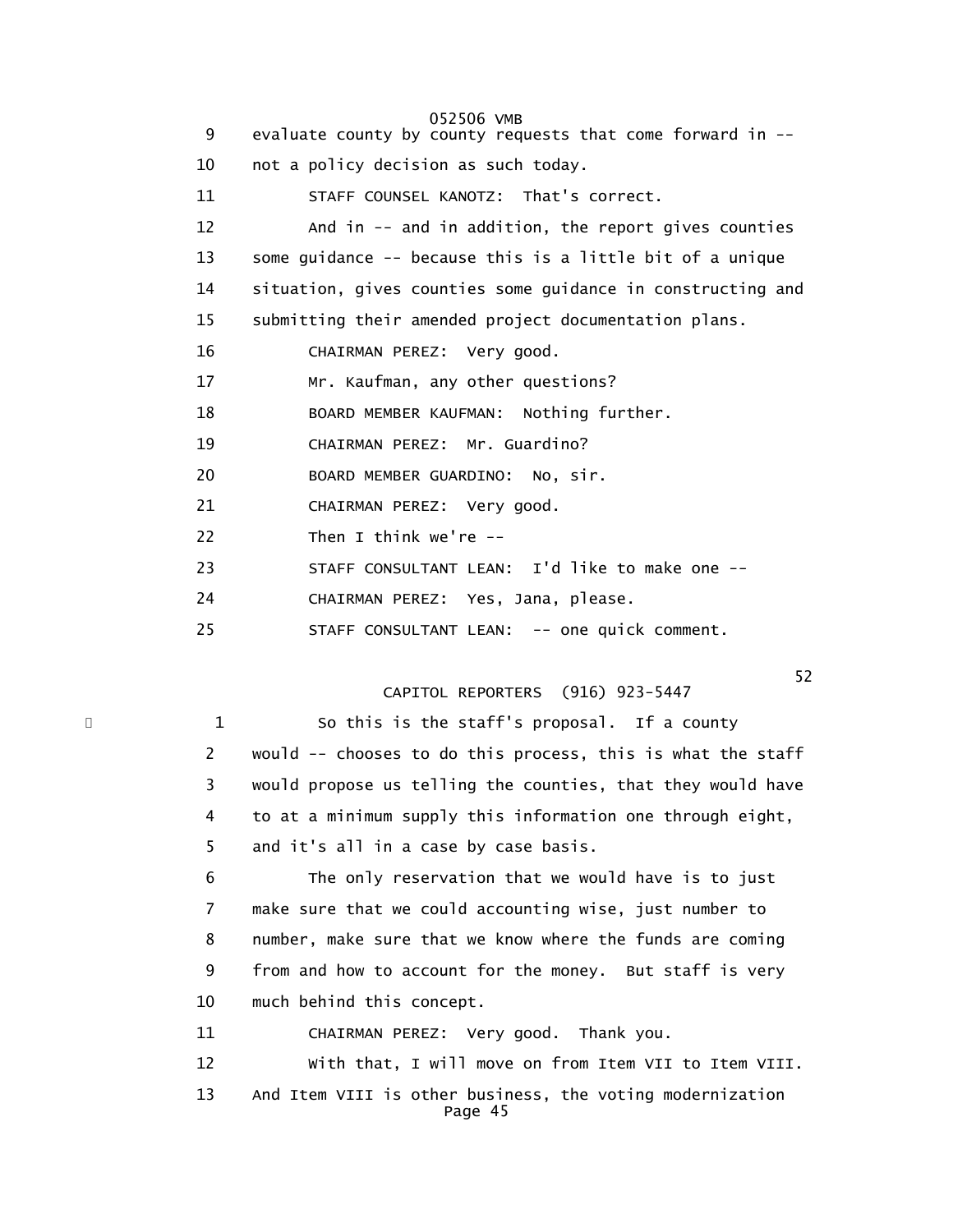14 finance committee meeting.

15 So --

 16 STAFF CONSULTANT LEAN: I want to give just a brief 17 overview of that.

 18 We had to hold a voting modernization finance 19 committee meeting on May 17th. When the bonds were issued 20 last time, as of last year, they had the wrong provisions 21 of -- they had it within 35 years, but our bond 22 specifically says it has to be within 10 years. So it's 23 just an amendment to the ability for the finance committee 24 to sell the voting modernization bond. 25 So I just wanted to let you know that that meeting

 $53$ CAPITOL REPORTERS (916) 923-5447

1 did occur and everything went smoothly.

2 CHAIRMAN PEREZ: Very good.

 3 Seeing no other items before us, do either of you 4 have anything else to add before we go forward with the 5 adjournment?

6 BOARD MEMBER GUARDINO: No, sir.

 7 BOARD MEMBER KAUFMAN: When is the next meeting date? 8 CHAIRMAN PEREZ: When is our next meeting day? 9 STAFF CONSULTANT LEAN: The next meeting date would 10 be June 21st. Are we all still available for that date? 11 CHAIRMAN PEREZ: Let's take a second and look.

12 It is fine on my calendar.

 13 BOARD MEMBER KAUFMAN: Yeah, I'd be able to make it. 14 It shouldn't be a problem.

 15 CHAIRMAN PEREZ: It shouldn't be. He said it's fine 16 on his calendar so long as he'd be able to make it back in 17 the evening. And that was Mr. Kaufman.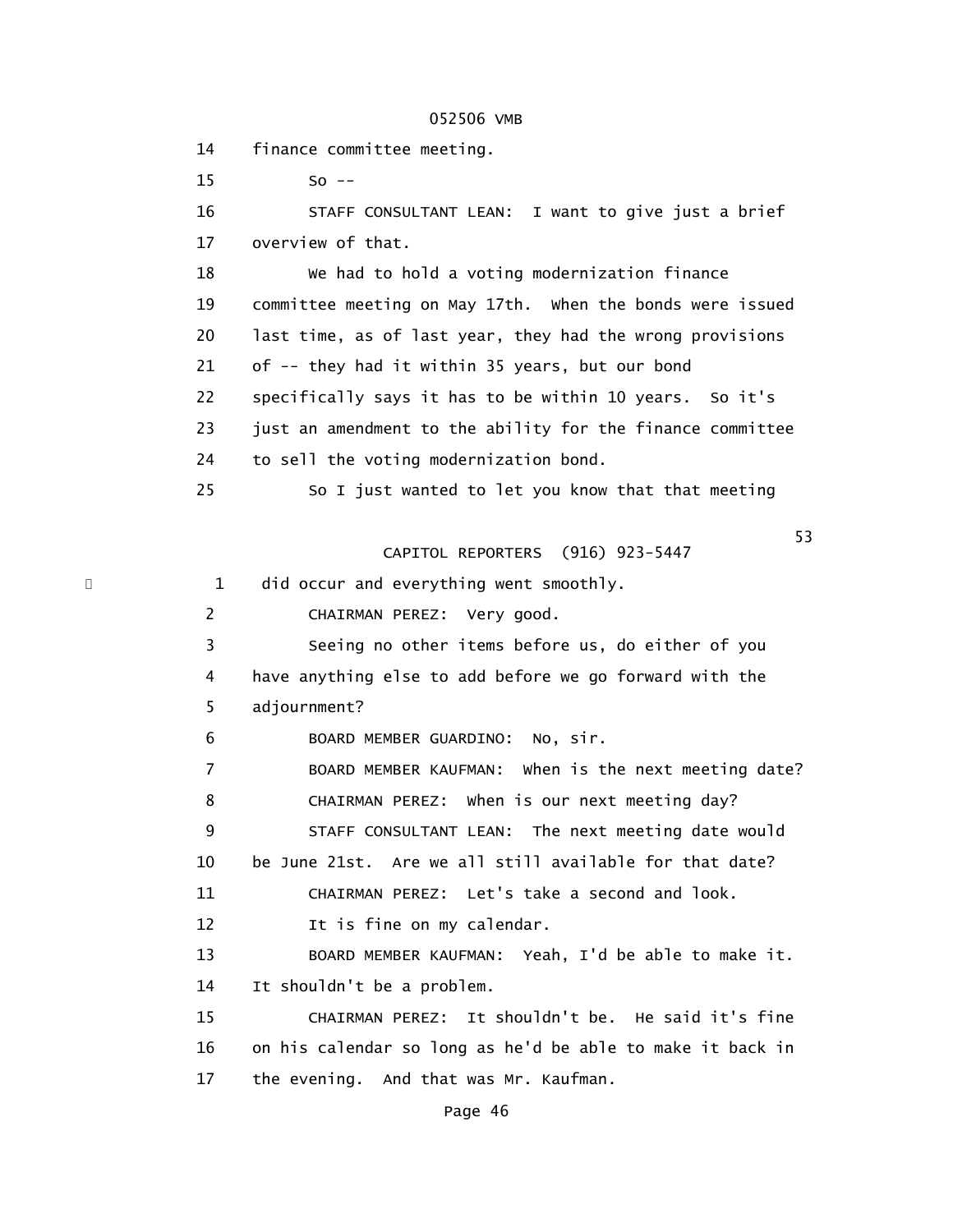052506 VMB 18 Now, I have a question. Is this one of those 19 meetings where we might actually be able to hold it in Los 20 Angeles? 21 STAFF CONSULTANT LEAN: Can I get back to you on 22 that? 23 CHAIRMAN PEREZ: Absolutely. Let's try to do June or  $24$  July  $-$  25 STAFF CONSULTANT LEAN: In Los Angeles.  $54$  CAPITOL REPORTERS (916) 923-5447 \* 1 CHAIRMAN PEREZ: -- in Los Angeles. 2 STAFF CONSULTANT LEAN: We have one county who has 3 submitted something for the June meeting. It's Kern 4 County, and it's -- 5 CHAIRMAN PEREZ: Kern County you have to drive from 6 Bakersfield to Burbank to fly to Sacramento. 7 STAFF CONSULTANT LEAN: Okay. Well, that looks like 8 a good -- a good possibility, then. We'll let you know. I 9 will look and see what other counties submit their plans. 10 CHAIRMAN PEREZ: Very good. 11 Okay. With that, is there a motion to adjourn? 12 BOARD MEMBER KAUFMAN: So moved. 13 BOARD MEMBER GUARDINO: We actually don't need a 14 motion, but we'll all make it. 15 CHAIRMAN PEREZ: Makes me feel better. 16 BOARD MEMBER GUARDINO: Okay. 17 BOARD MEMBER KAUFMAN: We'll all make it, and we'll 18 all second it. 19 CHAIRMAN PEREZ: It's been moved by Mr. Kaufman, 20 seconded by Mr. Guardino. 21 All in favor, Aye? 22 THE BOARD MEMBERS: Aye. Page 47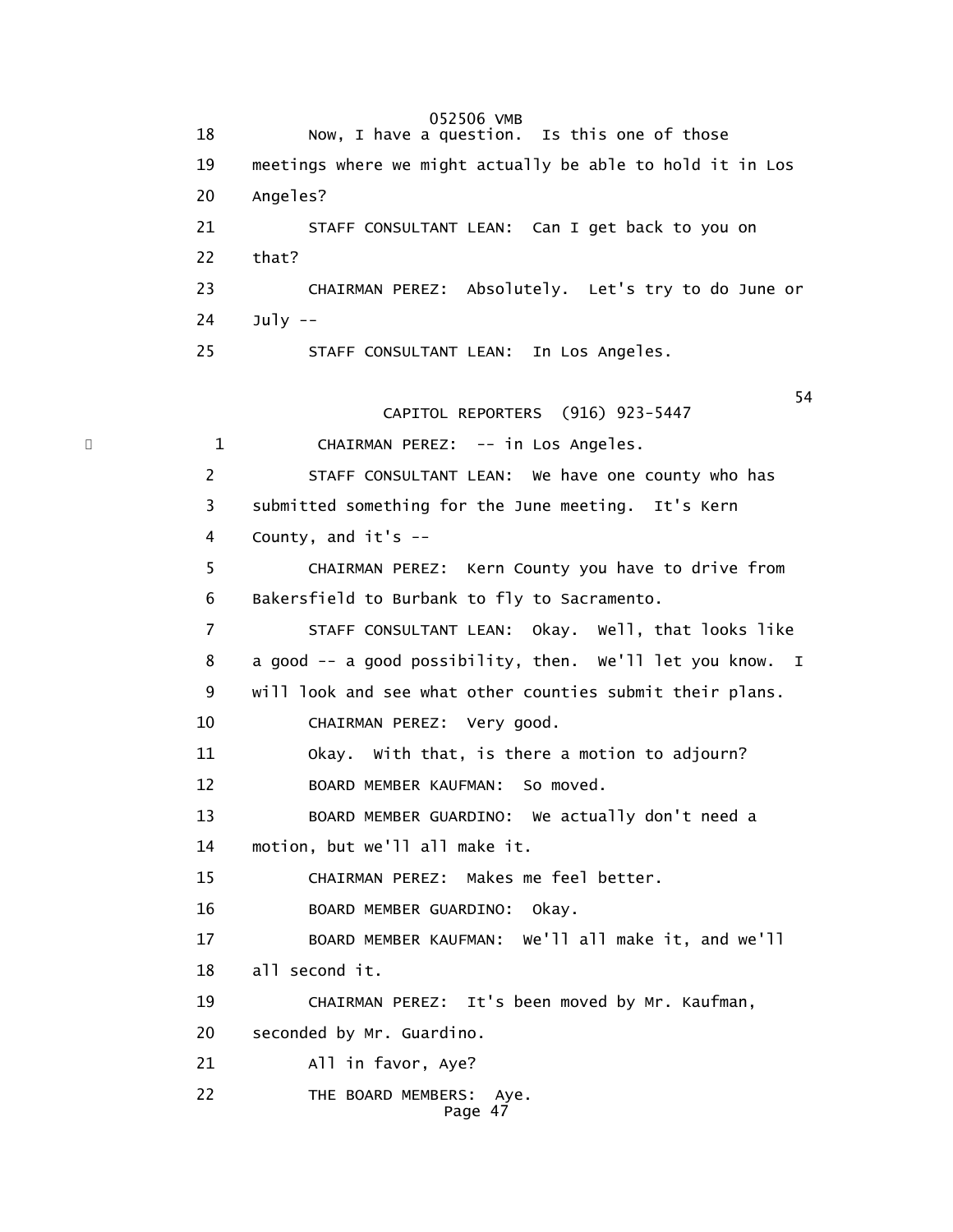23 CHAIRMAN PEREZ: We are adjourned. 24 (Whereupon the proceedings adjourned at 11:49 a.m.)  $25$  ---000--- $55$  CAPITOL REPORTERS (916) 923-5447  $\cdot$  1 2 REPORTER'S CERTIFICATE 3 4 STATE OF CALIFORNIA )  $\sim$  ss. 5 COUNTY OF SACRAMENTO 6 7 8 I, KATHY L. SWINHART, certify that I was the official 9 Court Reporter for the proceedings named herein, and that 10 as such reporter, I reported in verbatim shorthand writing 11 those proceedings; 12 That I thereafter caused my shorthand writing to be 13 reduced to typewriting, and the pages numbered 1 through 55 14 herein constitute a complete, true and correct record of 15 the proceedings. 16 17 IN WITNESS WHEREOF, I have subscribed this certificate 18 at Sacramento, California, on the 13th day of June 2006. 19 20 21 22  $\overline{\phantom{a}}$  , and the state of the state of the state of the state of the state of the state of the state of the state of the state of the state of the state of the state of the state of the state of the state of the stat 23 KATHY L. SWINHART CSR NO. 10150 24 25

 $56$